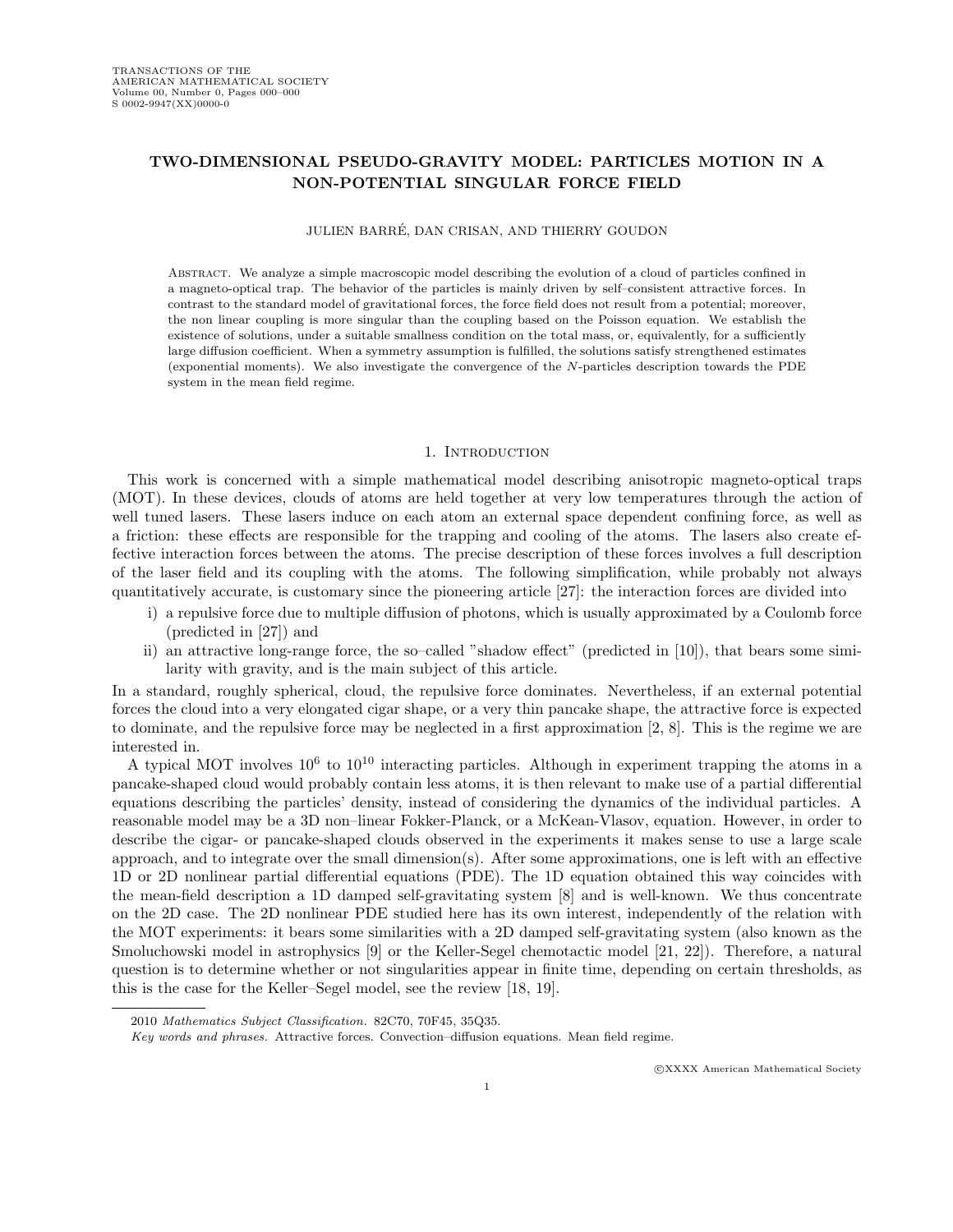We are interested in the particle density  $(x, y, t) \mapsto \rho(x, y, t)$ , which is a scalar non–negative quantity that depends on the time  $t \geq 0$  and space variables  $(x, y) \in \mathbb{R}^2$ . Its evolution is governed by the following non linear PDE

(1.1) 
$$
\partial_t \rho = \nabla \cdot \left( D \nabla \rho - \vec{F}[\rho] \rho \right),
$$

where the constant  $D > 0$  is given and the self consistent force field

$$
\vec{F}[\rho] = \begin{pmatrix} F_x[\rho] \\ F_y[\rho] \end{pmatrix},
$$

is defined by

(1.2) 
$$
F_x[\rho](x, y, t) = -\int \operatorname{sgn}(x - x')\rho(x', y, t) dx',
$$

$$
F_y[\rho](x, y, t) = -\int \operatorname{sgn}(y - y')\rho(x, y', t) dy'.
$$

The problem is complemented with an initial data

$$
\left. \rho \right|_{t=0} = \rho_0.
$$

Similar to the Keller–Segel model, the force is thus defined through a convolution formula. As a consequence of the fact that the (distributional) derivative of the function  $x \mapsto \text{sgn}(x)$  is  $2\delta_0$ , where  $\delta_0$  is the Dirac delta distribution at 0, we observe that (mind the sign)

(1.4) 
$$
\nabla \cdot \vec{F}[\rho] = -4\rho \leq 0.
$$

The divergence of the force field of the Keller-Segel system satisfies the same relation. However, there are crucial differences with the Keller–Segel system that make the analysis here different:

- the force does not have the potential structure ( $\vec{F}$  cannot be expressed as the gradient of a potential), and, accordingly, we cannot derive estimates related to the evolution of a potential energy,
- the convolution acts only on a single direction variable; hence we cannot expect any regularisation effect similar to the one given by the coupling of the force through the Poisson equation,
- we cannot use symmetry properties for expressing the force term  $\iint \vec{F}[\rho] \rho \cdot \nabla \varphi \, dy \, dx$ , for  $\varphi \in C_c^{\infty}(\mathbb{R}^2)$ , in a convenient weak sense, which is a crucial ingredient when dealing with the Keller–Segel equation, see e. g. [24, 25, 26].

We wish to investigate the existence, uniqueness of a solution of  $(1.1)$ – $(1.3)$  and to devise and analyze a particle method which can be used to perform simulation of the PDE. To be more specific, our strategy is as follows:

(1) Introduce a regularized PDE

(1.5) 
$$
\partial_t \rho^{(\varepsilon)} = \nabla \cdot \left( \nabla \rho^{(\varepsilon)} - \vec{F}^{(\varepsilon)} [\rho^{(\varepsilon)}] \rho^{(\varepsilon)} \right)
$$

where the kernel  $(\text{sgn}(x)\delta(y), \delta(x)\text{sgn}(y))$  in (1.2) is smoothed out. We take

(1.6) 
$$
F_x^{(\varepsilon)}[\rho](x, y, t) = -\iint \operatorname{sgn}^{(\varepsilon)}(x - x')\delta^{(\varepsilon)}(y - y')\rho(x', y', t) dx' dy',
$$

$$
F_y^{(\varepsilon)}[\rho](x, y, t) = -\iint \operatorname{sgn}^{(\varepsilon)}(y - y')\delta^{(\varepsilon)}(x - x')\rho(x', y', t) dx' dy'
$$

with

$$
sgn^{(\varepsilon)}(u) = 2 \frac{1}{\varepsilon \sqrt{2\pi}} \int_0^u e^{-\frac{v^2}{2\varepsilon^2}} dv,
$$
  

$$
\delta^{(\varepsilon)}(u) = \frac{1}{2} \frac{d}{du} sgn^{(\varepsilon)}(u) = \frac{1}{\varepsilon \sqrt{2\pi}} e^{-\frac{u^2}{2\varepsilon^2}}.
$$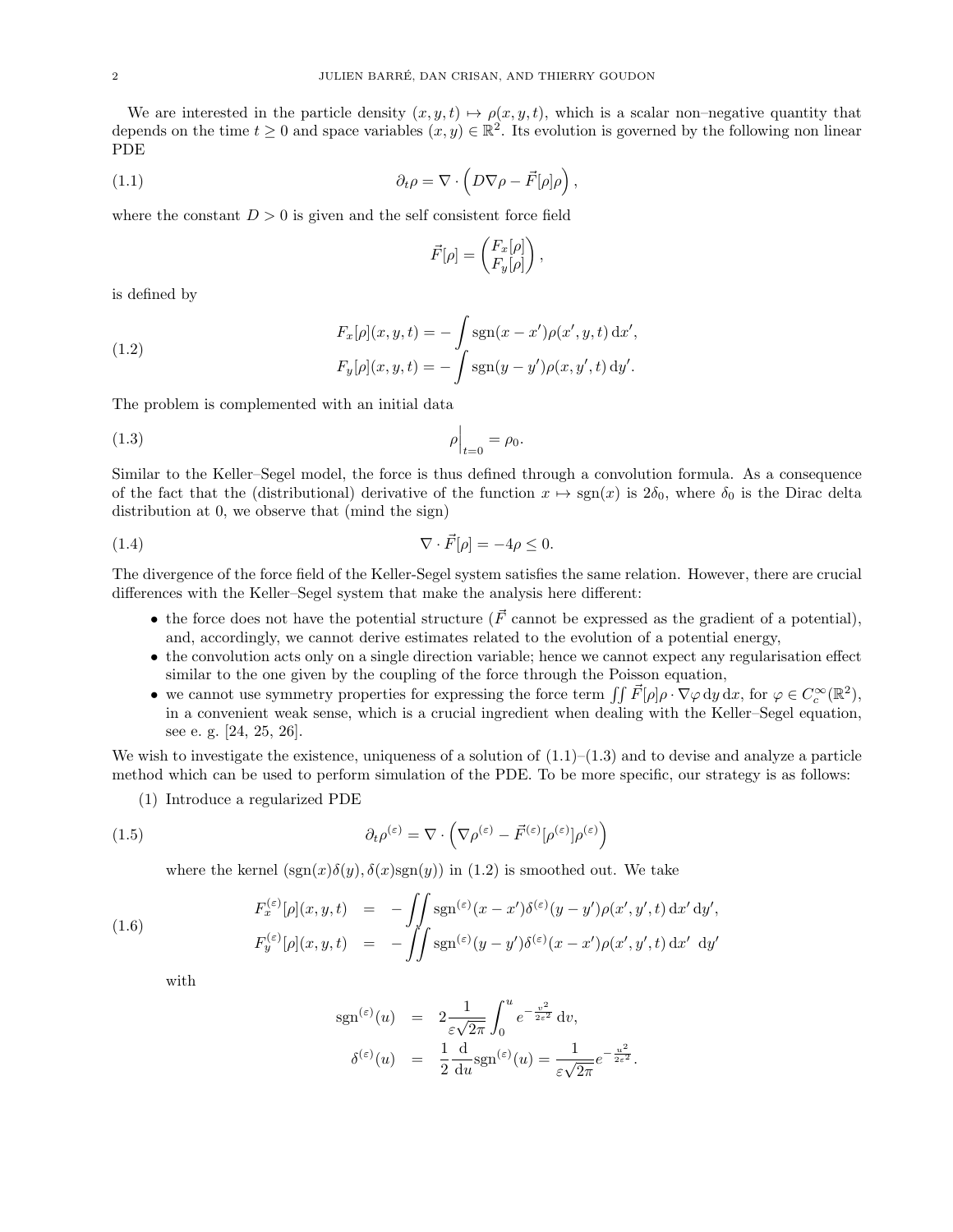Denoting by  $\star_x$  (resp.  $\star_y$ ) the convolution with respect to the variable x (resp. the variable y), we observe that

$$
F_x^{(\varepsilon)}[\rho] = T^{(\varepsilon)}(\text{sgn} \star_x \rho) = \text{sgn} \star_x (T^{(\varepsilon)} \rho),
$$
  

$$
F_y^{(\varepsilon)}[\rho] = T^{(\varepsilon)}(\text{sgn} \star_y \rho) = \text{sgn} \star_y (T^{(\varepsilon)} \rho),
$$

where  $T^{(\varepsilon)}$  stands for the convolution with the normalized 2-d Gaussian kernel.

- (2) Establish a priori estimates that are uniform with respect to  $\varepsilon$ . We obtain several such estimates, typically  $L^p$  and moment estimates, based on dissipative properties of the equation, at the price of assuming the diffusion coefficient  $D$  large enough. Section 2 includes these estimates.
- (3) Show the existence and uniqueness of solutions  $\rho^{(\varepsilon)}$  of the regularized PDE (1.5). To this end, we employ a suitable fixed point approach, described in Section 3
- (4) Use the a priori estimates to prove global existence of the solution of the original equation, at least when D is large enough. We present two proofs. The first relies on quite standard compactness arguments. As mentioned above the difficulty is related to the non–linear term  $\vec{F}[\rho]\rho$  and the adopted functional framework should be constructed so that the product makes sense and is stable. The second approach is more precise and establishes directly that the sequence of approximated solutions  $(\rho^{(\varepsilon)})_{\varepsilon>0}$  satisfies the Cauchy criterion in a certain norm. However this approach requires certain symmetry assumptions and fast enough decay of the initial state. These additional assumptions allow us to derive *exponential* moments, and weighted estimates on the gradient of the unknown. This analysis is detailed in Section 4.
- Introduce a stochastic system of  $N \gg 1$  particles, with a regularized interaction, and prove that the empirical measure converges towards a solution of the PDE when  $N \to \infty$ . Assuming that the number of particles N is proportional to  $e^{C/\varepsilon^2}$  with  $\varepsilon$  being the regularizing parameter, one can obtain particle approximations that are arbitrarily close to  $\rho$ , on any fixed time interval. In particular we show that one can get an upper bound for the Wasserstein distance between the particle approximation and  $\rho$ of order  $\varepsilon^{\nu}$ , where  $\nu > 0$  is a certain constant independent of  $\varepsilon$ . Put it differently, we show that if  $\varepsilon$ is of order  $(\log(N))^{-\frac{1}{2}}$ , then the rate of convergence of the Wasserstein distance between the particle approximation and  $\rho$  is also of logarithmic order, see Theorem 5.2. The analysis is presented in Section 5.
- (6) Run numerical simulations using the particle representation obtained in Section 5 and compare it with the PDE method introduced in [6]. In this way we illustrate the existence results covered by Theorems 4.1 and 4.5. As we will see, the constraint on the diffusion coefficient (condition (2.6)) required for the two theorems to be valid is not optimal: the solution can apparently be global in time for other values too. We also illustrate the convergence for the particles approximation. The rate of convergence of the particle approximation as a function of  $N$  seems to be much better than that suggested by Theorem 5.2. These are covered in Section 6.

### 2. A priori estimates

2.1. **Moments.** Let  $k \in \mathbb{N}$ ,  $k \geq 2$ . We set

$$
m_k(t) = \iint (|x|^k + |y|^k) \rho(x, y, t) \,dx \,dy
$$

Using integration by parts yields

$$
\frac{dm_k}{dt}(t) = Dk(k-1)m_{k-2}(t)
$$
\n
$$
+ k \iint (sgn(x)|x|^{k-1}F_x[\rho] + sgn(y)|y|^{k-1}F_y[\rho]) \rho(x, y, t) dx dy
$$
\n
$$
= Dk(k-1)m_{k-2}(t)
$$
\n
$$
- k \iiint sgn(x)|x|^{k-1}sgn(x-x')\rho(x', y, t)\rho(x, y, t) dx dx' dy
$$
\n
$$
- k \iiint sgn(y)|y|^{k-1}sgn(y-y')\rho(x', y, t)\rho(x, y, t) dx dx' dy.
$$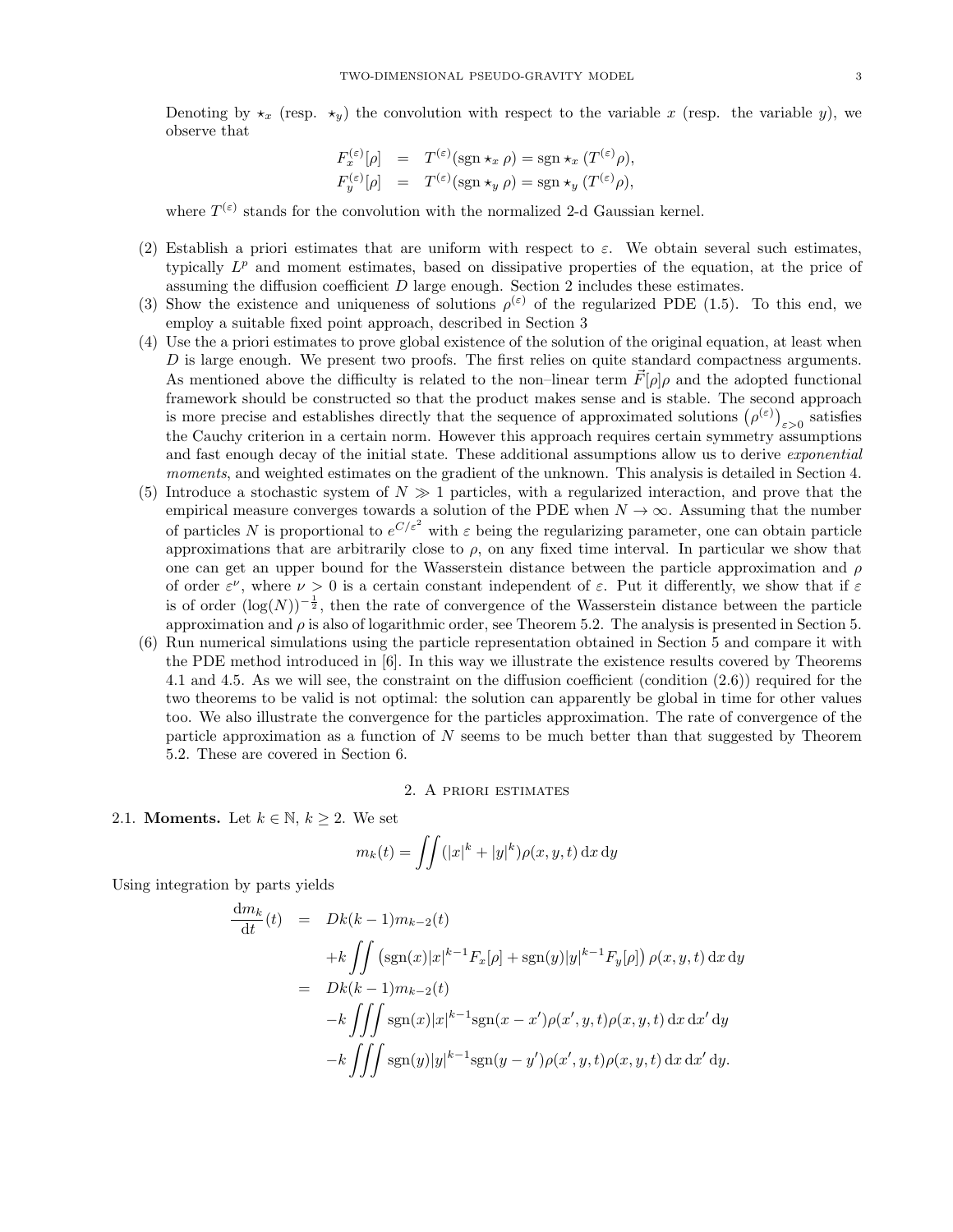By exchanging the rôle of  $x$  and  $x'$ , we find

$$
\iiint \operatorname{sgn}(x)|x|^{k-1}\operatorname{sgn}(x-x')\rho(x',y,t)\rho(x,y,t) dx dx' dy
$$
  
=  $\frac{1}{2} \iint [\operatorname{sgn}(x)|x|^{k-1} - \operatorname{sgn}(x')|x'|^{k-1}]\operatorname{sgn}(x-x')\rho(x',y,t)\rho(x,y,t) dx dx' dy \ge 0$ 

since  $x \mapsto \text{sgn}(x)|x|^{k-1}$  is non-decreasing. A similar remark applies for the integral coming from  $F_y$ . Therefore, the moments satisfy the following relation

$$
\frac{\mathrm{d}m_k}{\mathrm{d}t} \le Dk(k-1)m_{k-2}.
$$

In particular, since the total mass is conserved

$$
\frac{\mathrm{d}}{\mathrm{d}t} \iint \rho(x, y, t) \, \mathrm{d}y \, \mathrm{d}x = 0,
$$

we obtain

$$
m_2(t) \le m_2(0) + 2DM_0 t,
$$

with

$$
M_0 = \iint \rho_0(x, y) \, dy \, dx.
$$

2.2. **Entropies.** Let  $h : [0, \infty) \to \mathbb{R}$  be a convex function and write

$$
H[\rho] = \iint h(\rho) \, \mathrm{d}y \, \mathrm{d}x.
$$

We have

$$
\frac{dH[\rho]}{dt} = \iint h'(\rho)\nabla \cdot \left(D\nabla \rho - \vec{F}[\rho]\rho\right) dy dx
$$
  
= -D  $\iint |\nabla \rho|^2 h''(\rho) dy dx + \iint \nabla \rho \cdot \vec{F}[\rho] \rho h''(\rho) dy dx.$ 

Let  $q$  be an anti-derivative of

$$
q'(\rho) = \rho h''(\rho).
$$

We thus arrive at

(2.2)  
\n
$$
\frac{dH[\rho]}{dt} = -D \iint |\nabla \rho|^2 h''(\rho) dy dx - \iint q(\rho) \nabla \cdot \vec{F}[\rho] dy dx
$$
\n
$$
= -D \iint |\nabla \rho|^2 h''(\rho) dy dx + 4 \iint \rho q(\rho) dy dx
$$

by virtue of (1.4). In order to compensate the non–linearity in the last integral by the dissipated term, we can make use of the following Gagliardo–Nirenberg–Sobolev inequality (see e. g. [23, p. 125] or [5, Th. IX.9 with eq. (17) & eq. (85) p. 195]), which holds in  $\mathbb{R}^2$  for any  $p \geq 1$ :

(2.3) 
$$
\iint \xi^{p+1} dy dx \leq C_p \iint \xi dy dx \times \iint |\nabla (\xi^{p/2})|^2 dy dx.
$$

Let us detail how the estimates work in different cases:

• Entropy  $h(z) = z \ln(z)$ .

We get  $zq(z) = z^2$  and we use (2.3) with  $p = 1$ . Remarking that  $\frac{|\nabla \rho|^2}{q}$  $\frac{d^2 \rho^2}{\rho} = 4|\nabla \sqrt{\rho}|^2$  and taking into account the mass conservation, we are led to

(2.4) 
$$
\frac{\mathrm{d}}{\mathrm{d}t} \iint \rho \ln(\rho) \, \mathrm{d}y \, \mathrm{d}x + 4(D - C_1 M_0) \iint |\nabla \sqrt{\rho}|^2 \, \mathrm{d}y \, \mathrm{d}x \le 0.
$$

It indicates a dissipation property when the diffusion coefficient is large enough

$$
D\geq C_1M_0.
$$

Based on this, we can conjecture that solutions exist globally for large diffusion constants D.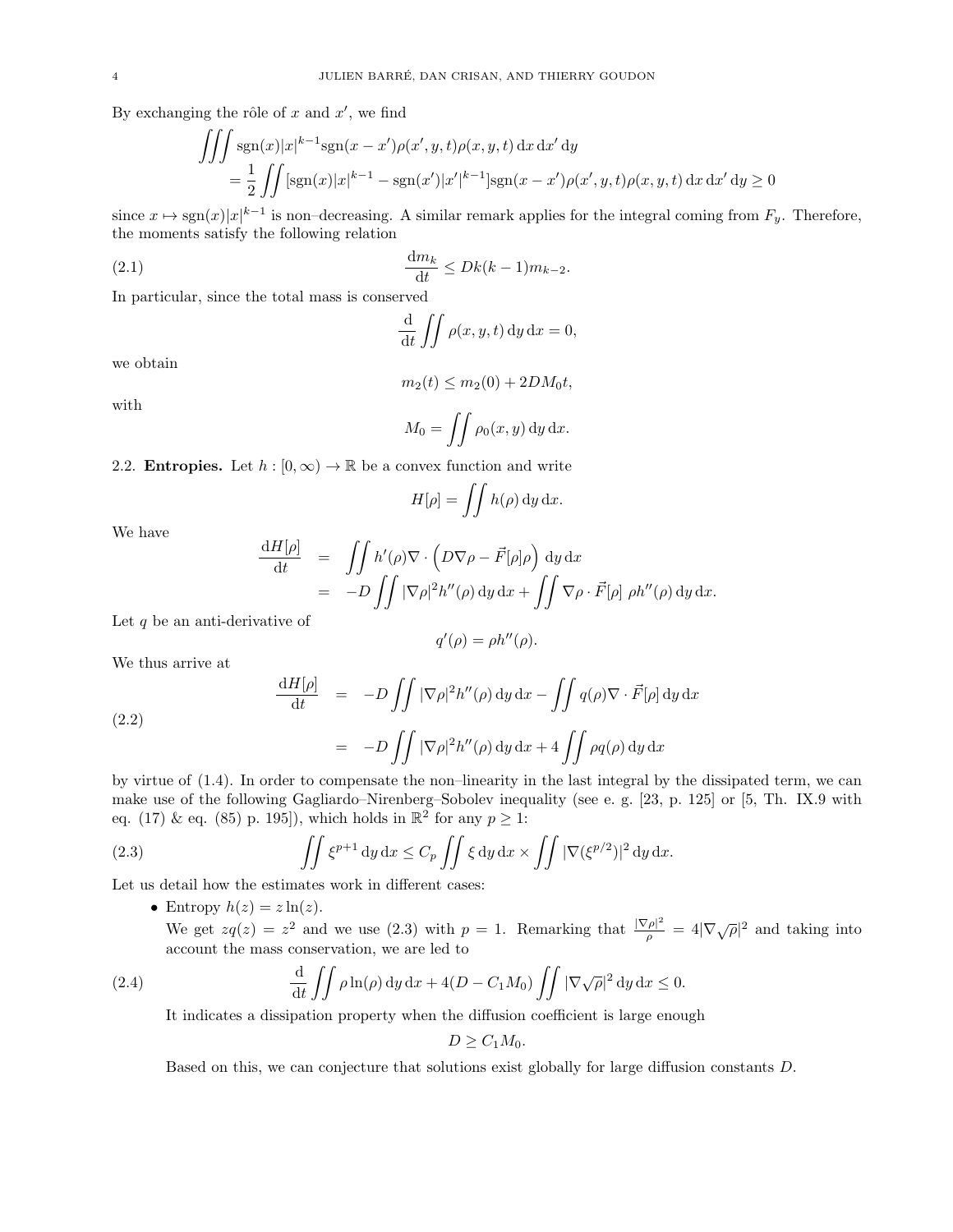• L<sup>p</sup> estimates:  $h(z) = z^p$ . We get  $zq(z) = (p-1)z^{p+1}$ , and we use (2.3) with  $p > 1$ . Remarking that  $h''(\rho) |\nabla \rho|^2 = \frac{4}{p}(p-1)|\nabla \rho^{p/2}|^2$ , we are led to

(2.5) 
$$
\frac{\mathrm{d}}{\mathrm{d}t} \iint \rho^p \, \mathrm{d}y \, \mathrm{d}x + 4(p-1) \left( \frac{D}{p} - C_p M_0 \right) \iint |\nabla \rho^{p/2}|^2 \, \mathrm{d}y \, \mathrm{d}x \le 0.
$$

Eq. (2.5) shows that the  $L^p$  norm of the solution is a non-increasing function of time when D is large enough, but how large depends on  $p$  with this approach. We are going to obtain finer estimates for large values of the constant p.

In order to eliminate the too restrictive condition on  $D$ , we use a different approach for the  $L^p$  estimate. To this end, we use the Cauchy–Schwarz inequality and (2.3) and we obtain

$$
\iint \rho^{p+1} dy dx \le \left( \iint \rho^2 dy dx \right)^{1/2} \left( \iint \rho^{2p} dy dx \right)^{1/2} \le \left( \iint \rho^2 dy dx \right)^{1/2} \left( C_1 \iint \rho^p dy dx \iint |\nabla \sqrt{\rho^p}| dy dx \right)^{1/2}
$$

Going back to (2.2), still with  $h(z) = z^p$ , the elementary inequality  $AB \le \alpha \frac{A^2}{2} + \frac{B^2}{2\alpha}$  with an appropriate choice of  $\alpha > 0$  leads us to

$$
\frac{\mathrm{d}}{\mathrm{d}t} \iint \rho^p \, \mathrm{d}y \, \mathrm{d}x + 2D \frac{p-1}{p} \iint |\nabla \rho^{p/2}|^2 \, \mathrm{d}y \, \mathrm{d}x \le \frac{C_1^2 p}{8D(p-1)} \times 16(p-1)^2 \iint \rho^2 \, \mathrm{d}y \, \mathrm{d}x \iint \rho^p \, \mathrm{d}y \, \mathrm{d}x.
$$

 $D > 2C_2M_0$ .

Inspired by Eq  $(2.5)$ , from now on, we assume that

$$
(2.6)
$$

Accordingly, the  $L^2$  norm is dissipated and

$$
\iint \rho^2(t) \, \mathrm{d}y \, \mathrm{d}x \le \iint \rho_0^2 \, \mathrm{d}y \, \mathrm{d}x
$$

holds. Therefore, we arrive at

(2.7) 
$$
\frac{d}{dt} \iint \rho^p dy dx + 2D \frac{p-1}{p} \iint |\nabla \rho^{p/2}|^2 dy dx \le K_1 p^2 \iint \rho^p dy dx
$$

with  $K_1 = \frac{2C_1^2 \|\rho_0\|_{L^2}^2}{D}$ .

We use this relation to derive a  $L^{\infty}$  estimate, through an iterative argument on the exponent p which dates back to [1]. Let us set

$$
p_k = 2^k, \qquad v_k = \rho^{p_k}
$$

.

Let  $\omega > 0$ . Eq. (2.7) tells us that

$$
e^{-\omega t} \frac{\mathrm{d}}{\mathrm{d}t} \left( e^{\omega t} \iint v_k \, \mathrm{d}y \, \mathrm{d}x \right) + 2D \frac{p_k - 1}{p_k} \iint |\nabla v_{k-1}|^2 \, \mathrm{d}y \, \mathrm{d}x \le (K_1 p_k^2 + \omega) \iint v_k \, \mathrm{d}y \, \mathrm{d}x.
$$

We are going to estimate the right hand side by using the following Gagliardo–Nirenberg–Sobolev inequality (see e. g. [23, p. 125] or [5, eq. (85) p. 195])

(2.8) 
$$
\iint \xi^2 dy dx \leq \bar{C}_2 \iint \xi dy dx \left( \iint |\nabla \xi|^2 dy dx \right)^{1/2}.
$$

We combine this information with the Young inequality as follows

$$
\iint \xi^2 dy dx \le \frac{\bar{C}_2 \omega}{2} \iint |\nabla \xi|^2 dy dx + \frac{\bar{C}_2}{2\omega} \left( \iint \xi dy dx \right)^2.
$$

We choose  $\omega = \omega_k > 0$  small enough to ensure

$$
\bar{C}_2(K_1 p_k^2 + \omega_k) \frac{\omega_k}{2} \le D \frac{p_k - 1}{p_k}.
$$

.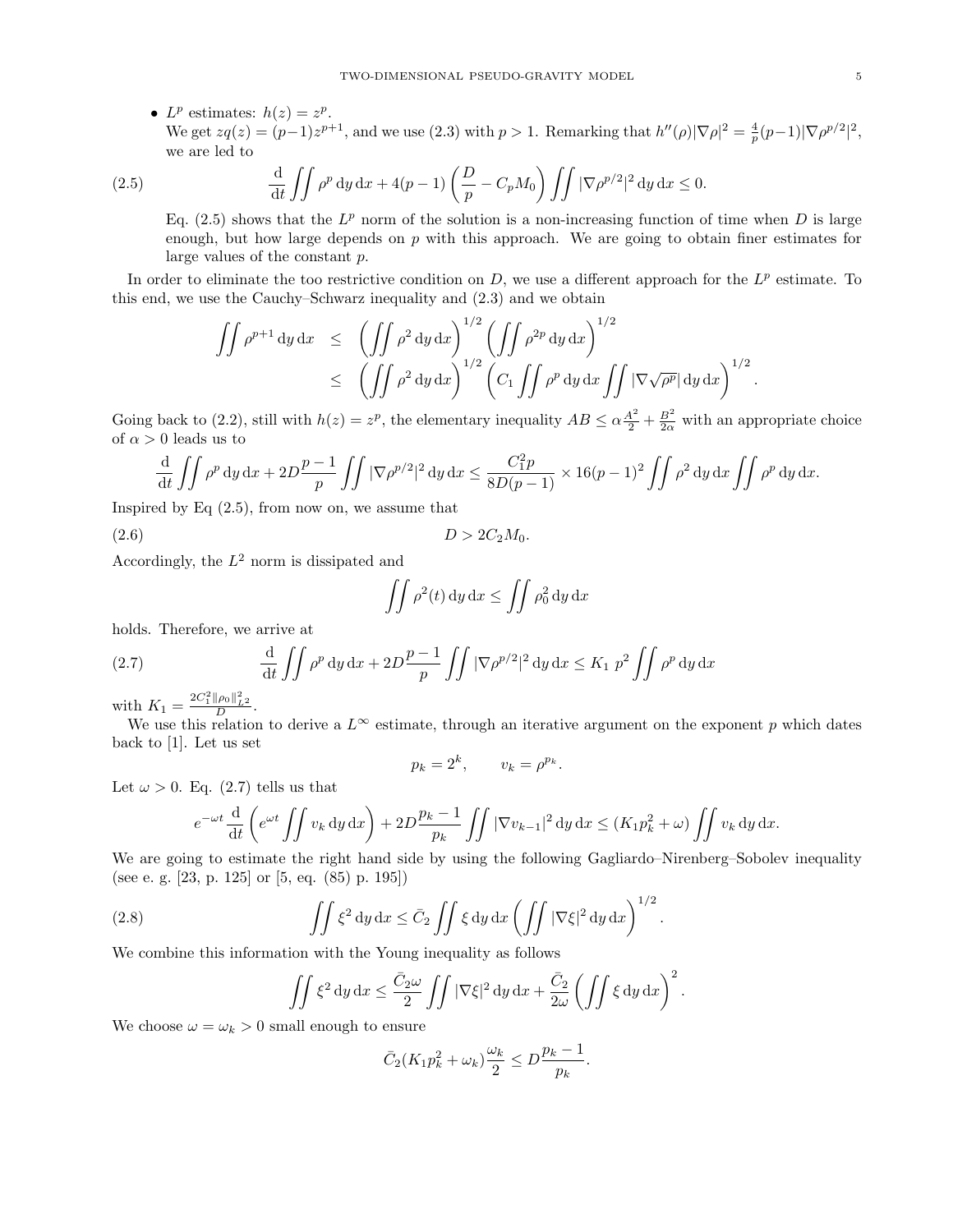Since  $v_k = v_{k-1}^2$ , we are thus led to

$$
e^{-\omega_k t} \frac{\mathrm{d}}{\mathrm{d}t} \left( e^{\omega_k t} \iint v_k \, \mathrm{d}y \, \mathrm{d}x \right) + D \frac{p_k - 1}{p_k} \iint |\nabla v_{k-1}|^2 \, \mathrm{d}y \, \mathrm{d}x \le \frac{\bar{C}_2(K_1 p_k^2 + \omega_k)}{2\omega_k} \left( \iint v_{k-1} \, \mathrm{d}y \, \mathrm{d}x \right)^2.
$$

Integrating from this relation, we obtain

$$
\iint v_k(t) dy dx \le e^{-\omega_k t} \left( \iint v_k(0) dy dx + \int_0^t e^{-\omega_k s} \frac{\bar{C}_2(K_1 p_k^2 + \omega_k)}{2\omega_k} \left( \iint v_{k-1}(s) dy dx \right)^2 ds \right)
$$
  

$$
\le e^{-\omega_k t} \iint v_k(0) dy dx + e^{-\omega_k t} \frac{e^{\omega_k t} - 1}{\omega_k} \frac{\bar{C}_2(K_1 p_k^2 + \omega_k)}{2\omega_k} \sup_{0 \le s \le t} \left( \iint v_{k-1}(s) dy dx \right)^2.
$$

In the right hand side, we make a convex combination appear, and we infer that

$$
\iint v_k(t) dy dx \le \max \left\{ \iint v_k(0) dy dx, \frac{\bar{C}_2(K_1 p_k^2 + \omega_k)}{2\omega_k^2} \left( \sup_{0 \le s \le t} \iint v_{k-1}(s) dy dx \right)^2 \right\}.
$$

Let us set

$$
L = \max ( \| \rho_0 \|_{L^1}, \| \rho_0 \|_{L^\infty}), \qquad \delta_k = \frac{\bar{C}_2 (K_1 p_k^2 + \omega_k)}{2 \omega_k^2}
$$

.

Note that  $\omega_k$  behaves like  $\frac{1}{p_k^2}$ , and thus we can dominate  $\delta_k \leq Mp_k^6$  for some  $M > 0$ , so that, finally, we can find  $A > 0$  such that  $\delta_k \leq A^k$ . A direct recursion shows that

$$
\iint v_k(t) \, \mathrm{d}y \, \mathrm{d}x \le \delta_k \delta_{k-1}^{p_1} \dots \delta_1^{p_{k-1}} L^{p_k}
$$

which implies

$$
\|\rho(t)\|_{L^{p_k}} \le L\left(A^{r_k}\right)^{1/p_k}, \qquad r_k = \sum_{\ell=0}^k (k-\ell)p_\ell.
$$

Since

$$
\frac{r_k}{p_k} = \frac{1}{2} \sum_{j=1}^k j \left(\frac{1}{2}\right)^{j-1} = \frac{1}{2} \frac{d}{ds} \left(\frac{1-s^{k+1}}{1-s}\right) \Big|_{s=1/2} = 2\left(1 + (k+2)e^{-(k+1)\ln(2)}\right)
$$

admits a finite limit as  $k \to \infty$ , we deduce that the sequence  $(\|\rho(t)\|_{L^{p_k}})_{k\in\mathbb{N}}$  is bounded. The  $L^{\infty}$  bound follows by letting k go to  $\infty$ , and the bound depends on the initial  $L^1$  and  $L^{\infty}$  norms. The minimal D needed for this bound to be valid is unknown. We can recap our findings as follows.

**Proposition 2.1.** Let  $\rho$  be a sufficiently smooth solution of (1.1)–(1.3). Then,  $\rho$  satisfies the following properties:

- i) mass is conserved  $\iint \rho(t) dy dx = \iint \rho_0 dy dx = M_0$ ,
- ii) if  $\rho_0 \in L^p(\mathbb{R}^2)$  and  $D > pC_p M_0$ , then,  $\|\rho(t)\|_{L^p} \le \|\rho_0\|_{L^p}$ ,
- iii) if  $\rho_0 \in L^1 \cap L^{\infty}(\mathbb{R}^2)$  and  $D > 2C_2M_0$ , then there exists a constant  $M > 0$  such that  $0 \le \rho(y, x, t) \le M$ holds for a.e.  $t \geq 0$ ,  $(x, y) \in \mathbb{R}^2$ .
- iv) if  $(x, y) \mapsto (x^2 + y^2)\rho_0(x, y) \in L^1(\mathbb{R}^2)$ , then, for any  $t \geq 0$ ,  $(x, y) \mapsto (x^2 + y^2)\rho(x, y, t) \in L^1(\mathbb{R}^2)$ , and  $m_2(t) \leq m_2(0) + 2DM_0t$ .

<sup>&</sup>lt;sup>1</sup>The constant  $C_p$  is the constant appearing in the Gagliardo–Nirenberg–Sobolev inequality (2.3).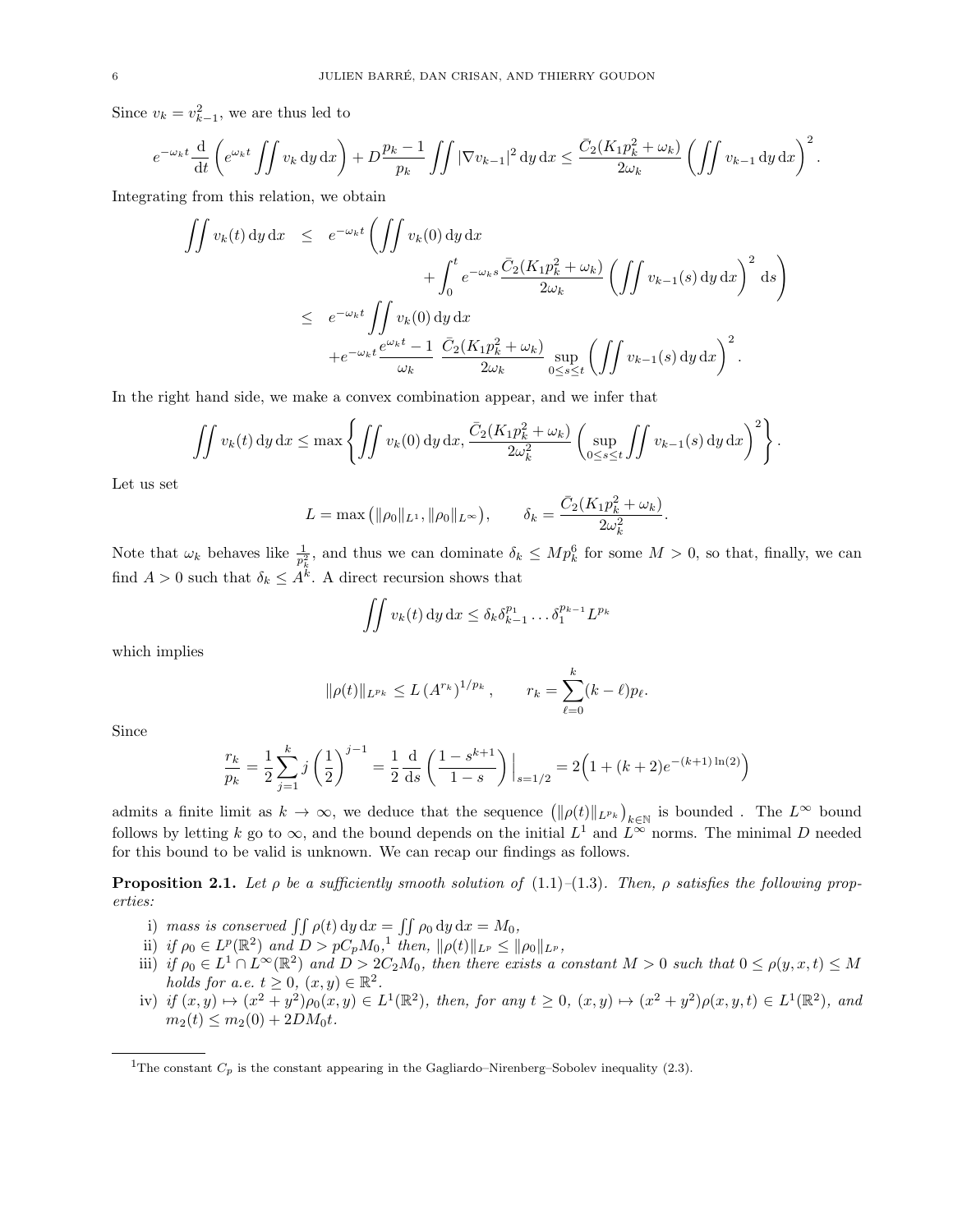2.3. Estimates for the regularized problem. To analyze the solutions of the regularized PDE (1.5)-(1.6) and justify their convergence as  $\varepsilon$  tends to 0, we will need estimates uniform with respect to  $\varepsilon$ . The following proposition is the equivalent of Proposition 2.1 for the regularized solution.

**Proposition 2.2.** Let  $(\rho^{(\varepsilon)})_{\varepsilon>0}$  be the sequence of solutions of the regularized PDE (1.5)–(1.6), associated to the initial data  $(\rho_0^{(\varepsilon)})_{\varepsilon>0}$ . We assume that

$$
(\rho_0^{(\varepsilon)})_{\varepsilon>0} \text{ is bounded in } L^1(\mathbb{R}^2) \cap L^\infty(\mathbb{R}^2).
$$

Then, the following properties are satisfied:

- i) mass is conserved  $\iint \rho^{(\varepsilon)}(t) dy dx = \iint \rho_0^{(\varepsilon)} dy dx$ ,
- ii) if  $D > pC_pM_0$ , then  $\rho^{(\varepsilon)}$  is bounded in  $L^{\infty}(0,\infty; L^p(\mathbb{R}^2))$  and  $\|\rho^{(\varepsilon)}(t)\|_{L^p} \leq \|\rho_0^{(\varepsilon)}\|_{L^p}$ ,
- iii) if  $D > 2C_2M_0$ , then  $\rho^{(\varepsilon)}$  is bounded in  $L^{\infty}(0,\infty; L^2(\mathbb{R}^2)) \cap L^{\infty}((0,\infty) \times \mathbb{R}^2)$ ,
- iv) if  $(x, y) \mapsto (x^2+y^2)\rho_0^{(\varepsilon)}(x, y)$  is bounded in  $L^1(\mathbb{R}^2)$ , then  $(x^2+y^2)\rho^{(\varepsilon)}(x, y, t)$  is bounded in  $L^{\infty}(0, T; L^1(\mathbb{R}^2))$ for any  $0 < T < \infty$ .

**Proof.** Item i) is clear. The proof of iv) repeats the same arguments as above, with a direct comparison to a pure diffusion. For ii) and iii), we will need the following consequence of the definition (1.6)

$$
\partial_x F_x^{(\varepsilon)}[\rho^{(\varepsilon)}](x, y, t) = -2 \iint \delta^{(\varepsilon)}(x - x') \delta^{(\varepsilon)}(y - y') \rho^{(\varepsilon)}(x - x', y - y', t) dx' dy'
$$

so that (1.4) becomes

$$
\nabla \cdot F^{(\varepsilon)}[\rho^{(\varepsilon)}] = -4T^{(\varepsilon)}(\rho^{(\varepsilon)})
$$

where, as said above,  $T^{(\varepsilon)}$  is the convolution operator with the normalized 2d Gaussian kernel. Furthermore, the Hölder inequality yields

$$
\iint (\rho^{(\varepsilon)})^p T^{(\varepsilon)}(\rho^{(\varepsilon)}) \, dy \, dx \le \left( \iint (\rho^{(\varepsilon)})^{p+1} \, dy \, dx \right)^{p/(p+1)} \left( \iint |T^{(\varepsilon)}(\rho^{(\varepsilon)})|^{p+1} \, dy \, dx \right)^{1/(p+1)} \le \left( \iint (\rho^{(\varepsilon)})^{p+1} \, dy \, dx \right)^{p/(p+1)} \left( \iint (\rho^{(\varepsilon)})^{p+1} \, dy \, dx \right)^{1/(p+1)} \le \int \int (\rho^{(\varepsilon)})^{p+1} \, dy \, dx.
$$

With this observation, we can go back to (2.2) adapted to the regularized problem and we derive the estimates as we did for the singular equation. We refer the reader to [3] for similar reasonings.  $\square$ 

### 3. Regularized problem

Let  $\varepsilon > 0$ . The initial data  $\rho_0^{(\varepsilon)}$  is a given non-negative function in  $L^1(\mathbb{R}^2) \cap L^\infty(\mathbb{R}^2)$ . We introduce the operator

$$
\mathcal{T}: g \mapsto \mathcal{T}(g) = \rho
$$

where  $\rho$  is the solution of the linear parabolic PDE

(3.1) 
$$
\partial_t \rho = D \Delta \rho - \nabla \cdot (\vec{F}^{(\varepsilon)}[g] \rho), \qquad \rho \Big|_{t=0} = \rho_0^{(\varepsilon)}.
$$

We will show that  $\mathcal T$  fulfils the hypotheses of the Schauder theorem in a suitable functional framework. This will lead to the existence of a fixed point, which defines a solution of the non–linear problem. Then, we will investigate the uniqueness independently. Gathering together these arguments, we will prove the following statement.

**Theorem 3.1.** Let  $\rho_0^{(\varepsilon)} \in L^1(\mathbb{R}^2) \cap L^{\infty}(\mathbb{R}^2)$  be a non-negative function. Then, the problem  $(1.5)-(1.6)$  with  $\rho|_{t=0} = \rho_0^{(\varepsilon)}$  admits a unique (non-negative) solution  $\rho^{(\varepsilon)} \in C([0,T]; L^2(\mathbb{R}^2)) \cap L^2(0,T; H^1(\mathbb{R}^2)).$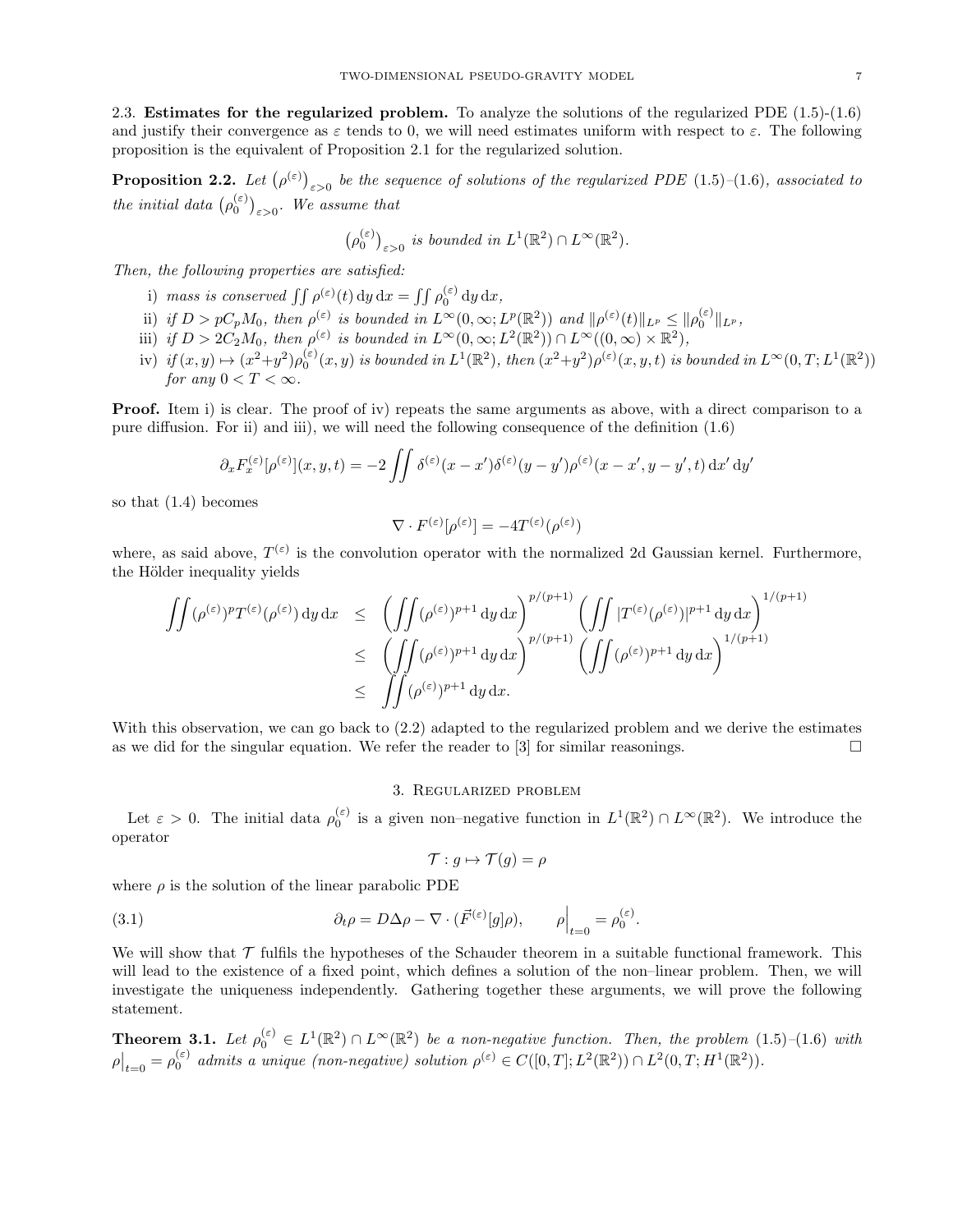#### 3.1. Preparing for the Schauder theorem: a priori estimates. We observe that

$$
sgn^{(\varepsilon)} \in C^{\infty}(\mathbb{R}) \cap L^{\infty}(\mathbb{R}),
$$
  
\n
$$
x \mapsto \frac{sgn^{(\varepsilon)}(x)}{\sqrt{1+x^2}} \in L^2(\mathbb{R}),
$$
  
\n
$$
\delta^{(\varepsilon)} = \frac{1}{2} \frac{d}{dx} sgn^{(\varepsilon)} \in C^{\infty}(\mathbb{R}) \cap L^1(\mathbb{R}) \cap L^{\infty}(\mathbb{R}).
$$

Owing to these properties, we obtain estimates (that depend on  $\varepsilon$ ) on the regularized force.

### Lemma 3.2. The following estimates hold

- i)  $|F_x^{(\varepsilon)}[g]| \leq ||sgn^{(\varepsilon)}||_{\infty} ||\delta^{(\varepsilon)}||_{\infty} ||g||_{L^1} = \frac{1}{\varepsilon \sqrt{\varepsilon}}$  $\frac{1}{\varepsilon\sqrt{2\pi}}\|g\|_{L^1},$
- ii)  $|F_x^{(\varepsilon)}[g]|\leq \sqrt{\pi} \, \|\delta^{(\varepsilon)}\|_{L^2} \left(\int (1+x'^2)g^2(x',y')\,\mathrm{d}x'\,\mathrm{d}y'\right)^{1/2},$
- iii)  $|\partial_x F_x^{(\varepsilon)}[g]| \leq 2 ||\delta^{(\varepsilon)}||^2_{L^1} ||g||_{L^{\infty}} = 2 ||g||_{L^{\infty}},$
- iv)  $|\partial_x F_x^{(\varepsilon)}[g]| \leq 2 ||\delta^{(\varepsilon)}||_{L^{\infty}}^2 ||g||_{L^1} = \frac{2}{\pi \varepsilon^2} ||g||_{L^1}.$

Of course, the same estimates apply to  $F_y^{(\varepsilon)}$  as well.

Proof. It is worth bearing in mind that

$$
0 \leq \delta^{(\varepsilon)}(x) \leq \frac{1}{\varepsilon\sqrt{2\pi}}, \qquad |\text{sgn}^{(\varepsilon)}(x)| \leq 1.
$$

Items i), iii) and iv) are direct consequences of estimates on convolution products. For ii) we use the Cauchy-Schwarz inequality twice to obtain

$$
|F_x^{(\varepsilon)}[g](x,y)| \le \int \delta^{(\varepsilon)}(y-y') \left( \int \frac{|\text{sgn}^{(\varepsilon)}(x-x')|^2}{1+x'^2} dx' \right)^{1/2} \left( \int (1+x'^2)g^2(x',y') dx' \right)^{1/2} dy' \n\le \left( \int |\delta^{(\varepsilon)}|^2(y-y') dy' \right)^{1/2} \left( \int \frac{|\text{sgn}^{(\varepsilon)}(x-x')|^2}{1+x'^2} dx' \right)^{1/2} \left( \int (1+x'^2)g^2(x',y') dx' dy' \right)^{1/2} \n\le \|\delta^{(\varepsilon)}\|_{L^2} \times \sqrt{\pi} \times \left( \int (1+x'^2)g^2(x',y') dx' dy' \right)^{1/2}.
$$

For any  $g \in L^{\infty}(0,\infty; L^{1}(\mathbb{R}^{2}))$ , owing to the observations in Lemma 3.2, the linear problem (3.1) admits a unique solution, say in  $C([0,\infty]; L^2(\mathbb{R}^2)) \cap L^2(0,\infty; H^1(\mathbb{R}^2))$ , see [5, Th. X.9], which is non-negative when the initial data is non-negative. We can now derive estimates on the solution of (3.1).

 $\Box$ 

**Lemma 3.3.** Let  $\rho = \mathcal{T}(q)$  be the solution of (3.1). It satisfies

i) For any fixed time  $t > 0$  and any  $p \in [1, \infty]$ ,  $\rho(t) \in L^p(\mathbb{R}^2)$ . More precisely, we have

$$
\iint \rho(x,y,t)^p dy dx \le e^{4(p-1)t||g||_{L^{\infty}(0,\infty;L^1(\mathbb{R}^2))}||\delta^{(\varepsilon)}||_{L^{\infty}}^2} \iint \rho_0^{(\varepsilon)}(x,y)^p dy dx,
$$

and  $\|\rho(t)\|_{L^{\infty}} \leq e^{4t||g||_{L^{\infty}(0,\infty;L^{1}(\mathbb{R}^2))}\|\delta^{(\varepsilon)}\|_{L^{\infty}}^{2}}\|\rho_{0}^{(\varepsilon)}\|_{L^{\infty}}.$ ii) For any fixed time t,  $\iint (x^2 + y^2) \rho(x, y, t) dy dx$  is finite. More precisely, we have

$$
\iint (x^2 + y^2) \rho(x, y, t) dy dx
$$
  
\n
$$
\leq e^t \left( \iint (x^2 + y^2) \rho_0^{(\varepsilon)}(x, y) dy dx + t \|\rho_0^{(\varepsilon)}\|_{L^1} \left( 4D + \|\text{sgn}^{(\varepsilon)}\|_{L^\infty}^2 \|\delta^{(\varepsilon)}\|_{\infty}^2 \|g\|_{L^\infty(0, \infty; L^1(\mathbb{R}^2))}^2 \right) \right).
$$

iii) For any  $0 \le t \le T < \infty$ , we have

$$
\|\nabla\rho\|^2_{L^2((0,t)\times \mathbb{R}^2)}\leq \frac{1}{2D}e^{4T\|g\|_{L^\infty(0,\infty;L^1(\mathbb{R}^2))}\|\delta^{(\varepsilon)}\|^2_{L^\infty}}\|\rho_0^{(\varepsilon)}\|_{L^2}.
$$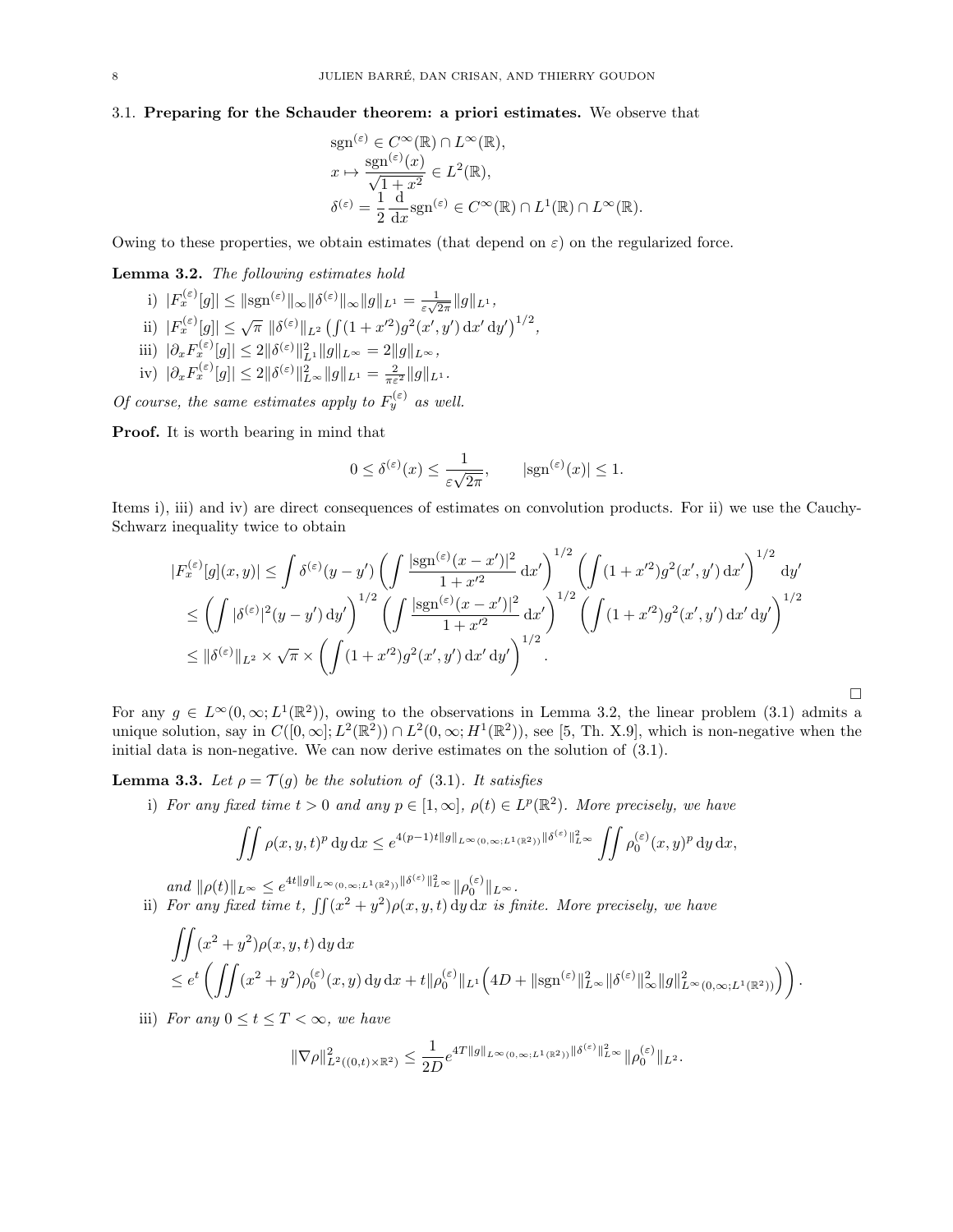Proof. i) We compute

$$
\frac{\mathrm{d}}{\mathrm{d}t} \iint \rho^p \, \mathrm{d}y \, \mathrm{d}x + Dp(p-1) \iint \rho^{p-2} |\nabla \rho|^2 \, \mathrm{d}y \, \mathrm{d}x = \iint F^{(\varepsilon)}[g] \rho p(p-1) \cdot \nabla \rho \rho^{p-2} \, \mathrm{d}y \, \mathrm{d}x
$$
\n
$$
= -(p-1) \iint \nabla \cdot F^{(\varepsilon)}[g] \rho^p \, \mathrm{d}y \, \mathrm{d}x
$$
\n
$$
\le (p-1) \|\nabla \cdot F^{(\varepsilon)}[g]\|_{L^\infty} \iint \rho^p \, \mathrm{d}y \, \mathrm{d}x
$$
\n
$$
\le 4 \|\delta^{(\varepsilon)}\|_{L^\infty}^2 \|g\|_{L^1} \times (p-1) \iint \rho^p \, \mathrm{d}y \, \mathrm{d}x.
$$

The last line uses Lemma 3.2-iv). Grönwall's lemma then yields i). The  $L^{\infty}$  estimate follows by taking the limit  $p \to \infty$ . Estimate iii) is obtained by specifying to the case  $p = 2$  and considering the dissipation term. ii) Let us use the shorthand notation  $z = (x, y)$ . We get

$$
\frac{d}{dt} \iint |z|^2 \rho dz = 4D \iint \rho dz + 2 \iint \rho F^{(\varepsilon)}[g] \cdot z dz
$$
  
\n
$$
\leq 4D \iint \rho dz + 2 \|F^{(\varepsilon)}[g]\|_{L^\infty} \left( \iint |z|^2 \rho dz \right)^{1/2} \left( \iint \rho dz \right)^{1/2}
$$
  
\n
$$
\leq 4D \iint \rho dz + \|F^{(\varepsilon)}[g]\|_{L^\infty}^2 \iint \rho dz + \iint |z|^2 \rho dz
$$
  
\n
$$
\leq (4D + ||sgn^{(\varepsilon)}||_{\infty}^2 ||\delta^{(\varepsilon)}||_{\infty}^2 ||g||_{L^1}^2) \iint \rho dz + \iint |z|^2 \rho dz
$$

by using Lemma 3.2-i). The Grönwall lemma allows us to conclude.

iii) We have

(3.2) 
$$
\frac{\mathrm{d}}{\mathrm{d}t} \iint \rho^2 \, \mathrm{d}y \, \mathrm{d}x + 2D \iint |\nabla \rho|^2 \, \mathrm{d}y \, \mathrm{d}x \le 4 \|\delta^{(\varepsilon)}\|_{L^\infty}^2 \|g\|_{L^1} \times \iint \rho^2 \, \mathrm{d}y \, \mathrm{d}x.
$$

Inserting the estimate of item i) leads to

(3.3) 
$$
\frac{\mathrm{d}}{\mathrm{d}t} \iint \rho^2 \, \mathrm{d}y \, \mathrm{d}x + 2D \iint |\nabla \rho|^2 \, \mathrm{d}y \, \mathrm{d}x \leq C e^{Ct} \iint \rho_0^{(\varepsilon)}(x, y)^2 \, \mathrm{d}y \, \mathrm{d}x,
$$

with  $C = 4||\delta^{(\varepsilon)}||_{L^{\infty}}^2 ||g||_{L^{\infty}(0,\infty;L^1(\mathbb{R}^2))}$ . Integrating over time then yields

$$
(3.4) \qquad \left(\iint \rho^2 \, \mathrm{d}y \, \mathrm{d}x\right)(t) - \left(\iint \rho^2 \, \mathrm{d}y \, \mathrm{d}x\right)(t=0) + 2D \|\nabla \rho\|_{L^2((0,t)\times\mathbb{R}^2)}^2 \leq (e^{Ct} - 1) \|\rho_0^{(\varepsilon)}\|_{L^2}^2.
$$

Hence

(3.5) 
$$
\|\nabla \rho\|_{L^2((0,t)\times \mathbb{R}^2)}^2 \leq \frac{e^{Ct}}{2D} \|\rho_0^{(\varepsilon)}\|_{L^2}^2
$$

$$
\leq \frac{1}{2D} e^{4T\|g\|_{L^{\infty}(0,\infty;L^{1}(\mathbb{R}^{2}))}\|\delta^{(\varepsilon)}\|_{L^{\infty}}^{2}} \|\rho_{0}^{(\varepsilon)}\|_{L^{2}}^{2}}.
$$

 $\Box$ 

3.2. Preparing for the Schauder theorem: definition of the functional framework. Let  $0 < T < \infty$ be fixed once for all. We introduce the set C consisting of the functions  $g:[0,T]\times\mathbb{R}^2\to[0,\infty)$ , such that

i)  $\iint g dz = \iint \rho_0^{(\varepsilon)} dz \leq M_0$ , ii)  $\int \int |z|^2 g dz \leq e^{C_1 T} (\int \int |z|^2 \rho_0^{(\varepsilon)} dz + C_2 T),$ iii)  $||g||_{\infty} \leq e^{C_3T} ||\rho_0^{(\varepsilon)}||_{\infty},$ 

By using the mass conservation property, the estimates in Lemma 3.3 allow us to choose the constants  $C_1$ ,  $C_2$ and  $C_3$  (which depend on  $\varepsilon$ ) such that C is convex, and stable upon application of T.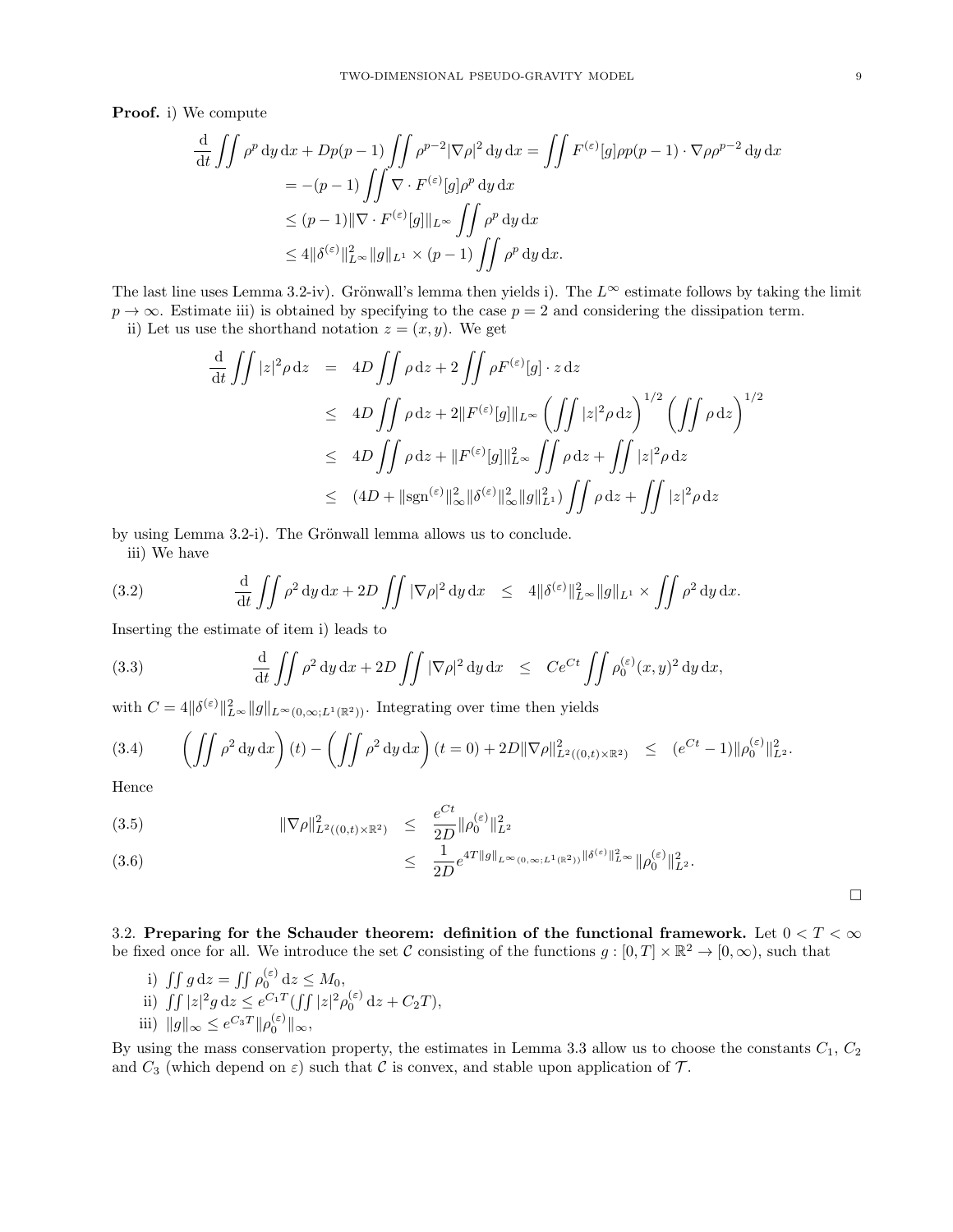3.3. Preparing for the Schauder theorem:  $\tau$  is continuous. We wish to establish the continuity of  $\mathcal{T}: \mathcal{C} \to \mathcal{C}$  for the norm of  $L^2((0,T) \times \mathbb{R}^2)$ . For  $i \in \{1,2\}$ , let  $\rho_i = \mathcal{T}(g_i)$ , with  $g_i \in \mathcal{C}$ . By Lemma 3.3-i), we already know that  $\rho_i$  belongs to  $L^{\infty}(0,T; L^2(\mathbb{R}^2))$ . We denote  $\vec{F}_i^{(\varepsilon)} = \vec{F}^{(\varepsilon)}[g_i]$ . We get

$$
\frac{d}{dt} \iint (\rho_2 - \rho_1)^2 dz = -2D \iint |\nabla(\rho_2 - \rho_1)|^2 dz + 2 \iint \nabla(\rho_2 - \rho_1) \cdot \vec{F}_2^{(\varepsilon)}(\rho_2 - \rho_1) dz \n+2 \iint \rho_1 \nabla(\rho_2 - \rho_1) \cdot (\vec{F}_2^{(\varepsilon)} - \vec{F}_1^{(\varepsilon)}) dz \n\leq -2D \iint |\nabla(\rho_2 - \rho_1)|^2 dz + \int |\nabla \cdot \vec{F}_2^{(\varepsilon)}| (\rho_2 - \rho_1)^2 dz \n+D \iint |\nabla(\rho_2 - \rho_1)|^2 dz + \frac{1}{D} \int \rho_1^2 (\vec{F}_2^{(\varepsilon)} - \vec{F}_1^{(\varepsilon)})^2 dz \n\leq -D \iint |\nabla(\rho_2 - \rho_1)|^2 dz + 4 \|\delta^{(\varepsilon)}\|_{L^\infty}^2 \|g_2\|_{L^1} \iint (\rho_2 - \rho_1)^2 dz \n+ \frac{1}{D} \|\vec{F}_2^{(\varepsilon)} - \vec{F}_1^{(\varepsilon)}\|_{L^\infty}^2 \iint \rho_1^2 dz.
$$

We aim at controlling  $\|\vec{F}_2^{(\varepsilon)} - \vec{F}_1^{(\varepsilon)}\|^2_{L^\infty}$  by the difference  $g_2 - g_1$  in  $L^2$  norm. This cannot be done directly, and we should use further moment estimates. To be more specific, we will use a splitting that makes  $||g_2 - g_1||_{L^2}$ appear plus an arbitrarily small contribution. To this end, we use Lemma 3.2-ii). For any  $1 < s < 2$  and any  $R > 0$ , we write

$$
(F_{2,x}^{(\varepsilon)} - F_{1,x}^{(\varepsilon)})^2(x, y, t) \leq \|\delta^{(\varepsilon)}\|_{L^2}^2 \left( \int \frac{|\text{sgn}^{(\varepsilon)}(x - x')|^2}{1 + |x'|^s} dx' \right) \iint (1 + |x'|^s) (g_2 - g_1)^2(x', y', t) dx' dy' \n\leq C^{(\varepsilon)} \iint (1 + |z|^s) (g_2 - g_1)^2(z, t) dz \n\leq C^{(\varepsilon)} \left( \iint (g_2 - g_1)^2(z, t) dz + \iint_{|z| \leq R} |z|^s (g_2 - g_1)^2(z, t) dz \n+ \iint_{|z| > R} |z|^s (g_2 - g_1)^2(z, t) dz \right) \n\leq C^{(\varepsilon)} (1 + R^s) \iint (g_2 - g_1)^2(z, t) dz + C^{(\varepsilon)} \iint_{|z| > R} \frac{|z|^2}{|z|^{2-s}} (g_2 - g_1)^2(z, t) dz \n\leq C^{(\varepsilon)} (1 + R^s) ||(g_2 - g_1)(t)||_{L^2}^2 + C^{(\varepsilon)} \frac{||g_2||_{L^\infty} + ||g_1||_{L^\infty}}{R^{2-s}} \iint_{|z|^2} |z|^2 |g_2 - g_1|(z, t) dz \n\leq C^{(\varepsilon)} (1 + R^s) ||(g_2 - g_1)(t)||_{L^2}^2 + C^{(\varepsilon)} \frac{||g_2||_{L^\infty} + ||g_1||_{L^\infty}}{R^{2-s}} \left( \int |z|^2 g_2 dz + \int |z|^2 g_1 dz \right).
$$

The same inequalities obviously hold for  $F_{2,y}^{(\varepsilon)} - F_{1,y}^{(\varepsilon)}$ . Coming back to (3.7) yields

$$
\frac{\mathrm{d}}{\mathrm{d}t} \iint (\rho_2 - \rho_1)^2 \, \mathrm{d}z + D \iint |\nabla(\rho_2 - \rho_1)|^2 \, \mathrm{d}z \n= 4 \|\delta^{(\varepsilon)}\|_{L^\infty}^2 \|g_2\|_{L^1} \iint (\rho_2 - \rho_1)^2 \, \mathrm{d}z \n+ \frac{2C^{(\varepsilon)} \|\rho_1(t)\|_{L^2}^2}{D} \left( (1+R^s) \| (g_2 - g_1)(t) \|_{L^2}^2 + \frac{\|g_2\|_{L^\infty} + \|g_1\|_{L^\infty}}{R^{2-s}} \left( \int |z|^2 g_2 + \int |z|^2 g_1 \right) \right).
$$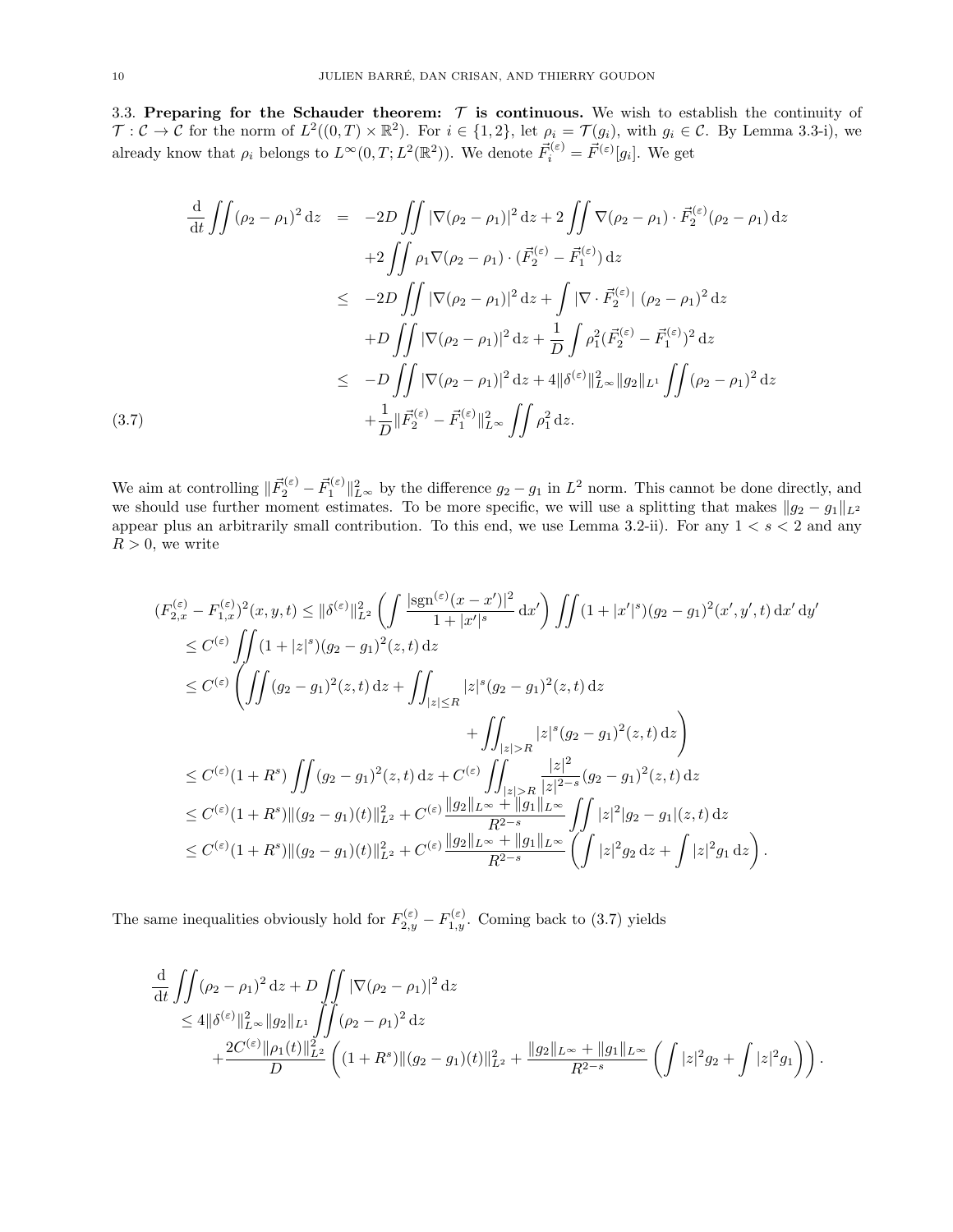Bearing in mind that  $C_3 = 4 \|\delta^{(\varepsilon)}\|_{\infty}^2 M_0$ , we are ready to use the Grönwall lemma which leads to

$$
\iint (\rho_1 - \rho_2)^2(z, t) dz
$$
\n
$$
\leq e^{C_3 T} \left\{ \int (\rho_2 - \rho_1)^2(z, 0) dz + \frac{2C^{(\varepsilon)} \|\rho_1\|_{L^\infty(0, T; L^2(\mathbb{R}^2))}^2 (1 + R^s)}{D} \int_0^t \iint (g_2 - g_1)^2(z, \tau) dz d\tau + \frac{2C^{(\varepsilon)} \|\rho_1\|_{L^\infty(0, T; L^2(\mathbb{R}^2))}^2 (\|g_2\|_{L^\infty} + \|g_1\|_{L^\infty})}{DR^{2-s}} \int_0^t \iint |z|^2 (g_2 + g_1)(z, \tau) dz d\tau \right\}.
$$

When  $\rho_1$  and  $\rho_2$  have the same initial condition the first term of the right hand side vanishes.

Take  $g \in \mathcal{C}$  and consider a sequence  $(g_n)_{n \in \mathbb{N}} \in \mathcal{C}$ , such that  $g_n \to g$  in  $L^2([0,T] \times \mathbb{R}^2)$ . We apply (3.8) with  $\rho_n = \mathcal{T}(g_n)$  and  $\rho = \mathcal{T}(g)$ ; it reads

$$
\iint (\rho_n - \rho)^2(z, t) dz
$$
\n
$$
\leq e^{C_3 T} \frac{2C^{(\varepsilon)} \|\rho\|_{L^\infty(0, T; L^2(\mathbb{R}^2))}^2 (1 + R^s)}{D} \int_0^T \iint (g_n - g)^2(z, \tau) dz d\tau
$$
\n
$$
+ e^{C_3 T} \frac{2C^{(\varepsilon)} \|\rho\|_{L^\infty(0, T; L^2(\mathbb{R}^2))}^2 (\|g_n\|_{L^\infty} + \|g\|_{L^\infty})}{DR^{2-s}} \int_0^T \iint |z|^2 (g_n + g)(z, \tau) dz d\tau
$$

Pick  $\eta > 0$ . Using the bounds that define the set C, it is possible to select  $R(\eta) > 0$  such that the last term can be made smaller than  $\eta/2$ , uniformly with respect to n. Then, with this R at hand, there exists  $N(\eta) \in \mathbb{N}$  such that for all  $n \geq N(\eta)$  the first term in the right hand side is smaller than  $\eta/2$  too. Hence,

$$
\int (\rho_n - \rho)^2(z, t) \, dz \le \eta
$$

holds for any  $n \geq N(\eta)$  and  $0 \leq t \leq T < \infty$ . It shows that  $\rho_n \to \rho$  in  $L^2((0,T) \times \mathbb{R}^2)$ . Thus  $\mathcal{T}: \mathcal{C} \to \mathcal{C}$  is continuous for the strong topology of  $L^2((0,T)\times\mathbb{R}^2)$ ).

3.4. Preparing for the Schauder theorem:  $\mathcal T$  is compact. Let  $(g_n)_{n\in\mathbb N}$  be a sequence in  $\mathcal C$ , and set  $\rho_n = \mathcal{T}(g_n)$ . Then, from Lemma 3.3,  $\rho_n$  is bounded in  $L^{\infty}(0,T;L^2(\mathbb{R}^2))$ , and, furthermore,  $\nabla \rho_n$  is bounded in  $L^2((0,T)\times\mathbb{R}^2)$ . We also have

$$
\partial_t \rho_n = D \nabla \cdot \nabla \rho_n - \nabla \cdot \left( \vec{F}^{(\varepsilon)}[g_n] \rho_n \right)
$$

where, by Lemma 3.2-i),  $\vec{F}^{(\varepsilon)}[g_n]$  is bounded in  $L^{\infty}$  uniformly with respect to n. Therefore,  $\partial_t \rho_n$  is bounded in  $L^2(0,T;H^{-1}(\mathbb{R}^2))$ . Since the embedding  $H^1(B(0,R)) \subset L^2(B(0,R))$  is compact for any  $0 < R < \infty$ , we can appeal to the Aubin-Simon lemma, see [28, Cor. 4, Sect. 8], to deduce that  $(\rho_n)_{n\in\mathbb{N}}$  is relatively compact in  $L^2((0,T) \times B(0,R))$  for any  $0 < R < \infty$ . We need to strengthen this local property to a global statement. The moment estimate and the  $L^{\infty}$  estimate in Lemma 3.3-i) and ii) respectively, allow us to justify that

$$
\int_0^T \iint_{|z| \ge R} |\rho_n|^2 \, \mathrm{d}z \, \mathrm{d}t \quad \le \quad \frac{\|\rho_n\|_{\infty}}{R^2} \int_0^T \iint |z|^2 \rho_n \, \mathrm{d}z \, \mathrm{d}t \le \frac{C(\varepsilon, T)}{R^2}
$$

can be made arbitrarily small by choosing R large enough, uniformly with respect to  $n \in \mathbb{N}$ . The sequence  $(\rho_n)_{n\in\mathbb{N}}$  thus fulfils the criterion of the Fréchet-Weil-Kolmogorov theorem, see e. g [16, Th. 7.56] and it is thus relatively compact in  $L^2((0,T)\times\mathbb{R}^2)$ ).  $\Box$ 

3.5. Schauder theorem: existence. Gathering the results of the previous subsections, we can use Schauder's theorem: C is a closed convex subset of  $L^2((0,T)\times\mathbb{R}^2)$ , T is a continuous mapping such that  $\mathcal{T}(\mathcal{C})\subset\mathcal{C}$  and  $\mathcal{T}(\mathcal{C})$  is relatively compact in  $L^2((0,T)\times\mathbb{R}^2)$ . Then  $\mathcal{T}$  has a fixed point, which is a solution of the nonlinear regularized PDE (1.5)–(1.6) with initial condition  $\rho_0^{(\varepsilon)}$ , on any arbitrary time interval [0, T]. The obtained solution lies in  $C([0, T]; L^2(\mathbb{R}^2)) \cap L^2(0, T; H^1(\mathbb{R}^2))$ )).  $\Box$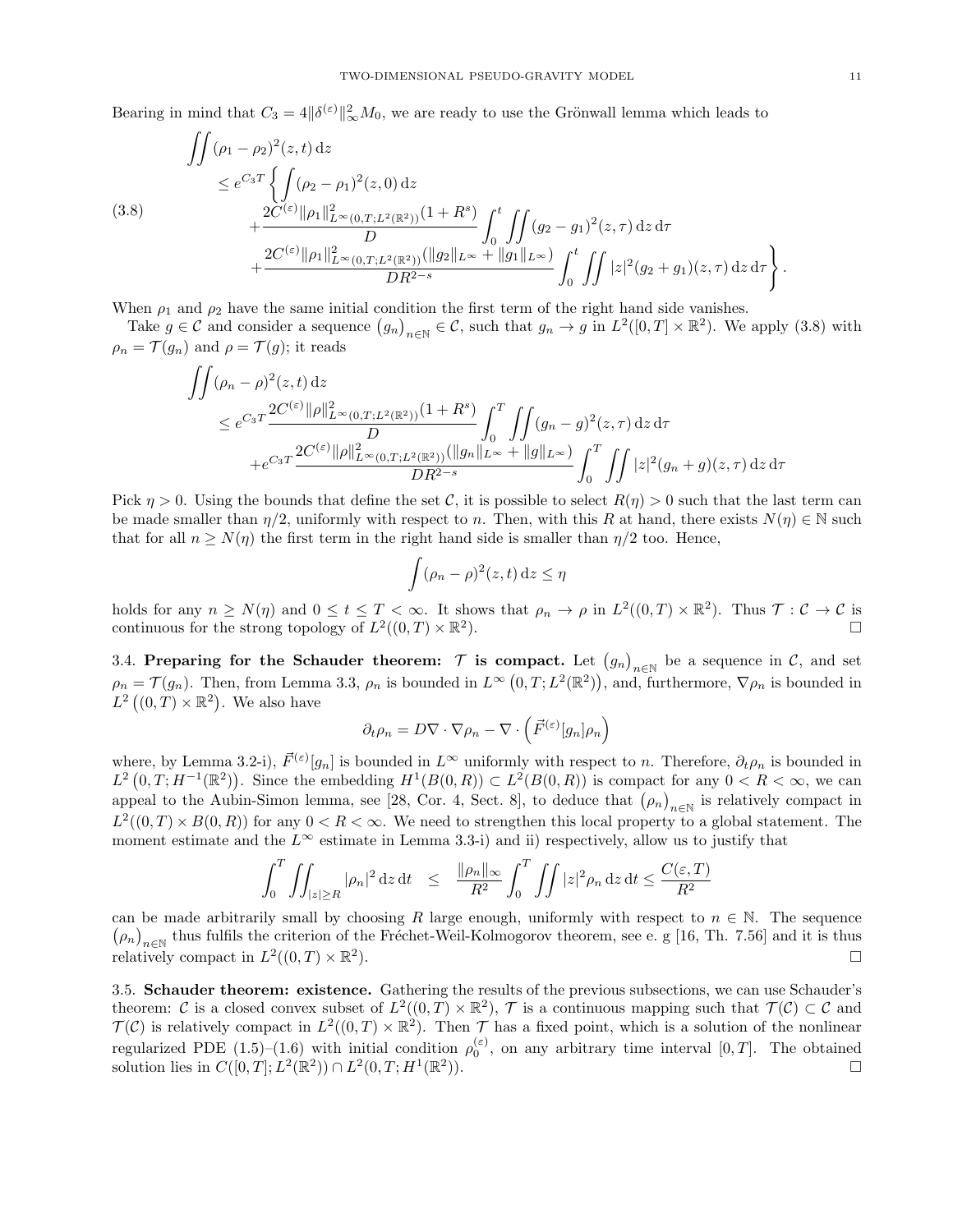3.6. Uniqueness. The argument to justify uniqueness relies on the following claim, for which we refer the reader to [17, Lemma 7.1.1] or [11, Th. 3.1].

**Lemma 3.4** (Singular Grönwall Lemma). Let  $A, B \geq 0$ ,  $0 \leq \alpha < 1$ . Let  $u(t)$  a locally bounded function such that

$$
u(t) \le A + B \int_0^t \frac{u(s)}{(t-s)^\alpha} ds
$$

then we have

$$
u(t) \leq AE_{1-\alpha}\Big(B\Gamma(1-\alpha)t^{1-\alpha}\Big)
$$

with  $s \mapsto \Gamma(s)$  the usual  $\Gamma$ -function and  $E_{1-\alpha}$  stands for the Mittag–Leffler function with parameter  $\beta = 1 - \alpha$ 

$$
E_{\beta}(s) = \sum_{n=0}^{\infty} \frac{s^n}{\Gamma(n\beta + 1)}.
$$

Let  $\rho_1$  and  $\rho_2$  be two solutions of the regularized nonlinear PDE. Let

(3.9) 
$$
H_t(z) = \frac{1}{4\pi Dt} e^{-|z|^2/(4Dt)}
$$

stand for the two-dimensional heat kernel with coefficient  $D$ . We write

$$
(\rho_1 - \rho_2)(t) = H_t \star (\rho_1 - \rho_2)(0) - \int_0^t H_{t-s} \star \nabla \cdot (\vec{F}^{(\varepsilon)}[\rho_2]\rho_2 - \vec{F}^{(\varepsilon)}[\rho_1]\rho_1)(s) \,ds,
$$

where, by integrating by parts, the last integral recasts as

$$
+ \int_0^t \int \nabla H_{t-s}(z-z') \cdot (\vec{F}^{(\varepsilon)}[\rho_2]\rho_2 - \vec{F}^{(\varepsilon)}[\rho_1]\rho_1)(z',s) \,dz' \,ds.
$$

Initially we have  $\rho_2(0) = \rho_1(0)$  and (with  $C_0 = \frac{1}{\pi} \iint |z| e^{-|z|^2} dz$ ) we arrive at

$$
\iint |\rho_1 - \rho_2|(z, t) dz \leq \int_0^t \iint |\nabla H_{t-s}(z - z')| |\vec{F}^{(\varepsilon)}[\rho_2]\rho_2 - \vec{F}^{(\varepsilon)}[\rho_1]\rho_1|(z', s) dz' dz ds
$$
  

$$
\leq \int_0^t \frac{C_0}{\sqrt{t-s}} \iint |\vec{F}^{(\varepsilon)}[\rho_2]| |(\rho_2 - \rho_1)||(z', s) dz' ds
$$
  

$$
+ \int_0^t \frac{C_0}{\sqrt{t-s}} \int |\vec{F}^{(\varepsilon)}[\rho_2] - \vec{F}^{(\varepsilon)}[\rho_1]| |\rho_1(z', s)| dz' ds.
$$

Lemma 3.2-i) together with the mass conservation tell us that

$$
\|\vec{F}^{(\varepsilon)}[\rho_2]\|_{L^\infty} \le 2M_0 \|\delta^{(\varepsilon)}\|_{L^\infty} \|\text{sgn}^{(\varepsilon)}\|_{L^\infty}.
$$

We also have

$$
\iint \rho_1(z,t)|\vec{F}^{(\varepsilon)}[\rho_2] - \vec{F}^{(\varepsilon)}[\rho_1]|(z,t) dz \leq 2\|\delta^{(\varepsilon)}\|_{L^\infty} \|\text{sgn}^{(\varepsilon)}\|_{L^\infty} \iint \rho_1(z,t) dz \iint |\rho_1 - \rho_2|(z',t) dz' \leq 2M_0 \|\delta^{(\varepsilon)}\|_{L^\infty} \|\text{sgn}^{(\varepsilon)}\|_{L^\infty} \iint |\rho_1 - \rho_2|(z',t) dz'.
$$

Introducing this into (3.10) yields, for a certain constant  $B > 0$ :

(3.11) 
$$
\|\rho_1 - \rho_2\|_{L^1}(t) \leq B \int_0^t \frac{1}{\sqrt{t-s}} \|\rho_1 - \rho_2\|_{L^1}(s) ds
$$

The singular Grönwall lemma allows us to conclude that  $\rho_1 = \rho_2$ .

**Remark 3.5.** We remind the reader that the uniqueness analysis for the simpler Keller-Segel system is already quite involved, and we point out the tricky approach developped in [7] for bounded solutions. However, the method of [7] does not adapt directly to the present problem for at least two reasons. First of all, since each component of the force field is defined by a convolution with  $\delta$ -Dirac in one direction, we cannot expect any log-Lipschitz-regularizing effect. Second of all, the force field does not derive from a potential, so that there is no natural energy functional that could lead to make use of variational inequalities.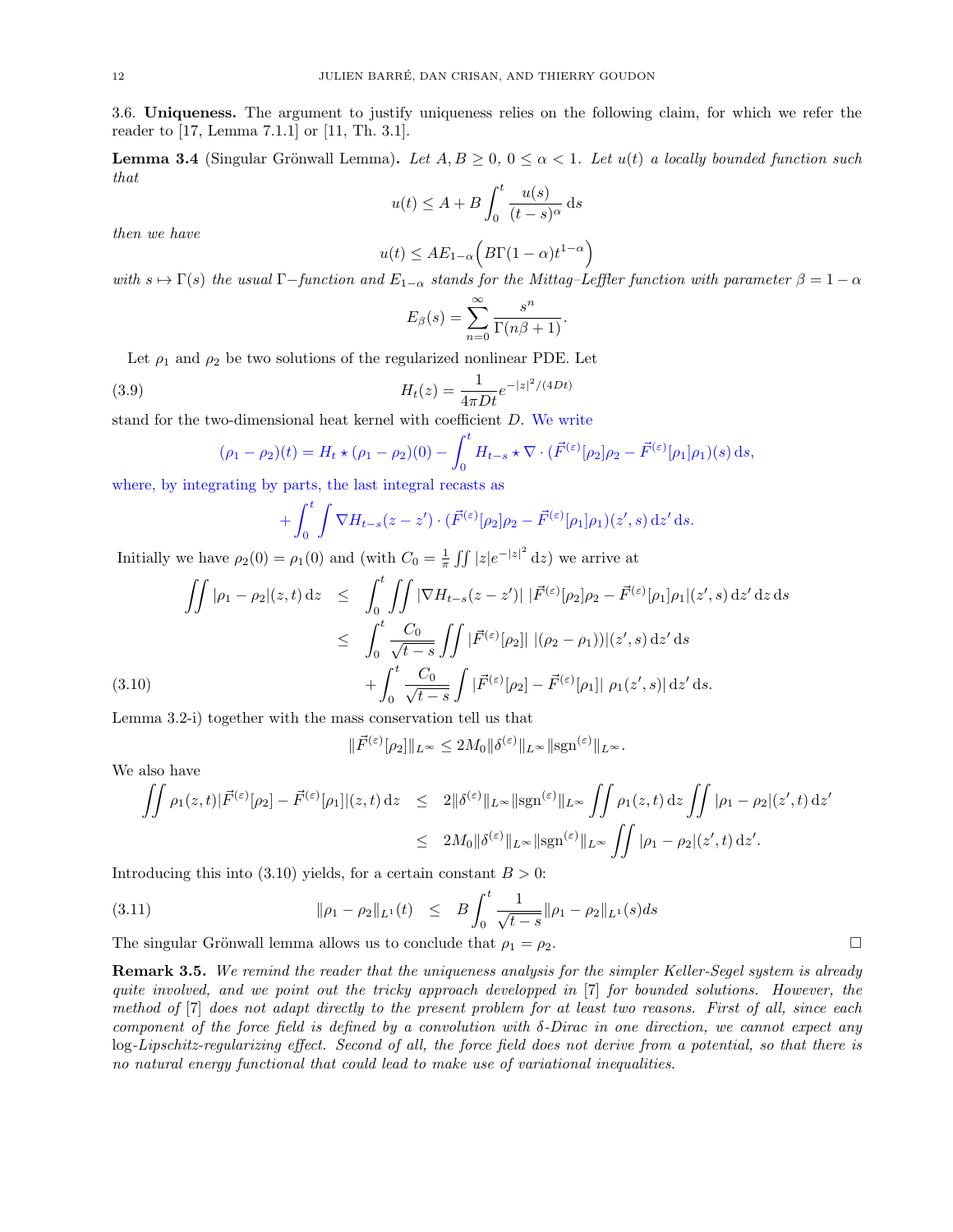# 4. CONVERGENCE OF  $\rho^{(\varepsilon)}$

We can now state our main result about the existence of solutions for  $(1.1)$ – $(1.3)$ , which is expressed as a stability result.

**Theorem 4.1.** Let  $\rho_0^{(\varepsilon)}$  be a sequence of non negative functions bounded in  $L^1(\mathbb{R}^2)$  and in  $L^{\infty}(\mathbb{R}^2)$ . We suppose that  $\iint \rho_0^{(\varepsilon)} dy dx \leq M_0$  and  $D > 2C_2M_0$  (see (2.6)). Then, up to a subsequence, the associated sequence  $(\rho^{(\varepsilon)})_{\varepsilon>0}$  converges strongly in  $L^p((0,T)\times\mathbb{R}^2)$  for any  $1\leq p<\infty$ , and in  $C([0,T];L^p(\mathbb{R}^2)$  – weak), to  $\rho$ , which is a solution of (1.1)-(1.2) with initial data  $\rho_0$ , the weak limit of  $\rho_0^{(\varepsilon)}$ .

4.1. Compactness approach. We remind the reader that we are assuming  $D > 2C_2M_0$ . Accordingly, from Proposition 2.2, we already know that  $(\rho^{(\varepsilon)})_{\varepsilon>0}$  is bounded in  $L^{\infty}((0,T); L^p(\mathbb{R}^2))$ , for any  $1 \leq p \leq \infty$ , and  $\nabla \rho^{(\varepsilon)}$  is bounded in  $L^2((0,T)\times \mathbb{R}^2)$ . Moreover, the equation

$$
\partial_t \rho^{(\varepsilon)} = \nabla \cdot \left( D \nabla \rho^{(\varepsilon)} - \vec{F}^{(\varepsilon)}[\rho^{(\varepsilon)}] \rho^{(\varepsilon)} \right)
$$

tells us that  $\partial_t \rho^{(\varepsilon)}$  is the space derivative of the sum of a term bounded in  $L^2((0,T)\times\mathbb{R}^2)$  and the divergence of a term bounded in  $L^{\infty}(0,T; L^{1}(B(0,R)))$  for any  $0 < R < \infty$ . Indeed, we readily check that

$$
\iint_{B(0,R)} |F_x^{(\varepsilon)}[\rho^{(\varepsilon)}](x,y,t)| \, dy \, dx \le \iint_{\sqrt{x^2 + y^2} \le R} \iint \delta^{(\varepsilon)}(y - y') \rho^{(\varepsilon)}(x', y', t) \, dx' \, dy' \, dy \, dx
$$
\n
$$
\le \int_{-R}^{+R} dx \iint \left( \int \delta^{(\varepsilon)}(y - y') \, dy \right) \rho^{(\varepsilon)}(x', y', t) \, dx' \, dy'
$$
\n
$$
\le 2R M_0.
$$

In fact it turns out that  $F_x^{(\varepsilon)}[\rho^{(\varepsilon)}],$  like  $F_x[\rho],$  is bounded in  $L^\infty((0,T)\times\mathbb{R}; L^1(\mathbb{R}))$ . Hence,  $\partial_t\rho^{(\varepsilon)}$  is bounded in, say,  $L^2(0,T;H^{-1-\delta}(B(0,R)))$  for any  $0 < R < \infty$  and  $\delta > 0$ . We can apply the Aubin–Simon lemma [28] and we conclude that  $(\rho^{(\varepsilon)})_{\varepsilon>0}$  is relatively compact in  $L^2((0,T)\times B(0,R))$  for any  $0 < T, R < \infty$ . By using the moments estimate, and reasoning as we did in Section 3.4, we show that  $\rho^{(\varepsilon)}$  is actually relatively compact in  $L^2((0,T)\times\mathbb{R}^2)$ .

Therefore, possibly at the price of extracting a subsequence (still labelled by  $\varepsilon$ , though) we can assume that

$$
\rho^{(\varepsilon)} \to \rho
$$
 strongly in  $L^2((0,T) \times \mathbb{R}^2)$ .

The convergence can be strengthened in two directions. First of all, if  $1 < p = \theta 2 + (1 - \theta) < 2$ , the Hölder inequality leads to  $\|\rho^{(\varepsilon)} - \rho\|_{L^p((0,T)\times \mathbb{R}^2)} \leq (2M_0)^{1-\theta} \|\rho^{(\varepsilon)} - \rho\|_{L^2((0,T)\times \mathbb{R}^2)}^{\theta}$  and if  $2 < p < \infty$ , we have  $\|\rho^{(\varepsilon)} - \rho\|_{L^p((0,T)\times \mathbb{R}^2)}^{\theta}$  $\rho \|_{L^p((0,T)\times\mathbb{R}^2)} \leq (\|\rho^{(\varepsilon)}\|_{L^\infty} + \|\rho\|_{L^\infty})^{(p-2)/p} \|\rho^{(\varepsilon)} - \rho\|_{L^2((0,T)\times\mathbb{R}^2)}^{2/p}$ . We can also treat the case  $p=1$  since the  $L^2$  estimate and the moment estimate imply that  $(\rho^{(\varepsilon)})_{\varepsilon>0}$  is weakly compact in  $L^1((0,T)\times\mathbb{R}^2)$  and we can assume that it converges a.e., see [16, Th. 7.60]. Finally we get

(4.3) 
$$
\rho^{(\varepsilon)} \to \rho \text{ strongly in } L^p((0,T) \times \mathbb{R}^2) \text{ for any } 1 \le p < \infty.
$$

Second of all, the bound on  $\partial_t \rho^{(\varepsilon)}$  can be used to justify, by using the Arzela–Ascoli theorem and a diagonal extraction, that

$$
\lim_{\varepsilon \to 0} \iint \rho^{(\varepsilon)}(x, y, t) \phi(x, y) \, dy \, dx = \iint \rho(x, y, t) \phi(x, y) \, dy \, dx
$$

holds for any  $\phi \in C(\mathbb{R}^2)$ , or in  $L^{p'}(\mathbb{R}^2)$ , uniformly on [0, T]. In particular, the initial data passes to the limit and (1.3) makes sense (with  $\rho_0$  the weak limit in  $L^p(\mathbb{R}^2)$  of the extracted sequence  $(\rho_0^{(\varepsilon)})_{\varepsilon>0}$ ).

We are left with the task of passing to the limit in the non-linear term  $\vec{F}^{(\varepsilon)}[\rho^{(\varepsilon)}]\rho^{(\varepsilon)}$ . To this end, we split as follows

$$
\vec{F}^{(\varepsilon)}[\rho^{(\varepsilon)}] - \vec{F}[\rho] = \vec{F}^{(\varepsilon)}[\rho^{(\varepsilon)} - \rho] + (\vec{F}^{(\varepsilon)}[\rho] - \vec{F}[\rho]).
$$

The first term tends to 0 as a consequence of (4.3) combined with the following claim.

**Lemma 4.2.** The operator  $F_x^{(\varepsilon)}$  (resp.  $F_y^{(\varepsilon)}$ ) is, uniformly with respect to  $\varepsilon$ , continuous from  $L^1(\mathbb{R}^2)$  to  $L^{\infty}(\mathbb{R}_x; L^1(\mathbb{R}_y))$  (resp.  $L^{\infty}(\mathbb{R}_y; L^1(\mathbb{R}_x))$ ).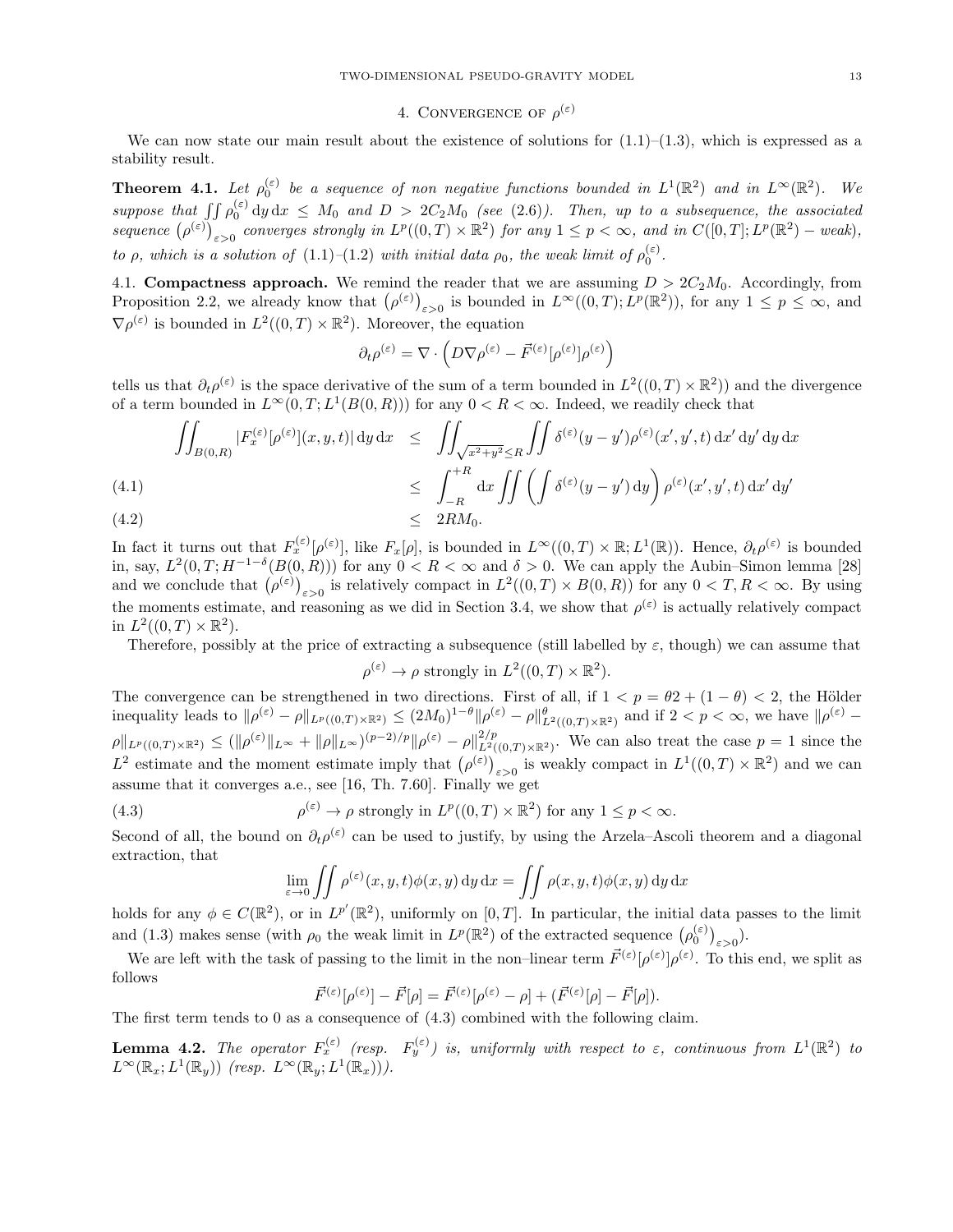**Proof.** For any  $\phi \in L^1(\mathbb{R}^2)$ , since  $|\text{sgn}^{(\varepsilon)}(x - x')| \leq 1$ , we have

$$
\int |F_x^{(\varepsilon)}[\phi](x,y)| \, \mathrm{d}y \quad \le \quad \int \left( \iint \delta^{(\varepsilon)}(y-y') |\phi(x',y')| \, \mathrm{d}x' \, \mathrm{d}y' \right) \, \mathrm{d}y
$$
\n
$$
\le \quad \iint \left( \int \delta^{(\varepsilon)}(y-y') \, \mathrm{d}y \right) |\phi(x',y')| \, \mathrm{d}x' \, \mathrm{d}y' = ||\phi||_{L^1}.
$$

It remains to investigate, for  $\phi \in L^1(\mathbb{R}^2)$ , the behavior of

$$
\begin{array}{rcl}\n\left|F_x^{(\varepsilon)}[\phi] - F_x[\phi]\right|(x,y) & = & \left| \iint \delta^{(\varepsilon)}(y-y')\text{sgn}^{(\varepsilon)}(x-x')\phi(x',y')\,dy'\,dx' \right. \\
&\left.- \iint \left(\int \delta^{(\varepsilon)}(y-y')\,dy'\right)\text{sgn}(x-x')\phi(x',y)\,dx'\right| \\
&\leq & \iint \delta^{(\varepsilon)}(y-y')\big|\text{sgn}^{(\varepsilon)}(x-x')\phi(x',y') - \text{sgn}(x-x')\phi(x',y)\big|\,dy'\,dx'.\n\end{array}
$$

We integrate with respect to y and, bearing in mind that  $\delta^{(\varepsilon)}(y) = \frac{1}{\varepsilon} \delta(y/\varepsilon)$  with  $\delta$  the normalized Gaussian, we use the change of variable  $y - y' = \varepsilon \xi$ ; it yields

$$
\int \left| F_x^{(\varepsilon)}[\phi] - F_x[\phi] \right|(x, y) \, dy \leq \iiint \delta(\xi) \left| \operatorname{sgn}^{(\varepsilon)}(x - x')\phi(x', y - \varepsilon \xi) - \operatorname{sgn}(x - x')\phi(x', y) \right| d\xi \, dx' \, dy
$$
\n
$$
\leq \iiint \delta(\xi) \left| \phi(x', y - \varepsilon \xi) - \phi(x', y) \right| d\xi \, dx' \, dy
$$
\n
$$
+ \iiint \delta(\xi) \phi(x', y) \left| \operatorname{sgn}^{(\varepsilon)}(x - x') - \operatorname{sgn}(x - x') \right| d\xi \, dx' \, dy.
$$

On the right hand side, the first integral recasts as

$$
\int \delta(\xi) \left( \iint \left| \phi(x', y - \varepsilon \xi) - \phi(x', y) \right| \mathrm{d}x' \mathrm{d}y, \right) \mathrm{d}\xi
$$

which tends to 0 as  $\varepsilon \to 0$  by combining the Lebesgue dominated convergence theorem with the continuity of translation in  $L^1$ , [16, Cor. 4.14]. The second integral reads

$$
\int \delta(\xi) d\xi \times \iint \phi(x', y) |\text{sgn}^{(\varepsilon)}(x - x') - \text{sgn}(x - x')| dx' dy
$$

The function  $(x, x') \mapsto |\text{sgn}(\varepsilon)(x - x') - \text{sgn}(x - x')|$  tends to 0 pointwise and it is dominated by 2. Since  $\rho \in L^1(\mathbb{R}^2)$ , a direct application of the Lebesgue dominated convergence theorem tells us that this quantity tends to 0 as  $\varepsilon \to 0$ , for any given  $x \in \mathbb{R}$ . Similar reasoning obviously apply to the second component of  $\vec{F}$ . Finally, for any test function  $\varphi \in C_c^{\infty}(\mathbb{R}^2)$ , we obtain

$$
\lim_{\varepsilon \to 0} \iint \varphi \left( F^{(\varepsilon)} [\rho^{(\varepsilon)}] \rho^{(\varepsilon)} - F[\rho] \rho \right) dy dx = 0.
$$

Therefore  $\rho$  satisfies, in a weak sense, the limit equation (1.1)–(1.2). This completes the proof of Theorem 4.1.  $\Box$ 

4.2. Symmetric solutions. Throughout this Section, we work with data that satisfy the following symmetry condition

(4.4) 
$$
\rho_0(-x,y) = \rho_0(x,y) = \rho_0(x,-y).
$$

It will be used to derive further estimates and a stronger convergence result of the regularized solution  $\rho^{(\varepsilon)}$ towards the solutions of  $(1.1)$ – $(1.3)$ . Using the uniqueness property of the solution of the regularized equation  $(1.5)$ – $(1.6)$ , we deduce that the symmetry property is preserved by the solutions of  $(1.1)$ . Accordingly, we get

$$
F_x[\rho](0, y, t) = -\int \operatorname{sgn}(x')\rho(x', y, t) dx' = 0, \qquad F_y[\rho](x, 0, t) = 0.
$$

 $\Box$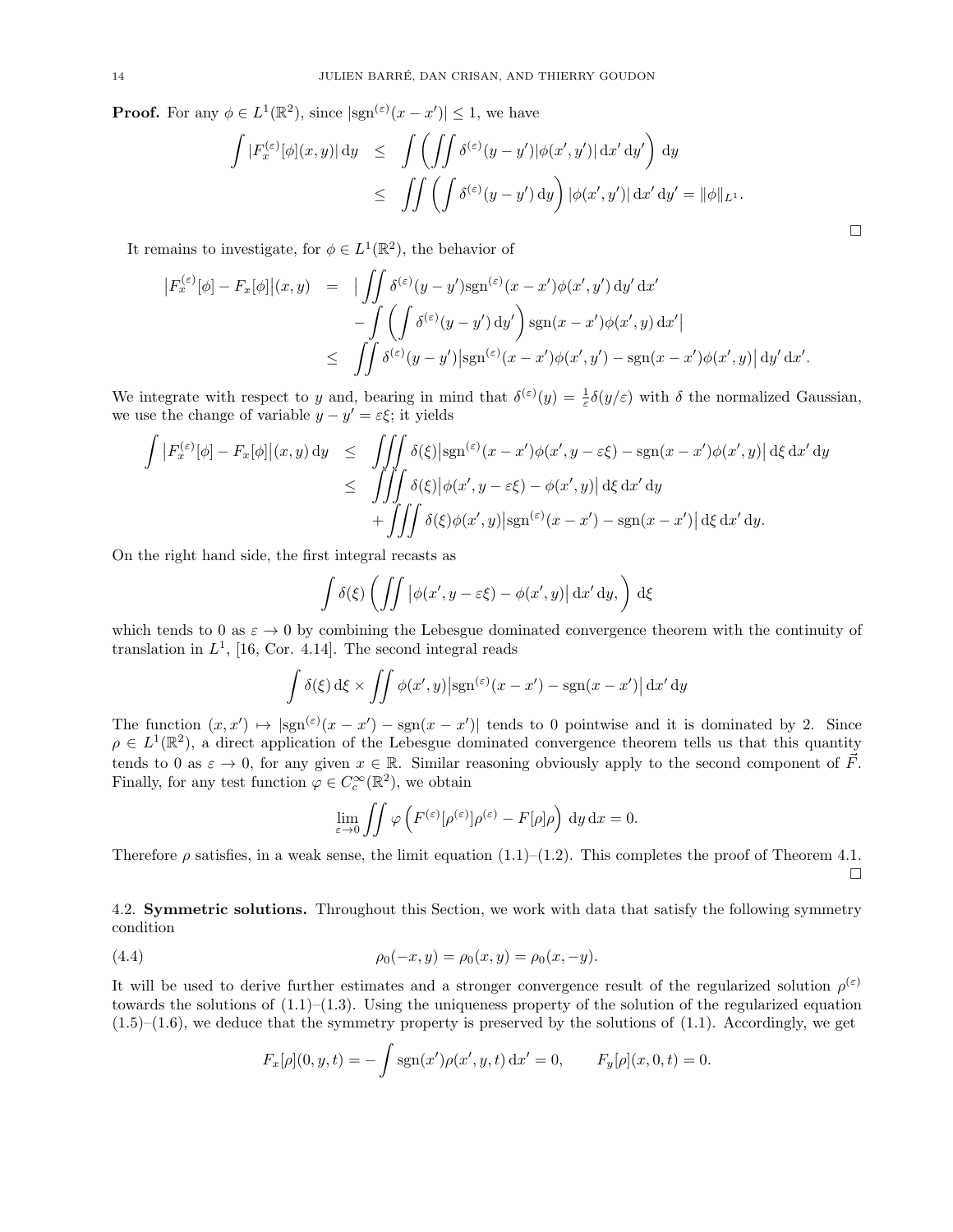However, we know that  $\partial_x F_x[\rho] < 0$  and  $\partial_y F_y[\rho] < 0$ . Thus,  $x \mapsto F_x[\rho](x, y, t)$  is non increasing and it vanishes for  $x = 0$ , so that it has the sign of  $(-x)$ . We deduce that

$$
(x,y)\cdot \vec{F}[\rho](x,y,t)=xF_x[\rho](x,y,t)+yF_y[\rho](x,y,t)\leq 0.
$$

A similar property hold with the solutions  $\rho^{(\varepsilon)}$  of the regularized problem and the force operator  $\vec{F}^{(\varepsilon)}[\rho^{(\varepsilon)}]$ . This will be used to obtain a strengthened control on the behavior of the solutions for large  $x, y$ 's: exponential moments and weighted estimates on the gradients. These estimates will be combined with the interpretation of  $(1.1)$  as a perturbation of the heat equation. Namely, still with  $H_t$  the heat kernel  $(3.9)$ , we shall make use of the Duhamel formula

(4.5) 
$$
\rho(x, y, t) = H_t \star \rho_0(x, y) - \int_0^t H_{t-s} \star \nabla \cdot (\vec{F}[\rho] \rho(s, \cdot))(x, y) \,ds,
$$

and the analogous formula with  $\rho^{(\varepsilon)}$ .

4.2.1. Strengthened estimates for symmetric solutions. At first, the symmetry property allows us to control exponential moments.

**Lemma 4.3** (Exponential moments). Assume that  $\rho_0$  satisfies (4.4) and

$$
\iint e^{\lambda \sqrt{1+x^2+y^2}} \rho_0(x, y) \, dy \, dx = \mathcal{E}_0(\lambda) < +\infty
$$

for some  $\lambda > 0$ . Then, the solutions of  $(1.1)$ – $(1.3)$  satisfy

$$
\iint e^{\lambda \sqrt{1+x^2+y^2}} \rho(x, y, t) \, dy \, dx \le \mathcal{E}_0(\lambda) e^{D(\lambda^2+2\lambda)t}.
$$

The same estimate holds replacing  $\rho$  by  $\rho^{(\varepsilon)}$ .

Proof. By using integration by parts, we get

$$
\frac{\mathrm{d}}{\mathrm{d}t} \iint e^{\lambda \sqrt{1+x^2+y^2}} \rho(x,y,t) \, \mathrm{d}y \, \mathrm{d}x \quad \leq \quad D(\lambda^2+2\lambda) \iint e^{\lambda \sqrt{1+x^2+y^2}} \rho(x,y,t) \, \mathrm{d}y \, \mathrm{d}x \n+ \iint \lambda e^{\lambda \sqrt{1+x^2+y^2}} \frac{(x,y) \cdot \vec{F}[\rho]}{\sqrt{1+x^2+y^2}} \rho(x,y,t) \, \mathrm{d}y \, \mathrm{d}x.
$$

As consequence of the symmetry assumption, the last term contributes negatively. We end the proof by integrating with respect to time.

Using  $L<sup>q</sup>$  and moments estimates, we can readily obtain a weighted  $L<sup>2</sup>$  bound; for instance, we have

$$
\iint e^{\lambda \sqrt{1+x^2+y^2}} \rho^2(x,y,t) dy dx \leq \left( \iint e^{2\lambda \sqrt{1+x^2+y^2}} \rho(x,y,t) dy dx \right)^{1/2} \left( \iint \rho^3 dy dx \right)^{1/2}
$$

and a similar estimate holds for  $\rho^{(\varepsilon)}$ . According to Proposition 2.1-i) & iii) and 2.2-i) & iii), it becomes a relevant estimate for D large enough: when (2.6) holds we have bounds in  $L^1(\mathbb{R}^2) \cap L^\infty(\mathbb{R}^2)$ , thus on  $L^3(\mathbb{R}^2)$ . We finally arrive at

(4.6) 
$$
\iint e^{\lambda \sqrt{1+x^2+y^2}} \rho^2(x, y, t) dy dx \leq Ce^{2D\lambda(1+\lambda)t}
$$

where the constant C depends on D,  $\mathcal{E}_0(2\lambda)$ ,  $\|\rho_0\|_{L_1}$  and  $\|\rho_0\|_{L^{\infty}}$ . Again, the same (uniform) estimate is fulfilled by  $\rho^{(\varepsilon)}$ .

We need now to specify the class of initial data to which the analysis applies. Addtionally to the symmetry assumption, we suppose that  $\rho_0^{(\varepsilon)}$ , which is a regularization of  $\rho_0$  in (1.3), is such that

there exists 
$$
p_0, p_2 \ge 0
$$
 such that for any  $\lambda \ge 0$ , we have  
\n
$$
\mathcal{E}_0(\lambda) = \sup_{\varepsilon > 0} \left( \iint e^{\lambda \sqrt{1 + x^2 + y^2}} \rho_0^{(\varepsilon)}(x, y) \, dy \, dx \right) \le e^{p_0 + p_2 \lambda^2}.
$$

Such an assumption clearly holds for uniformly compactly supported data, as well as for Gaussian–like data. Finally, for our purpose, we will need another estimate for the weighted  $L^2$  norm of the gradient, which applies for the data verifying (4.7).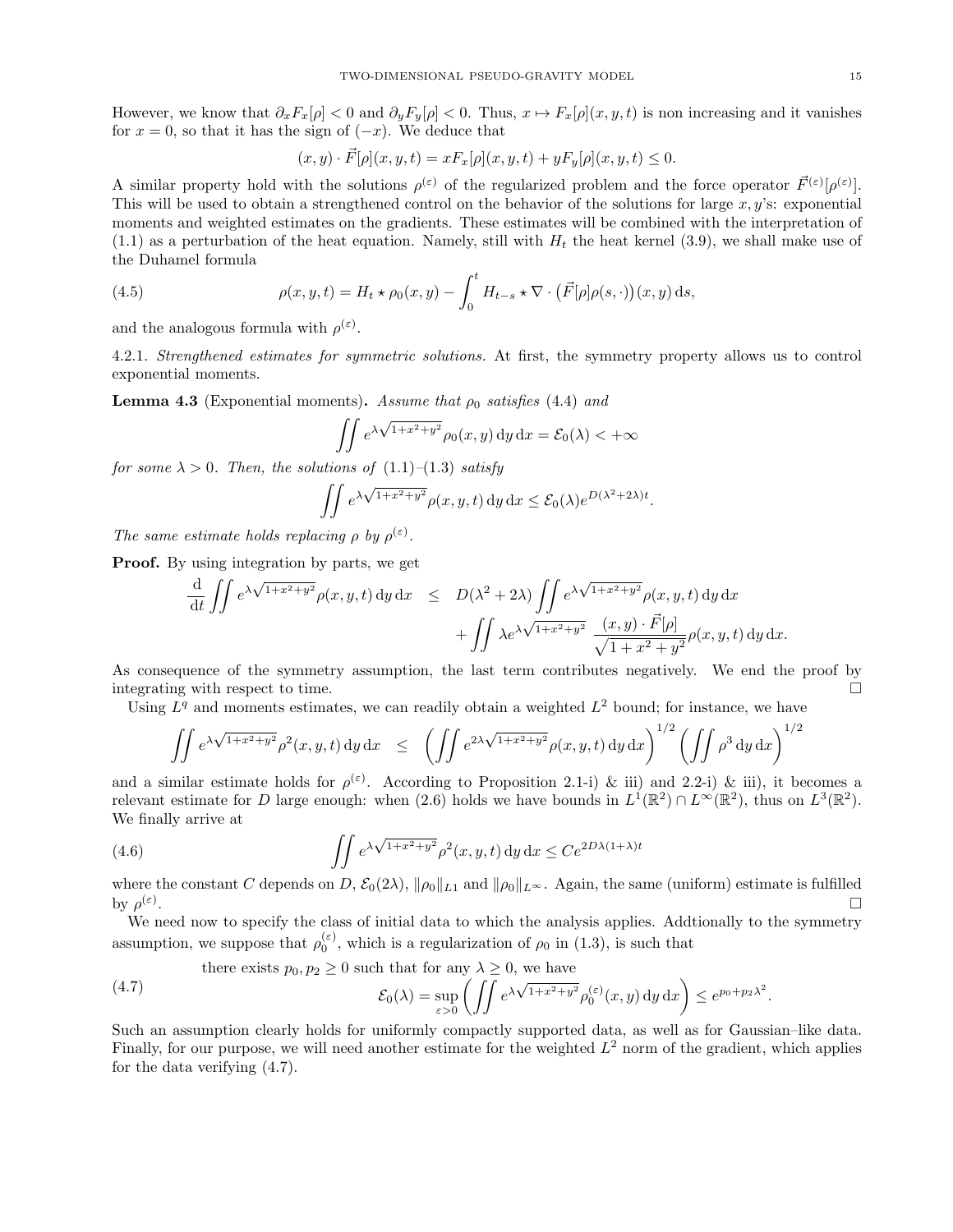**Lemma 4.4** (Weighted  $L^2$  estimates). Let  $(\rho_0^{(\varepsilon)})_{\varepsilon>0}$  be a sequence of non negative functions bounded in  $L^1 \cap$  $L^{\infty}(\mathbb{R}^2)$ . Assume that  $\rho_0^{(\varepsilon)}$  satisfies (4.4) and

$$
\sup_{\varepsilon>0}\left\{\int|z|^4\rho_0^{(\varepsilon)}\,\mathrm{d} z+\iint(1+|z|^2)|\rho_0^{(\varepsilon)}|^2\,\mathrm{d} z\right\}<\infty.
$$

If D satisfies (2.6), there exists constants  $B_0, B_1, B_2 > 0$ , which do not depend on  $\varepsilon$  nor on t, such that

$$
\iint_{0} (1+|z|^2)(\rho^{(\varepsilon)})^2 dz \le B_0 + B_1 t + B_2 t^2,
$$
  

$$
\int_{0}^{t} \left( \iint (1+|z|^2) |\nabla \rho^{(\varepsilon)}(z,s)|^2 \right) ds \le B_0 + B_1 t + B_2 t^2.
$$

**Proof.** Let us compute (still with the shorthand notation  $z = (x, y)$ ), by using several integrations by parts,

$$
\frac{1}{2} \frac{d}{dt} \iint (1+|z|^2)|\rho^{(\varepsilon)}|^2(z,t) dz = -D \iint (1+|z|^2)|\nabla \rho^{(\varepsilon)}|^2 dz + 2D \iint |\rho^{(\varepsilon)}|^2 dz \n+ \iint |\rho^{(\varepsilon)}|^2 z \cdot F^{(\varepsilon)}[\rho^{(\varepsilon)}] dz \n- \frac{1}{2} \iint (1+|z|^2)|\rho^{(\varepsilon)}|^2 \nabla \cdot (\vec{F}^{(\varepsilon)}\rho^{(\varepsilon)}) dz.
$$

The symmetry assumption implies  $z \cdot F^{(\varepsilon)}[\rho^{(\varepsilon)}] \leq 0$ , which allows us to get rid of the third term in the right side. We remind the reader that  $\nabla \cdot (\vec{F}^{(\varepsilon)} \rho^{(\varepsilon)}) = -4T^{(\varepsilon)}(\rho^{(\varepsilon)})$  is proportional to the convolution with an approximation of the 2D Dirac measure. Hence, we get

$$
\frac{1}{2} \frac{d}{dt} \iint (1+|z|^2)|\rho^{(\varepsilon)}|^2(z,t) dz + D \iint (1+|z|^2)|\nabla \rho^{(\varepsilon)}|^2 dz \n\leq 2D \iint |\rho^{(\varepsilon)}|^2 dz + 2 \iint (1+|z|^2)|\rho^{(\varepsilon)}|^2 T^{(\varepsilon)}(\rho^{(\varepsilon)}) dz \n\leq 2D \iint |\rho^{(\varepsilon)}|^2 dz + 2 \left( \iint (1+|z|^2)^2 \rho^{(\varepsilon)} dz \right)^{1/2} \left( \iint |T^{(\varepsilon)}(\rho^{(\varepsilon)})|^2 |\rho^{(\varepsilon)}|^3 dz \right)^{1/2} \n\leq 2D \iint |\rho^{(\varepsilon)}|^2 dz + 2 \left( 2 \iint (1+|z|^4) \rho^{(\varepsilon)} dz \right)^{1/2} \left( \iint |\rho^{(\varepsilon)}|^5 dz \right)^{1/2} .
$$

For the last term, we have used Hölder's inequality as in the proof of Proposition 2.2. We already know that the  $L^2$  and  $L^5$  norms of  $\rho^{(\varepsilon)}$  are uniformly bounded, by virtue of Proposition 2.2. It remains to discuss the forth order moment. To this end we go back to (2.1):  $t \mapsto m_2(t)$  has a linear growth, hence  $t \mapsto m_4(t)$  have a quadratic growth with respect to the time variable. We conclude that both

$$
\iint (1+|z|^2)|\rho^{(\varepsilon)}|^2(z,t)\,\mathrm{d}z \qquad \text{and} \qquad \int_0^t \iint (1+|z|^2)|\nabla \rho^{(\varepsilon)}(z,s)|^2\,\mathrm{d}z\,\mathrm{d}s
$$

has at most a quadratic growth, with coefficients independent of  $\varepsilon$ .

4.2.2. Cauchy property for  $\rho^{(\varepsilon)}$ . This Section is concerned with the following statement, which strengthens Theorem 4.1 for symmetric solutions.

**Theorem 4.5.** We suppose  $D > 2C_2M_0$  (see (2.6)). Let  $(\rho_0^{(\varepsilon)})_{\varepsilon > 0}$  be a sequence of non negative functions bounded in  $L^1 \cap L^\infty(\mathbb{R}^2)$ , which satisfies (4.4) and (4.7) and which converges in  $L^1(\mathbb{R}^2)$  to some  $\rho_0$ . Then the associated sequence  $(\rho^{(\varepsilon)})_{\varepsilon>0}$  of solutions of  $(1.5)-(1.6)$  is a Cauchy sequence in  $C([0,T];L^1(\mathbb{R}^2)).$ 

Corollary 4.6. Assume  $D > 2C_2M_0$ . Let  $\rho_0 \in L^1 \cap L^{\infty}(\mathbb{R}^2)$  verify (4.4) and (4.7). Then the sequence  $(\rho^{(\varepsilon)})_{\varepsilon > 0}$ of solutions of  $(1.5)$ – $(1.6)$  with initia data  $\rho_0$  converges in  $C([0,T];L^1(\mathbb{R}^2))$  to  $\rho$ , the unique symmetric solution of  $(1.1)$ – $(1.3)$  with the same initial data.

$$
\sqcup
$$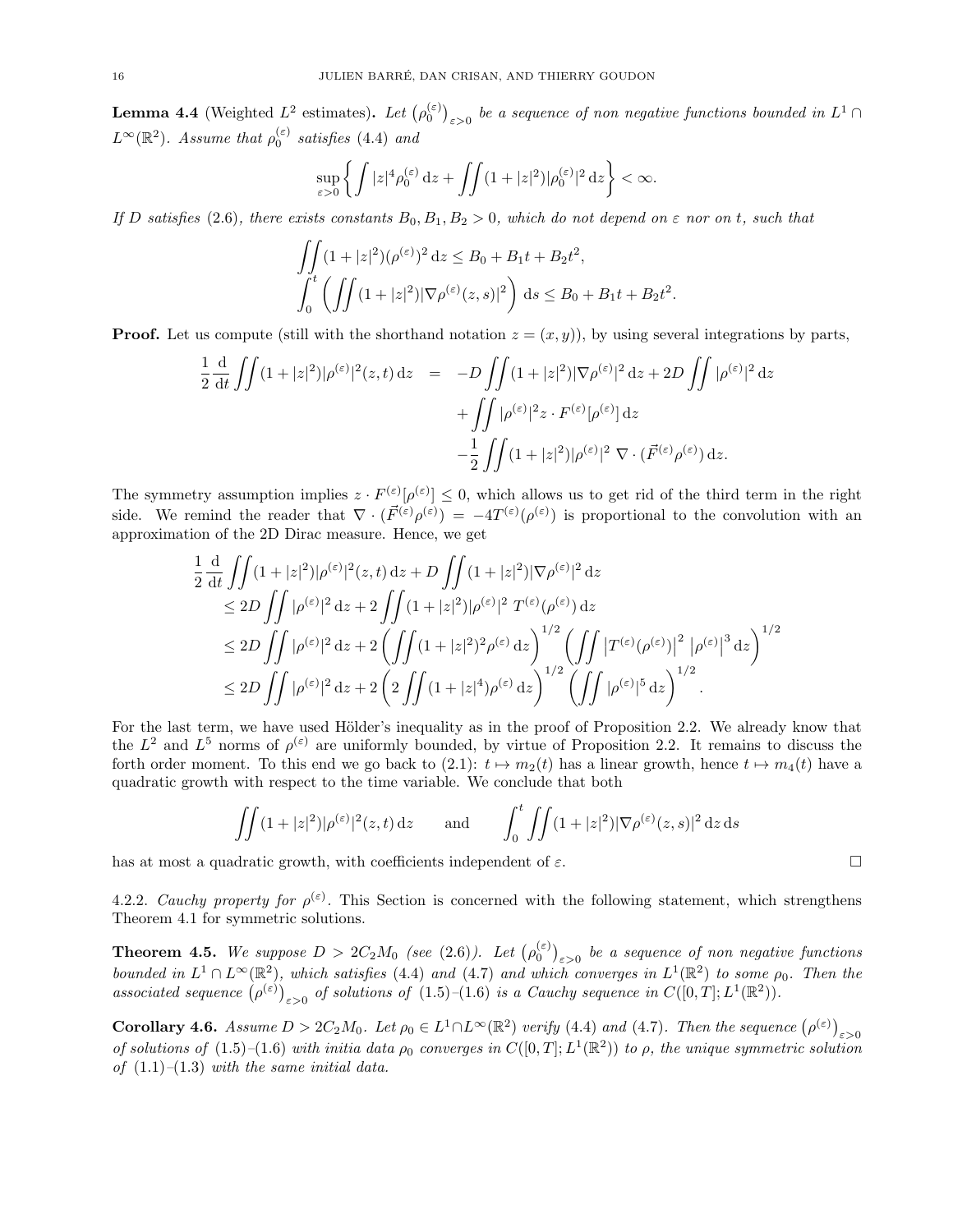We make use of (4.5), which leads to

$$
(4.8) \quad \iint |\rho^{(\varepsilon)} - \rho^{(\varepsilon')}|(z, t) dz \leq \int H_t \star |\rho_0^{(\varepsilon)} - \rho_0^{(\varepsilon')}|(z) dz + \int_0^t \iint |\nabla H_{t-s} \star [(\vec{F}^{(\varepsilon)}[\rho^{(\varepsilon)}]\rho^{(\varepsilon)} - \vec{F}^{(\varepsilon')}[\rho^{(\varepsilon')}]\rho^{(\varepsilon')})(s, \cdot)] | (z) dz ds.
$$

We dominate the right hand side by the sum of the following four terms

$$
A_{\varepsilon,\varepsilon'}(t) = \iint_{\mathbb{R}^2} H_t \star |\rho_0^{(\varepsilon)} - \rho_0^{(\varepsilon')}|(z) dz,
$$
  
\n
$$
B_{\varepsilon,\varepsilon'}(t) = \int_0^t \iiint \int |\nabla H_{t-s}(z-z')| |\vec{F}^{(\varepsilon)}[\rho^{(\varepsilon)}](z',s)| |\rho^{(\varepsilon)} - \rho^{(\varepsilon')}|(z',s) dz' dz ds,
$$
  
\n
$$
C_{\varepsilon,\varepsilon'}(t) = \int_0^t \iiint \int |\nabla H_{t-s}(z-z')| |\rho^{(\varepsilon')}(z',s)| |\vec{F}^{(\varepsilon)}[\rho^{(\varepsilon)} - \rho^{(\varepsilon')}](z',s)| dz' dz ds,
$$
  
\n
$$
D_{\varepsilon,\varepsilon'}(t) = \int_0^t \iiint \int \int \rho^{(\varepsilon')} (z',s) \nabla H_{t-s}(z-z') \cdot (\vec{F}^{(\varepsilon)}[\rho^{(\varepsilon')}] - \vec{F}^{(\varepsilon')}[\rho^{(\varepsilon')}](z',s)) dz' d z ds.
$$

Since  $\rho_0^{(\varepsilon)} \to \rho_0$  in  $L^1(\mathbb{R}^2)$ , it is clear that

(4.9) 
$$
\lim_{\varepsilon,\varepsilon'\to 0} \left( \sup_{t\geq 0} A_{\varepsilon,\varepsilon'}(t) \right) = 0
$$

uniformly on any time interval  $[0, T]$ . Next, we are going to justify the following claim.

**Lemma 4.7.** Let 
$$
\alpha = \frac{1}{\sqrt{2}}
$$
. Set  

$$
\varphi(\lambda) = 2D\lambda(1+\alpha)(1+\lambda(1+\alpha)).
$$

Then there exists constant  $\beta_1, \beta_2 > 0$  such that, for any  $R > 0$  we have

(4.10) 
$$
B_{\varepsilon,\varepsilon'}(t) \leq \beta_1 R \|\rho^{(\varepsilon)}\|_{L^\infty} \int_0^t \frac{1}{\sqrt{t-s}} \|(\rho^{(\varepsilon)} - \rho^{(\varepsilon')})(s,\cdot)\|_{L^1} ds + \beta_2 \frac{\sqrt{t}}{\lambda} e^{-\alpha\lambda R} e^{\varphi(\lambda)t}.
$$

The constant  $\beta_1$  does not depend on the data, while  $\beta_2$  depends on  $\mathcal{E}_0(2\lambda(1+\alpha))$ .

Proof. In Section 3.6, we already used the basic estimate

(4.11) 
$$
\int \int |\nabla H_{t-s}(z-z')| dz' \leq \frac{C_0}{\sqrt{t-s}}
$$

for a certain constant  $C_0$ . We have

$$
\iint |F^{(\varepsilon)}[\rho^{(\varepsilon)}](z')||\rho^{(\varepsilon)} - \rho^{(\varepsilon')}|(z') \,dz' \n\leq \iiint \rho^{(\varepsilon)}(x_1, y_1) \delta^{(\varepsilon)}(y'-y_1)|\rho^{(\varepsilon)} - \rho^{(\varepsilon')}|(x', y') \,dx' \,dy' \,dx_1 \,dy_1 \n\leq \iiint \int_{x_1^2 + y_1^2 \leq R^2} \dots dx' \,dy' \,dx_1 \,dy_1 + \iiint_{x_1^2 + y_1^2 \geq R^2} \dots dx' \,dy' \,dx_1 \,dy_1.
$$

We dominate the first integral as follows

$$
\iiint_{x_1^2 + y_1^2 \le R^2} \dots dx' dy' dx_1 dy_1
$$
  
\n
$$
\le \|\rho^{(\varepsilon)}\|_{L^\infty} \int_{x_1 \le R} \left( \int \delta^{(\varepsilon)}(y' - y_1) dy_1 \right) |\rho^{(\varepsilon)} - \rho^{(\varepsilon')}|(x', y') dy' dx'
$$
  
\n
$$
\le 2R \|\rho^{(\varepsilon)}\|_{L^\infty} \|\rho^{(\varepsilon)} - \rho^{(\varepsilon')} \|_{L^1}.
$$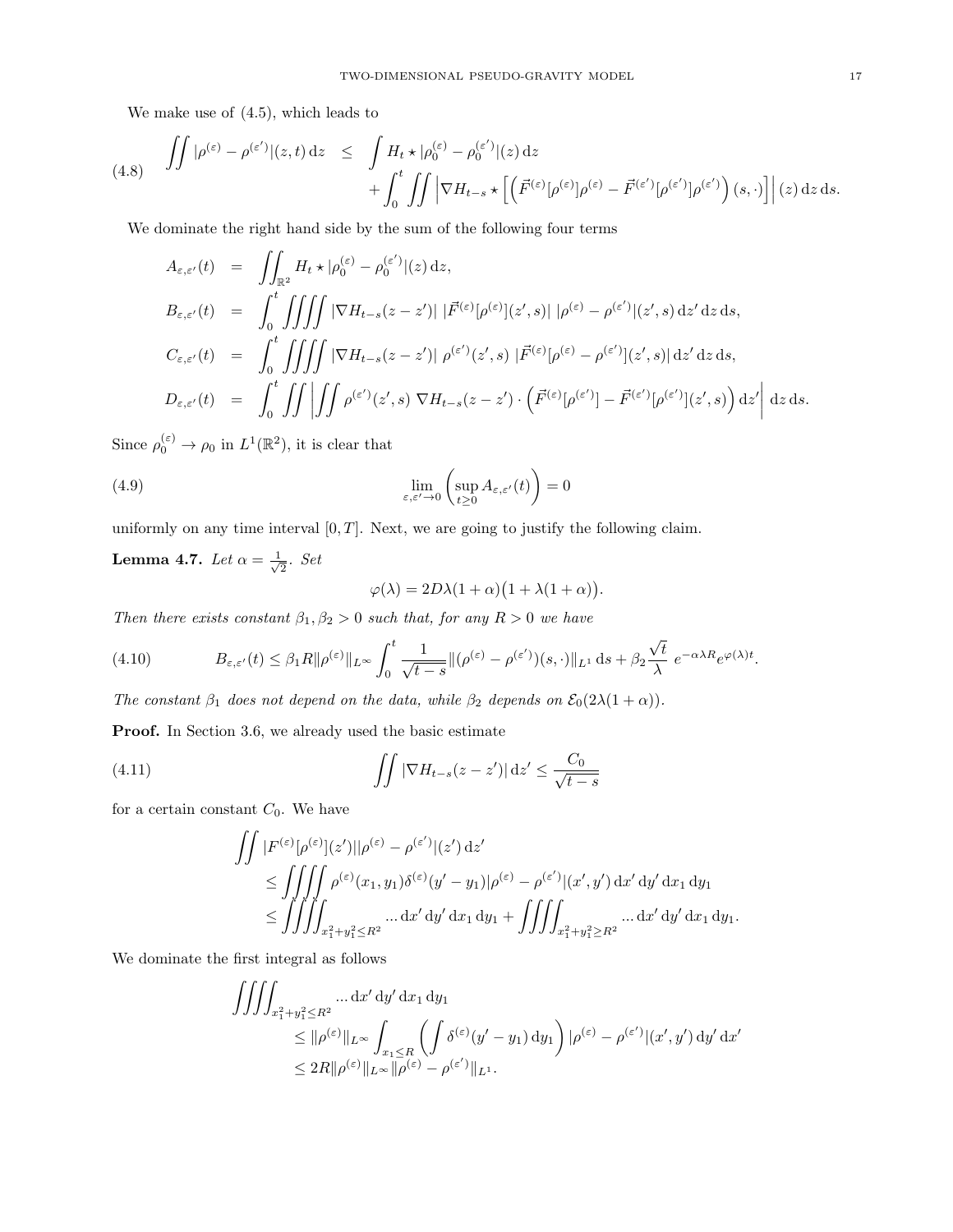Next, we have

$$
\iiint_{x_1^2 + y_1^2 \ge R^2} \dots dx' dy' dx_1 dy_1
$$
  
\n
$$
\le \iiint_{x_1^2 + y_1^2 \ge R^2} \rho^{(\varepsilon)}(x_1, y_1) \rho^{(\varepsilon)}(x', y') \delta^{(\varepsilon)}(y' - y_1) dx' dy' dx_1 dy_1
$$
  
\n
$$
+ \iiint_{x_1^2 + y_1^2 \ge R^2} \rho^{(\varepsilon)}(x_1, y_1) \rho^{(\varepsilon')}(x', y') \delta^{(\varepsilon)}(y' - y_1) dx' dy' dx_1 dy_1
$$

where the two terms can be treated with the same approach. We make the exponential moment appear and we use the Cauchy-Schwarz inequality to obtain, for instance,

$$
\iiint_{x_1^2+y_1^2>R^2} \rho^{(\varepsilon)}(x_1,y_1)\delta^{(\varepsilon)}(y-y_1)\rho^{(\varepsilon)}(x,y) dx_1 dy_1 dx dy
$$
\n
$$
\leq \frac{1}{2} \iiint_{x_1^2+y_1^2>R^2} e^{\lambda \sqrt{1+x_1^2+y_1^2}} e^{-\lambda \sqrt{1+x^2+y^2}} |\rho^{(\varepsilon)}|^2(x_1,y_1)\delta^{(\varepsilon)}(y-y_1) dx_1 dy_1 dx dy
$$
\n
$$
+ \frac{1}{2} \iiint_{x_1^2+y_1^2>R^2} e^{-\lambda \sqrt{1+x_1^2+y_1^2}} e^{\lambda \sqrt{1+x^2+y^2}} |\rho^{(\varepsilon)}|^2(x,y)\delta^{(\varepsilon)}(y-y_1) dx_1 dy_1 dx dy.
$$
\n(4.12)

The elementary inequality

$$
\alpha(|x| + |y|) \le \sqrt{1 + x^2 + y^2}
$$

allows us to estimate

$$
\int e^{-\lambda \sqrt{1+x^2+y^2}} dx \le e^{-\alpha \lambda |y|} \frac{2}{\alpha \lambda}.
$$

Hence the first integral in the right hand side of (4.12) is dominated by

$$
\iint_{x_1^2 + y_1^2 > R^2} \left( \int \delta^{(\varepsilon)} (y - y_1) \left( \int e^{-\lambda \sqrt{1 + x^2 + y^2}} dx \right) dy \right) e^{\lambda \sqrt{1 + x_1^2 + y_1^2}} |\rho^{(\varepsilon)}|^2 (x_1, y_1) dx_1 dy_1
$$
\n
$$
\leq \frac{2}{\alpha \lambda} \iint_{x_1^2 + y_1^2 > R^2} \left( \int \delta^{(\varepsilon)} (y - y_1) e^{-\alpha \lambda |y|} dy \right) e^{\lambda \sqrt{1 + x_1^2 + y_1^2}} |\rho^{(\varepsilon)}|^2 (x_1, y_1) dx_1 dy_1
$$
\n
$$
\leq \frac{2}{\alpha \lambda} \iint_{x_1^2 + y_1^2 > R^2} e^{\lambda \sqrt{1 + x_1^2 + y_1^2}} |\rho^{(\varepsilon)}|^2 (x_1, y_1) dx_1 dy_1
$$
\n
$$
\leq \frac{2}{\alpha \lambda} \iint_{x_1^2 + y_1^2 > R^2} e^{-\lambda \alpha \sqrt{1 + x_1^2 + y_1^2}} e^{\lambda (1 + \alpha) \sqrt{1 + x_1^2 + y_1^2}} |\rho^{(\varepsilon)}|^2 (x_1, y_1) dx_1 dy_1
$$
\n
$$
\leq \frac{2}{\alpha \lambda} e^{-\lambda \alpha R} \iint_{\alpha} e^{\lambda (1 + \alpha) \sqrt{1 + x_1^2 + y_1^2}} |\rho^{(\varepsilon)}|^2 (x_1, y_1) dx_1 dy_1
$$
\n
$$
\leq C \frac{2}{\alpha \lambda} e^{-\lambda \alpha R} e^{2D\lambda (1 + \alpha)(1 + (1 + \alpha)\lambda)t}
$$

where we have used (4.6) and the constant  $C > 0$  depends on  $\mathcal{E}_0(2\lambda(1+\alpha))$ . Next, we observe that

$$
\iint \mathbf{1}_{x_1^2 + y_1^2 > R^2} e^{-\lambda \sqrt{1 + x_1^2 + y_1^2}} dx_1 \le e^{-\alpha \lambda |y_1|} \int \mathbf{1}_{x_1^2 + y_1^2 > R^2} e^{-\alpha \lambda |x_1|} dx_1 \le \frac{2}{\alpha \lambda} e^{-\alpha \lambda (|y_1| + g(y_1))}
$$

where

$$
g(y) = \mathbf{1}_{|y| \le R} \sqrt{R^2 - y^2}.
$$

As a matter of fact, for any  $y \in \mathbb{R}$ , we have  $|y| + g(y) \ge R$ , so that

$$
\int \mathbf{1}_{x_1^2 + y_1^2 > R^2} e^{-\lambda \sqrt{1 + x_1^2 + y_1^2}} dx_1 \le \frac{2}{\alpha \lambda} e^{-\alpha \lambda R}.
$$

The second integral of the right hand side in (4.12), is thus dominated by

$$
\iint \left( \iint \left( \int \mathbf{1}_{x_1^2 + y_1^2 > R^2} e^{-\lambda \sqrt{1 + x_1^2 + y_1^2}} dx_1 \right) \delta^{(\varepsilon)}(y - y_1) dy_1 \right) e^{\lambda \sqrt{1 + x^2 + y^2}} |\rho^{(\varepsilon)}|^2(x, y) dx dy
$$
  
\n
$$
\leq \frac{2}{\alpha \lambda} e^{-\alpha \lambda R} \iint \left( \int \delta^{(\varepsilon)}(y - y_1) dy_1 \right) e^{\lambda \sqrt{1 + x^2 + y^2}} |\rho^{(\varepsilon)}|^2(x, y) dx dy
$$
  
\n
$$
\leq C' \frac{2}{\alpha \lambda} e^{-\alpha \lambda R} e^{2D\lambda (1 + \lambda)t}
$$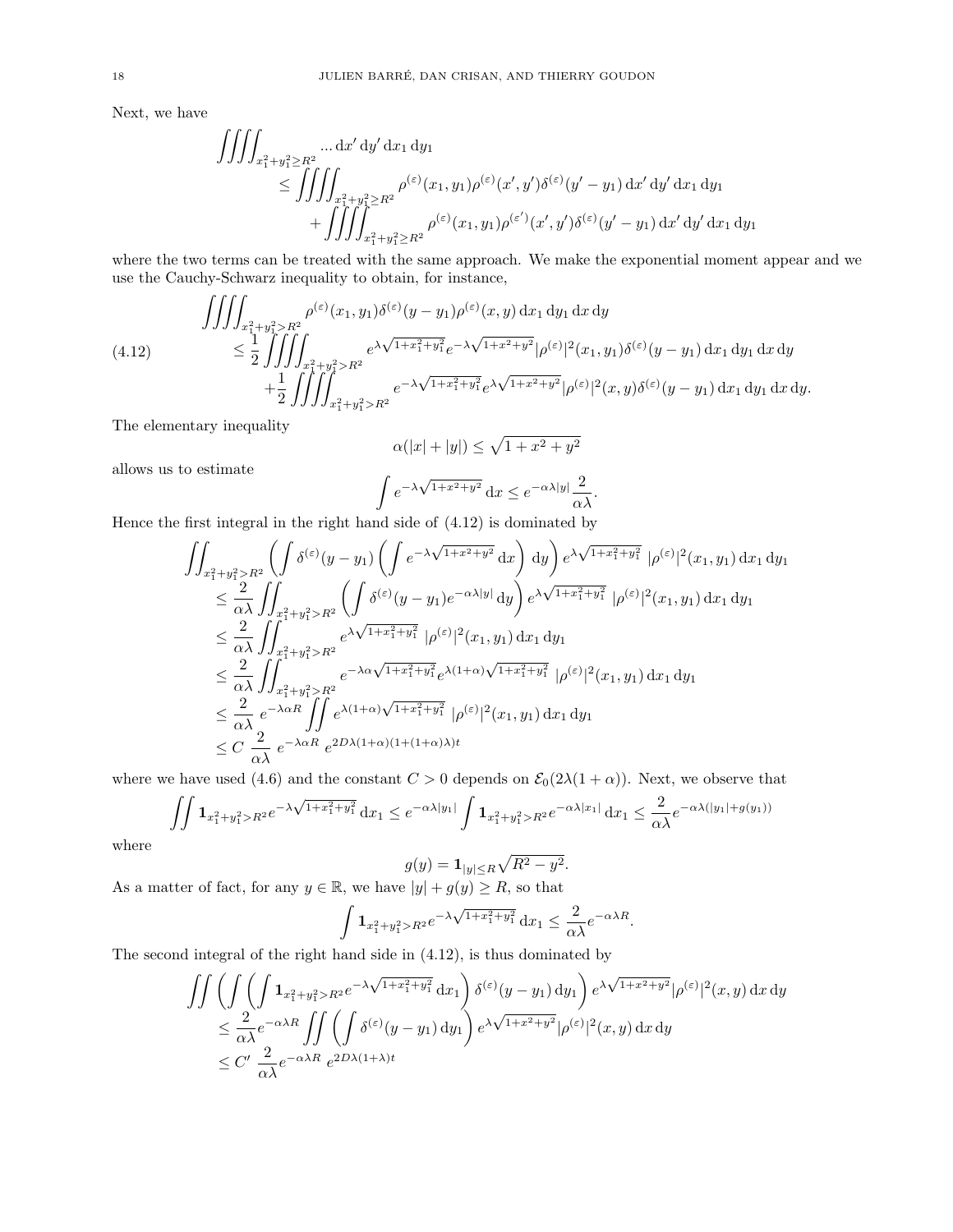where we have used (4.6) again and C' here depends on  $\mathcal{E}_0(2\lambda)$ . We finally conclude (note that  $\lambda(1+\alpha) > \lambda$ ) that

$$
\iint |F^{(\varepsilon)}[\rho^{(\varepsilon)}](z',s)||\rho^{(\varepsilon)} - \rho^{(\varepsilon')}|(z',s) dz'
$$
  

$$
\leq 2R ||\rho^{(\varepsilon)}||_{L^{\infty}} ||(\rho^{(\varepsilon)} - \rho^{(\varepsilon')})(s)||_{L^{1}} + \frac{C}{\alpha\lambda} e^{-\alpha\lambda R} e^{\varphi(\lambda)t}
$$

with C depending on  $\mathcal{E}_0(2\lambda(1+\alpha)) \geq \mathcal{E}_0(2\lambda)$ . We combine this inequality to (4.11) to obtain the final estimate on  $B_{\varepsilon,\varepsilon}$ .

**Lemma 4.8.** There exists constant  $\gamma_1, \gamma_2 > 0$  such that, for any  $R > 0$  we have

(4.13) 
$$
C_{\varepsilon,\varepsilon'}(t) \leq \gamma_1 R \|\rho^{(\varepsilon)}\|_{L^\infty} \int_0^t \frac{1}{\sqrt{t-s}} \|(\rho^{(\varepsilon)} - \rho^{(\varepsilon')})(s,\cdot)\|_{L^1} ds + \gamma_2 \frac{\sqrt{t}}{\lambda} e^{-\alpha\lambda R} e^{\varphi(\lambda)t}.
$$

The constant  $\gamma_1$  does not depend on the data, while  $\gamma_2$  depends on  $\mathcal{E}_0(2\lambda(1+\alpha))$ .

**Proof.** The same reasoning applies for  $C_{\varepsilon,\varepsilon}$ . Indeed, we can first integrate  $\nabla H_{t-s}(z-z')$  over z, which leads to the analog of (4.11). Estimating  $\vec{F}^{(\varepsilon)}$ , we are left with

$$
C_{\varepsilon,\varepsilon'}(t) \le \int_0^t \frac{C_0}{\sqrt{t-s}} \iint \rho^{(\varepsilon')}(x',y',s)|\rho^{(\varepsilon)} - \rho^{(\varepsilon')}|(x_1,y_1,s))\delta^{(\varepsilon)}(y'-y_1) dx_1 dy_1 dx' dy' ds
$$

which is exactly the same expression that appeared in the analysis of  $B_{\varepsilon,\varepsilon'}$ . We turn to the analysis of  $D_{\varepsilon,\varepsilon}$ .

**Lemma 4.9.** Let  $0 < T < \infty$ . Then  $D_{\varepsilon,\varepsilon'}(t)$  converges to 0, uniformly over  $[0,T]$  as  $\varepsilon,\varepsilon'$  tend to 0 **Proof.** We evaluate  $D_{\varepsilon,\varepsilon}$  through the following splitting

$$
D_{\varepsilon,\varepsilon'}(t) \leq D_{x,1}(t) + D_{x,2}(t) + D_{y,1}(t) + D_{y,2}(t)
$$

with

$$
D_{x,1}(t) = \int_0^t \int \int \int \int \int \int \partial_x H_{t-s}(x-x',y-y')\rho^{(\varepsilon')}(x',y',s)\rho^{(\varepsilon')}(x'',y'',s)
$$
  
\n
$$
\times \operatorname{sgn}^{(\varepsilon)}(x'-x'')(\delta^{(\varepsilon)}(y'-y'')-\delta^{(\varepsilon')}(y'-y'')) dx'dy'dx'' dy'' \Big| dx dy ds
$$
  
\n
$$
D_{x,2}(t) = \int_0^t \int \int \int \int \int \int \partial_x H_{t-s}(x-x',y-y)\rho^{(\varepsilon')}(x',y',s)\rho^{(\varepsilon')}(x'',y'',s)
$$
  
\n
$$
\times \delta^{(\varepsilon')}(y'-y'')(\operatorname{sgn}^{(\varepsilon)}(x'-x'')-\operatorname{sgn}^{(\varepsilon')}(x'-x'')) dx'dy'dx'' dy'' \Big| dx dy ds
$$
  
\n
$$
D_{y,1}(t) = \int_0^t \int \int \int \int \int \int \partial_x H_{t-s}(x-x',y-y')\rho^{(\varepsilon')}(x',y',s)\rho^{(\varepsilon')}(x'',y'',s)
$$
  
\n
$$
\times \operatorname{sgn}^{(\varepsilon)}(y'-y'')(\delta^{(\varepsilon)}(x'-x'')-\delta^{(\varepsilon')}(x'-x'')) dx'dy'dx'' dy'' \Big| dx dy ds
$$
  
\n
$$
D_{y,2}(t) = \int_0^t \int \int \int \int \int \int \partial_y H_{t-s}(x-x',y-y)\rho^{(\varepsilon')}(x',y',s)\rho^{(\varepsilon')}(x'',y'',s)
$$
  
\n
$$
\times \delta^{(\varepsilon')}(x'-x'')(\operatorname{sgn}^{(\varepsilon)}(y'-y'')-\operatorname{sgn}^{(\varepsilon')}(y'-y'')) dx'dy'dx'' dy'' \Big| dx dy ds.
$$

In order to study  $D_{x,1}$ , we make use of the following quantity

$$
\iint \partial_x H_{t-s}(x-x',y-y')\rho^{(\varepsilon')}(x',y',s)\mathcal{I}_{\varepsilon,\varepsilon'}(x',y',s)\,\mathrm{d}x'\,\mathrm{d}y'
$$

with

$$
\mathcal{I}_{\varepsilon,\varepsilon'}(x',y',s) = \iint \rho^{(\varepsilon')}(x'',y'',s) \operatorname{sgn}^{(\varepsilon)}(x'-x'')(\delta^{(\varepsilon)}(y'-y'') - \delta^{(\varepsilon')}(y'-y'')) dx'' dy''.
$$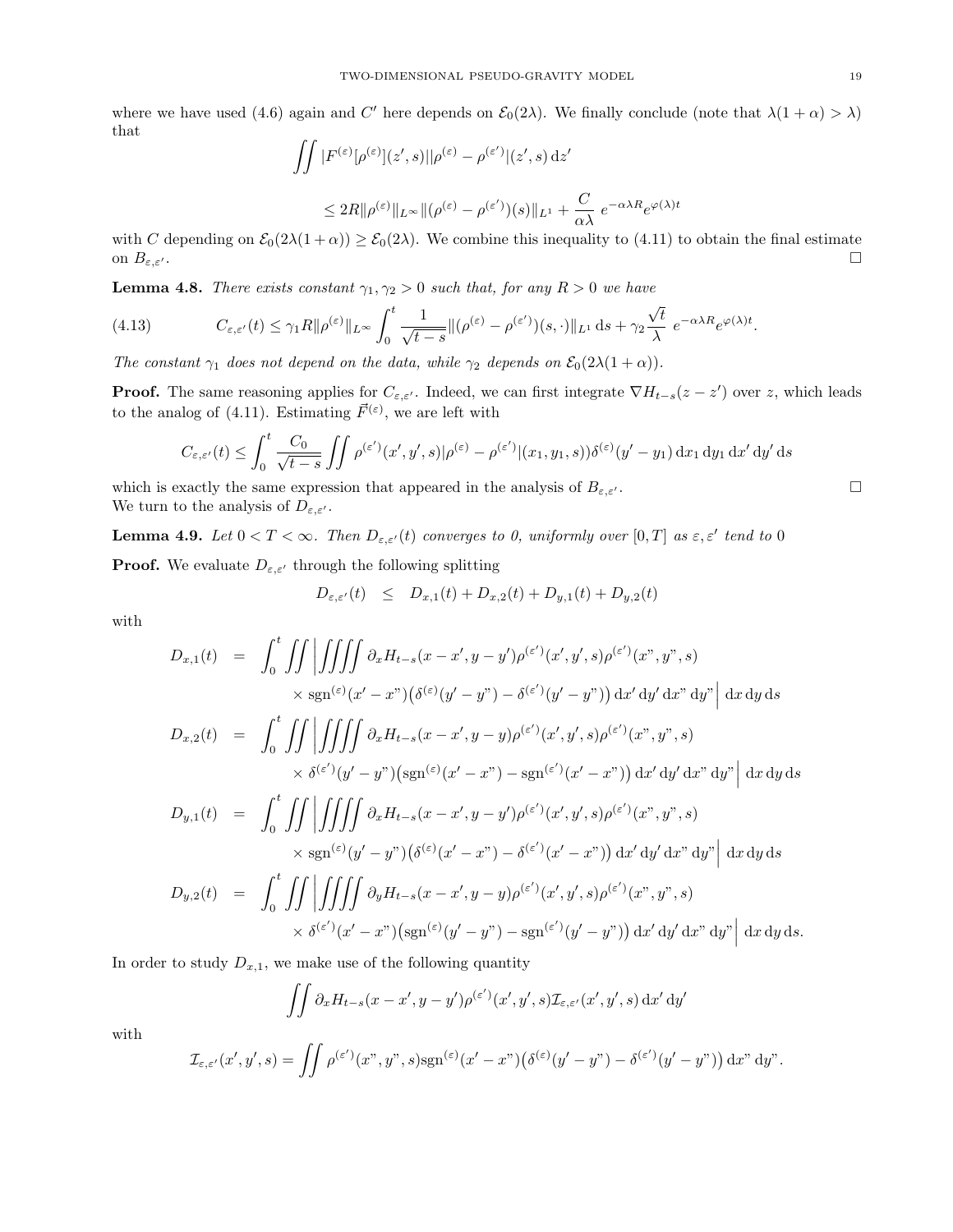Since  $\delta^{(\varepsilon)}(u) = \frac{1}{2} \frac{d}{du} sgn^{(\varepsilon)}(u)$ , the latter can be rewritten by integrating by parts

$$
\mathcal{I}_{\varepsilon,\varepsilon'}(x',y',s) = \frac{1}{2} \iint \partial_y \rho^{(\varepsilon')}(x'',y'',s) \operatorname{sgn}^{(\varepsilon)}(x'-x'') \bigl( \operatorname{sgn}^{(\varepsilon)}(y'-y'') - \operatorname{sgn}^{(\varepsilon')}(y'-y'') \bigr) \, dx'' \, dy''.
$$

The Cauchy-Schwarz inequality yields

$$
\begin{array}{lcl} |\mathcal{I}_{\varepsilon,\varepsilon'}(x',y',s)| & \leq & \displaystyle \frac{1}{2} \left( \iint (1+|x^{\nu}|^2) \big| \partial_y \rho^{(\varepsilon')}(x^{\nu},y^{\nu},s) \big|^2 \, \mathrm{d}x^{\nu} \, \mathrm{d}y^{\nu} \right)^{1/2} \\ & & \times \left( \int \frac{\mathrm{d}x^{\nu}}{1+|x^{\nu}|^2} \int \big| \mathrm{sgn}^{(\varepsilon)}(y'-y^{\nu}) - \mathrm{sgn}^{(\varepsilon')}(y'-y^{\nu}) \big|^2 \, \mathrm{d}y^{\nu} \right)^{1/2} \\ & \leq & \displaystyle \frac{\sqrt{\pi}}{2} \left( \iint (1+|z^{\nu}|^2) |\nabla \rho^{(\varepsilon')}(z^{\nu},s)|^2 \, \mathrm{d}z^{\nu} \right)^{1/2} \sqrt{\Delta_{\varepsilon,\varepsilon'}(y')}, \end{array}
$$

where

$$
\Delta_{\varepsilon,\varepsilon'}(y') = \int |\operatorname{sgn}^{(\varepsilon)}(y'-y'') - \operatorname{sgn}^{(\varepsilon')}(y'-y'')|^2 dy''
$$
  
\n
$$
= \frac{2}{\pi} \int \Big| \int_0^{y'-y''} e^{-\frac{v^2}{2\varepsilon^2}} \frac{dv}{\varepsilon} - \int_0^{y'-y''} e^{-\frac{v^2}{2|\varepsilon'|^2}} \frac{dv}{\varepsilon'} \Big|^2 dy''
$$
  
\n
$$
= \frac{2}{\pi} \int \Big| \int_{u/\varepsilon'}^{u/\varepsilon} e^{-v^2/2} dv \Big|^2 du.
$$

In particular this quantity does not depend on y'. Clearly, for any fixed  $u \in \mathbb{R}$ , we have

$$
\lim_{\varepsilon,\varepsilon'\to 0}\left(\int_{u/\varepsilon'}^{u/\varepsilon}e^{-v^2/2}\,\mathrm{d}v\right)=0.
$$

Furthermore, for  $0 < \varepsilon, \varepsilon' \ll 1$ , it can be dominated as follows

$$
\left| \int_{u/\varepsilon'}^{u/\varepsilon} e^{-v^2/2} dv \right| = \left| \int_{u/\varepsilon'}^{u/\varepsilon} e^{-v^2/4} e^{-v^2/4} dv \right| \le e^{-u^2/2} \int e^{-v^2/4} dv
$$

which lies in  $L^2(\mathbb{R})$ . Therefore the Lebesgue theorem tells us that

$$
\lim_{\varepsilon,\varepsilon'\to 0}\Delta_{\varepsilon,\varepsilon'}=0.
$$

We go back to  $D_{x,1}$  that we split into

$$
D_{x,1}(t) = \int_0^{t-\eta} \dots \, \mathrm{d}s + \int_{t-\eta}^t \dots \, \mathrm{d}s
$$

with  $0 < \eta \ll t \leq T < \infty$  to be determined. The integral on  $(0, t - \eta)$  can be estimated owing to the previous manipulations and the Cauchy–Schwarz inequality; we get

$$
\left| \int_0^{t-\eta} \dots ds \right| \leq \| \rho^{(\varepsilon)} \|_{L^\infty} \int_0^{t-\eta} \frac{C_0}{\sqrt{t-s}} \sup_{x',y'} |\mathcal{I}_{\varepsilon,\varepsilon'}(x',y',s)| ds
$$
  
\n
$$
\leq \frac{C_0 \sqrt{\pi}}{2} \| \rho^{(\varepsilon)} \|_{L^\infty} \sqrt{\Delta_{\varepsilon,\varepsilon'}} \left( \int_0^{t-\eta} \frac{ds}{t-s} \right)^{1/2} \left( \int_0^{t-\eta} \int f(1+|z|^2) |\nabla \rho^{(\varepsilon)}(z,s)|^2 ds dz \right)^{1/2}
$$
  
\n
$$
\leq C_T \sqrt{\Delta_{\varepsilon,\varepsilon'}} \sqrt{\ln(t/\eta)}
$$

for a certain  $C_T > 0$ , that comes from the estimates in Lemma 4.4. For the integral over  $(t - \eta, t)$ , we claim that we can find a constant, still denoted  $C_T > 0$ , such that

(4.14) 
$$
\left| \int_{t-\eta}^{t} \dots ds \right| \leq \int_{t-\eta}^{t} \frac{C_0}{\sqrt{t-s}} \iiint \left[ \delta^{(\varepsilon)}(y'-y'') + \delta^{(\varepsilon')}(y'-y'') \right] \times \rho^{(\varepsilon)}(x',y',s) \rho^{(\varepsilon')}(x'',y'',s) dx' dy dx'' dy ds
$$

$$
\leq C_T \sqrt{\eta}.
$$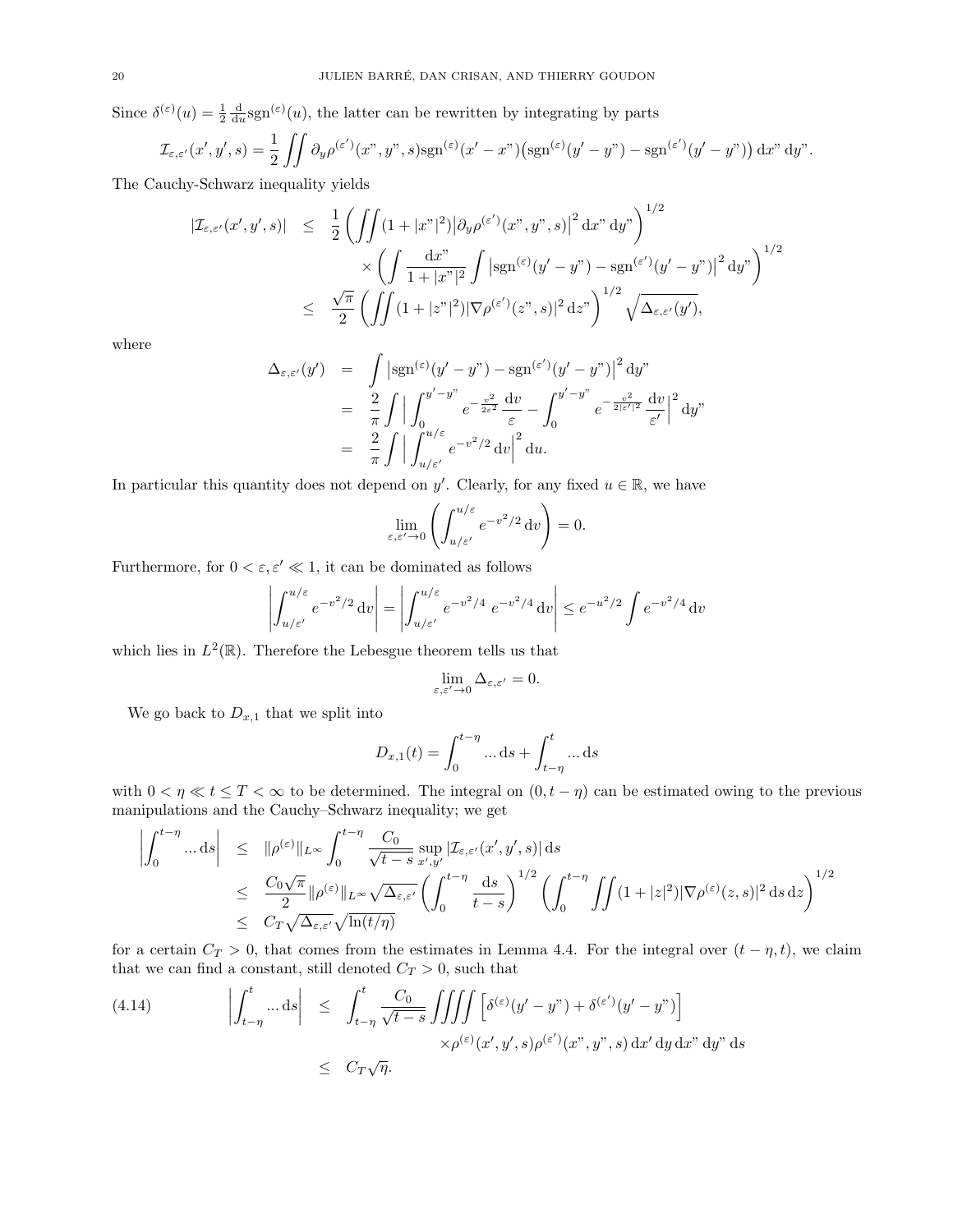This conclusion follows from uniform bounds (with respect to  $\varepsilon, \varepsilon'$  and s) of expressions like

$$
\mathcal{J}_{\varepsilon,\varepsilon'}(s) = \int \delta^{(\varepsilon)}(y'-y'') \rho^{(\varepsilon)}(x',y') \rho^{(\varepsilon')}(x'',y'') dz' dz''.
$$

Let us set

$$
\tilde{\rho}^{(\varepsilon)}(x^{\nu}, y', s) = \int \delta^{(\varepsilon)}(y' - y^{\nu}) \rho^{(\varepsilon)}(x^{\nu}, y^{\nu}, s) dy^{\nu}.
$$

We control  $\mathcal{J}_{\varepsilon,\varepsilon'}(s)$  by using moments. Indeed, we get

$$
\mathcal{J}_{\varepsilon,\varepsilon'}(s) = \iiint \rho^{(\varepsilon)}(x',y',s)\tilde{\rho}^{(\varepsilon')}(x'',y',s) dx' dy' dx''
$$
  
\n
$$
\leq \frac{1}{2} \iiint \frac{1+x'^2}{1+x'^2} |\rho^{(\varepsilon)}|^2(x',y',s) dx' dy' dx''
$$
  
\n
$$
+ \frac{1}{2} \iiint \int \frac{1+x''^2}{1+x'^2} |\tilde{\rho}^{(\varepsilon')}|^2(x'',y',s) dx' dy' dx''
$$
  
\n
$$
\leq \frac{\pi}{2} \iint (1+x^2) |\rho^{(\varepsilon)}|^2(x,y,s) dx dy + \frac{\pi}{2} \iint (1+x^2) |\tilde{\rho}^{(\varepsilon')}|^2(x,y,s) dx dy.
$$

Owing to Lemma 4.4 (this is where we need the assumption  $D > 2C_2M_0$ ), we already know that the first integral in the right hand side is bounded (the constant depends on the final time). For the second term, we simply write

$$
\iint (1+x^2)|\tilde{\rho}^{(\varepsilon')}|^2(x,y,s) dx dy
$$
\n
$$
\leq \iint (1+x^2) \left| \int \sqrt{\delta^{(\varepsilon)}(y-y')} \sqrt{\delta^{(\varepsilon)}(y-y')} \rho^{(\varepsilon)}(x,y',s) dy' \right|^2 (x,y,s) dx dy
$$
\n
$$
\leq \iint (1+x^2) \left\{ \int \delta^{(\varepsilon)}(y-y') dy' \times \int \delta^{(\varepsilon)}(y-y') |\rho^{(\varepsilon)}(x,y',s)|^2 dy' \right\} dx dy
$$
\n
$$
\leq \iint (1+x^2)|\rho^{(\varepsilon)}(x,y',s)|^2 \left( \int \delta^{(\varepsilon)}(y-y') dy \right) dx dy'
$$
\n
$$
\leq \iint (1+x^2)|\rho^{(\varepsilon)}(x,y',s)|^2 dx dy'
$$

which is thus also bounded uniformly with respect to  $\varepsilon, \varepsilon' > 0$  and  $0 \le s \le T < \infty$ . Finally, we arrive at

$$
|D_{x,1}(t)| \leq C_T \left(\sqrt{\ln(t/\eta)}\sqrt{\Delta_{\varepsilon,\varepsilon'}} + \sqrt{\eta}\right)
$$

which holds for any  $0 < \eta \ll t \leq T < \infty$ . It shows that  $\lim_{(\varepsilon, \varepsilon') \to 0} D_{x,1}(t) = 0$  uniformly on  $[0, T]$ .

The analysis of  $D_{x,2}$  is simpler; it relies on the following observation

$$
\left| \iint \delta^{(\varepsilon')} (y' - y'') \left( \operatorname{sgn}^{(\varepsilon)} (x' - x'') - \operatorname{sgn}^{(\varepsilon')} (x' - x'') \right) \rho^{(\varepsilon')} (x'', y'', s) \, dx'' \, dy'' \right|
$$
  

$$
\leq \| \rho^{(\varepsilon')} \|_{\infty} \int |\operatorname{sgn}^{(\varepsilon)} (x' - x'') - \operatorname{sgn}^{(\varepsilon')} (x' - x'')| \, dx''
$$
  

$$
\leq \sqrt{\frac{2}{\pi}} \int \left| \int_{u/\varepsilon'}^{u/\varepsilon} e^{-v^2/2} \, dv \right| du = \tilde{\Delta}_{\varepsilon, \varepsilon'}.
$$

A straightforward adaptation of the argument used for studying  $\Delta_{\varepsilon,\varepsilon'}$  shows that  $\lim_{\varepsilon,\varepsilon'\to 0} \tilde{\Delta}_{\varepsilon,\varepsilon'} = 0$  and we have

$$
|D_{x,2}(t)| \le \int_0^t \frac{C_0}{\sqrt{t-s}} \|\rho^{(\varepsilon)}(s,\cdot)\|_{L^1} \, \tilde{\Delta}_{\varepsilon,\varepsilon'} \, \mathrm{d}s \le C_T \tilde{\Delta}_{\varepsilon,\varepsilon'}
$$

for any  $0 \le t \le T < \infty$ . Of course,  $D_{y,1}$  and  $D_{y,2}$  can be dealt with in a similar manner. Coming back to (4.8), we arrive at

$$
(4.15) \qquad \qquad ||(\rho^{(\varepsilon)} - \rho^{(\varepsilon')})(t, \cdot)||_{L^1} \leq \left(\mathcal{A}_{\varepsilon, \varepsilon'} + \widetilde{\mathcal{A}}(R, \lambda)\right) + \mathcal{B}(R) \int_0^t \frac{||(\rho^{(\varepsilon)} - \rho^{(\varepsilon')})(s, \cdot)||_{L^1}}{\sqrt{t-s}} \, \mathrm{d}s,
$$

 $\bigg\}$  $\overline{\phantom{a}}$  $\overline{\phantom{a}}$  $\vert$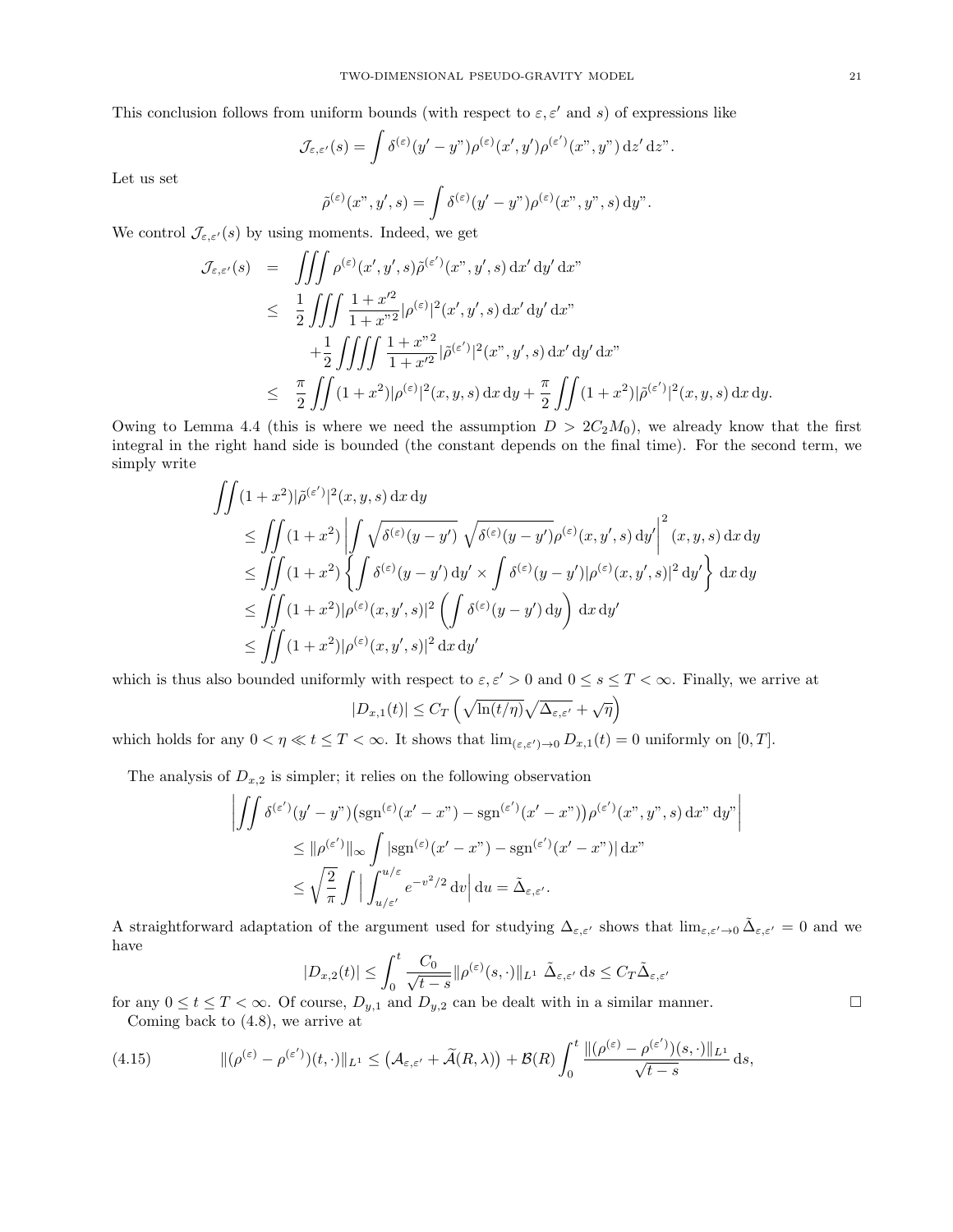which holds for any  $0 \le t \le T < \infty$  and  $0 < R < \infty$  with

(4.16)  
\n
$$
\mathcal{A}_{\varepsilon,\varepsilon'} = \sup_{0 \le t \le T} A_{\varepsilon,\varepsilon'}(t) + \sup_{0 \le t \le T} D_{\varepsilon,\varepsilon'}(t),
$$
\n
$$
\widetilde{\mathcal{A}}(R,\lambda) = (\beta_2 + \gamma_2) \frac{1 + \lambda}{\lambda^2} \sqrt{T} e^{\varphi(\lambda)T} e^{-\alpha\lambda R},
$$
\n
$$
\mathcal{B}(R) = (\beta_1 + \gamma_1) RM,
$$

with  $M = \sup_{\varepsilon>0} \|\rho^{(\varepsilon)}\|_{L^{\infty}}$ , which is known to be finite. We should bear in mind the fact that  $\beta_2$  and  $\gamma_2$  depend on  $\lambda$  too, through the exponential moments  $\mathcal{E}_0(2\lambda(1+\alpha))$ . Applying the singular Grönwall Lemma 3.4 leads to

$$
\|(\rho^{(\varepsilon)}-\rho^{(\varepsilon')})(t,\cdot)\|_{L^1}\leq \big(\mathcal{A}_{\varepsilon,\varepsilon'}+\widetilde{\mathcal{A}}(R,\lambda)\big)E_{1/2}\Big(\frac{\mathcal{B}(R)}{2}\sqrt{t}\Big).
$$

We remind the reader that the Mittag–Leffler function is explicitely known

$$
E_{1/2}(z) = \sum_{k=0}^{\infty} \frac{z^k}{\Gamma(1+k/2)} = e^{z^2} \operatorname{erfc}(-z) = \frac{2}{\sqrt{\pi}} e^{z^2} \int_{-\infty}^{z} e^{-u^2} du.
$$

We are paying attention to the term  $\widetilde{A}(R,\lambda)E_{1/2}\left(\frac{\mathcal{B}(R)}{2}\right)$ 2 √  $\overline{t}$ ). This is where we make use of (4.7) to control  $\mathcal{E}_0(2\lambda(1+\alpha))$  in the coefficients  $\beta_2, \gamma_2$ . As far as  $\lambda \geq 1$ , we have  $\varphi(\lambda) \leq 4D(1+\alpha)^2\lambda^2$ . Therefore, up to some irrelevant constant hereafter denoted by  $K > 0$ , the quantity of interest can be dominated by

$$
\frac{\sqrt{T}}{\lambda} \exp\left( (DT+p_2)4(1+\alpha)^2 \lambda^2 - \alpha R \lambda + p_0 + \frac{(\beta_1 + \gamma_1)^2 M^2}{4} T R^2 \right).
$$

The exponent recasts as

$$
4(DT+p_2)(1+\alpha)^2\left(\lambda-\frac{\alpha R}{8(DT+p_2)(1+\alpha)^2}\right)^2-R^2\left(\frac{\alpha^2}{16(DT+p_2)(1+\alpha)^2}-\frac{(\beta_1+\gamma_1)^2M^2}{4}T\right)+p_0.
$$

We start by picking  $0 < T < T_{\star}$  small enough, so that

$$
\frac{\alpha^2}{16(DT + p_2)(1 + \alpha)^2} - \frac{(\beta_1 + \gamma_1)^2 M^2}{4} T \ge \frac{\alpha^2}{8p_2(1 + \alpha)^2} = q_2 > 0
$$

holds for any  $0 \le t \le T_{\star}$ . Next, let  $\omega > 0$ . We can find  $R = R(\omega)$  large enough so that

$$
K\sqrt{T} e^{p_0}e^{-R^2q_2} \le \frac{\omega}{2}
$$

holds. Possibly enlarging  $R(\omega)$ , we also suppose that

$$
\frac{\alpha R}{8(DT+p_2)(1+\alpha)^2} \ge 1.
$$

We then make use of the estimates with

$$
\lambda = \frac{\alpha R}{8(DT + p_2)(1 + \alpha)^2}
$$

which leads to

$$
\widetilde{\mathcal{A}}(R,\lambda)E_{1/2}\Big(\frac{\mathcal{B}(R)}{2}\sqrt{t}\Big)\leq \frac{\omega}{2}.
$$

Finally, there exists  $\varepsilon(\omega) > 0$  small enough such that for any  $0 < \varepsilon, \varepsilon' \leq \varepsilon(\omega)$  we get

$$
\mathcal{A}_{\varepsilon,\varepsilon'}E_{1/2}\Big(\frac{\mathcal{B}(R)}{2}\sqrt{t}\Big)\leq\frac{\omega}{2}
$$

.

It follows that

$$
\|(\rho^{(\varepsilon)}-\rho^{(\varepsilon')})(t,\cdot)\|_{L^1}\leq\omega
$$

holds for any  $0 \le t \le T \le T_{\star}$ , provided  $0 < \varepsilon, \varepsilon' \le \varepsilon(\omega)$ . We extend this result on any time interval by repeating the reasoning on subintervals of length smaller than  $T_{\star}$ . Therefore  $(\rho^{(\varepsilon)})_{\varepsilon>0}$  is a Cauchy sequence in the Banach space  $C([0,T], L^1(\mathbb{R}^2))$  and it converges strongly to a solution of  $(1.1)$ – $(1.3)$ . The proof can be readily adapted to establish the uniqueness of the solution of  $(1.1)$ – $(1.3)$  for a symmetric initial data verifying  $(4.7)$ .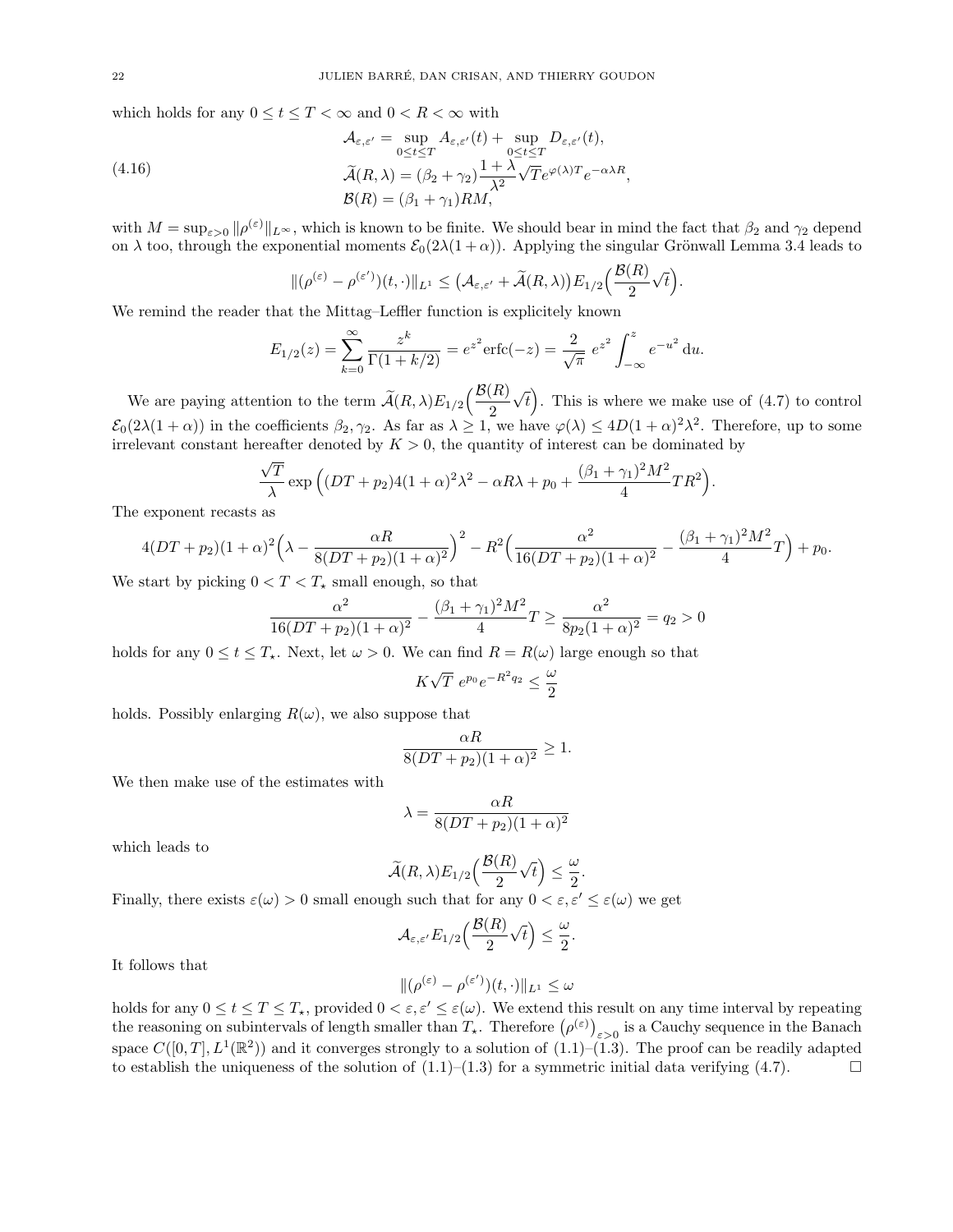4.2.3. A convergence rate for  $\rho^{(\varepsilon)}$ . Following the same strategy as in the proof of Theorem 4.5, it is possible to give a rate of convergence for  $\rho^{(\varepsilon)}$ .

**Theorem 4.10.** Let T be a fixed time and assume  $D > 2C_2M_0$ . Let  $\rho^{(\varepsilon)}$  be the symmetric solutions of  $(1.5)$ -(1.6) with initial data  $\rho_0$  ( $\rho_0$  is assumed to be symmetric), and let  $\rho$  be the symmetric solution of (1.1)–(1.2) with same initial data  $\rho_0$ . Then there exist constants  $C(\rho_0, T)$  and  $0 < \nu(\rho_0, T) < 1$  depending on both  $\rho_0$  and T, such that

(4.17) 
$$
\sup_{t \in [0,T]} ||(\rho^{(\varepsilon)} - \rho)(t)||_{L^1} \le C(\rho_0, T) \varepsilon^{\frac{1}{2}\nu(\rho_0, T)}
$$

**Remark 4.11.** Observe that  $\nu(\rho_0, T)$  is always smaller than 1, and it has the following asymptotic behavior

$$
\lim_{T \to 0} \nu(\rho_0, T) = 1, \qquad \lim_{T \to +\infty} \nu(\rho_0, T) = 0,
$$

for any  $\rho_0$ . Note the 1/2 factor: with the present proof the convergence rate cannot be better than  $\varepsilon^{1/2}$ .

Proof. The idea is to revisit the computations in Section 4.2.2, in order to estimate more accurately the distance between  $\rho^{(\varepsilon)}$  and  $\rho$ , solution of the singular PDE. Since we have used estimates that are uniform with respect to  $\varepsilon$ , we may simply take  $\varepsilon' = 0$  in the computations performed above. It leads to the following observations:

- A term: We take the same initial condition for  $\rho^{(\varepsilon)}$  and  $\rho$ , hence the error related to the initial condition simply vanishes:  $A_{\varepsilon}(t) = 0$ .
- B and C terms: We use Lemmas 4.7 and 4.8, with  $\varepsilon' = 0$ .
- *D term:* We need to estimate

$$
\Delta_{\varepsilon} = \frac{4}{\pi} \int_0^{\infty} \left| \int_{u/\varepsilon}^{\infty} e^{-v^2/2} dv \right|^2 du.
$$

Since  $v^2/2 \ge x^2/2 + x(v - x)$ , we get

$$
\int_{x}^{\infty} e^{-v^2/2} dv \le e^{-x^2/2} \int_{0}^{\infty} e^{-xs} ds \le \frac{e^{-x^2/2}}{x}.
$$

Thus, for any  $\alpha > 0$  we obtain

$$
\Delta_{\varepsilon} \leq \frac{4}{\pi} \left( \int_0^{\alpha} \sqrt{\frac{\pi}{2}} \, du + \int_{\alpha}^{\infty} \frac{\varepsilon^2}{u^2} e^{-u^2/\varepsilon^2} \, du \right) \n\leq \frac{4}{\pi} \left( \alpha \sqrt{\frac{\pi}{2}} + \varepsilon \int_{\alpha/\varepsilon}^{\infty} \frac{1}{s^2} e^{-s^2} \, ds \right).
$$

Choosing  $\alpha = \varepsilon$ , this relation yields

$$
\Delta_{\varepsilon} \leq C \varepsilon
$$

where  $C$  is an absolute constant. A very similar reasoning applied to

$$
\tilde{\Delta}_{\varepsilon} = 2\sqrt{\frac{2}{\pi}} \int_0^{\infty} \left| \int_{u/\varepsilon}^{\infty} e^{-v^2/2} dv \right| du
$$

yields

$$
\tilde{\Delta}_{\varepsilon}\leq C\varepsilon
$$

where again  $C$  is an absolute constant.

The estimate for  $D_{x,1}(t)$  reads, for any  $0 < \eta < t$ ,

$$
|D_{x,1}(t)| \leq C_T \left(\sqrt{\Delta_{\varepsilon}} \sqrt{\ln(t/\eta)} + \sqrt{\eta}\right).
$$

Choosing  $\eta = \Delta_{\varepsilon}$  (it is possible to do marginally better), we obtain, at the price of modifying  $C_T$ ,

$$
|D_{x,1}(t)| \leq C_T \sqrt{\Delta_{\varepsilon}} \sqrt{\ln(t/\Delta_{\varepsilon})},
$$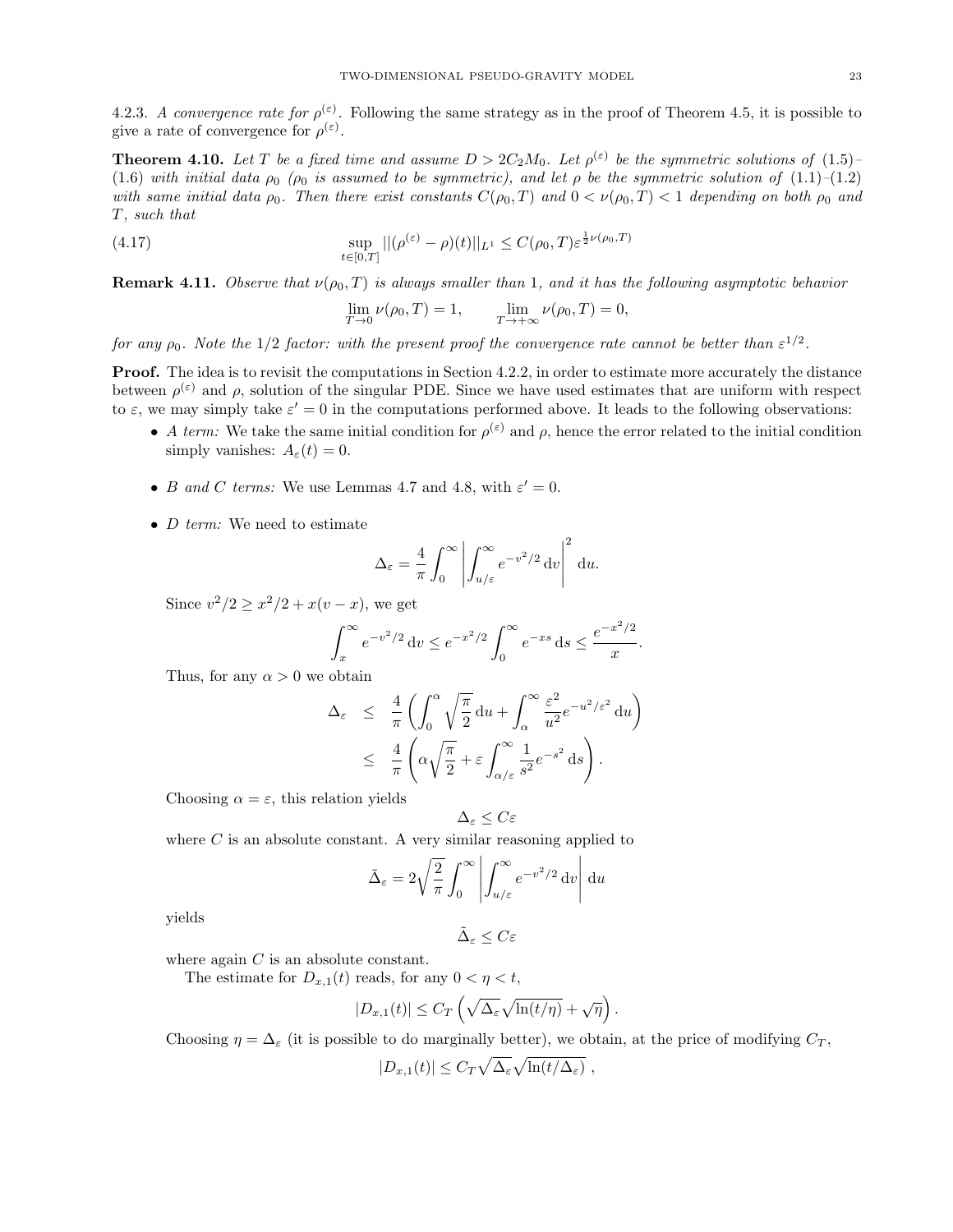which, according to the above estimate for  $\Delta_{\varepsilon}$ , yields

$$
|D_{x,1}(t)| \le C_T \sqrt{\varepsilon} \sqrt{\ln(t/\varepsilon)}.
$$

Since  $D_{x,2} \leq C_T \varepsilon$ , we see that  $D_{x,1}$  is the largest contribution to  $D_{\varepsilon}$ . We use now  $(4.15)$ – $(4.16)$  of the previous section with  $\varepsilon' = 0$ :

(4.18) 
$$
||(\rho^{(\varepsilon)} - \rho)(t)||_{L^{1}} \leq (\mathcal{A}_{\varepsilon} + \tilde{A}(R,\lambda))E_{1/2}\left(\frac{(\beta_{1} + \gamma_{1})^{2}M^{2}R^{2}T}{4}\right).
$$

The contribution to  $\mathcal{A}_{\varepsilon}$  coming from the initial condition vanishes, since we choose the same initial condition for  $\rho^{(\varepsilon)}$  and  $\rho$ . The second contribution to  $\mathcal{A}_{\varepsilon}$  comes from the "D terms", which are smaller than  $C_T\sqrt{\varepsilon}\sqrt{\ln(T/\varepsilon)}$ .

We can play the same game as in the proof of the Cauchy property: write  $E_{1/2}(z) \le ce^{z^2}$  for some c, and observe that the exponent in (4.18) can be rewritten as

$$
(4.19) \quad 4(DT+p_2)(1+\alpha)^2\left(\lambda-\frac{\alpha R}{8(DT+p_2(1+\alpha)^2)}\right)^2-R^2\left(\frac{\alpha^2}{4(DT+p_2)(1+\alpha)^2}-\frac{(\beta_1+\gamma_1)^2M^2T}{4}\right)+p_0.
$$

We choose  $T = T^*$  small enough so that the second term, proportional to  $R^2$  is negative, which means

$$
\frac{\alpha^2}{4(DT^* + p_2)(1+\alpha)^2} - \frac{(\beta_1 + \gamma_1)^2 M^2 T^*}{4} = q_2(T^*) > 0
$$

Then we choose  $\lambda$  such that the first term in (4.19) vanishes. We finally obtain

(4.20) 
$$
\sup_{t\in[0,T^*]}||(\rho^{(\varepsilon)}-\rho)(t)||_{L^1}\leq C\mathcal{A}_{\varepsilon}\exp\left(K_{T^*}R^2\right)+C'\exp\left(-q_2R^2\right)
$$

where  $C$  and  $C'$  depend on  $T^*$ , and

$$
K_T = \frac{(\beta_1 + \gamma_1)^2 M^2 T}{4}.
$$

We now choose R to minimize the right hand side of  $(4.20)$ . For instance, taking R such that

$$
\exp\left[-(K_{T^*} + q_2(T^*))R^2\right] = \mathcal{A}_{\varepsilon}
$$

yields, for a modified  $C$ ,

(4.21) 
$$
\sup_{t\in[0,T^*]}||(\rho^{(\varepsilon)}-\rho)(t)||_{L^1}\leq C\left[\sqrt{\varepsilon}\sqrt{\ln(T^*/\varepsilon)}\right]^{\bar{\nu}}.
$$

with

$$
\bar{\nu} = \frac{q_2(T^*)}{K_{T^*} + q_2(T^*)}
$$

Slightly decreasing  $\bar{\nu}$  to absorb the logarithmic term, this proves the claim for any  $T < T^*$ . For  $T > T^*$ , we divide  $[0,T]$  into subintervals of size  $T^*$ , and apply the previous strategy for each subinterval. We have to take into account the error related to initial condition at the beginning of each subinterval. This error is given by the total error at the end of the previous subinterval. Thus we have to reintroduce an error related to initial data. Calling  $E_k$  the bound on the error at the end of the interval  $[(k-1)T^*, kT^*]$ , and  $\mathcal{A}_{\varepsilon}^{(k)}$  the  $\mathcal{A}_{\varepsilon}$  term to be considered on the interval  $[kT^*, (k+1)T^*]$ , we have

$$
\mathcal{A}_\varepsilon^{(k)} \leq C_{T^*}\sqrt{\varepsilon}\sqrt{\ln(T^*/\varepsilon)} + C_{T^*}E_k \leq C_{T^*}E_k,
$$

where  $C_{T^*}$  can take different values, but remains a constant depending on  $\rho_0, T^*$ , and not on  $\varepsilon$ . With the same reasoning as above, we conclude with

$$
E_{k+1} \leq C_{T^*} E_k^{\bar{\nu}}.
$$

Since  $T^*$  is of order 1, we have to repeat the argument on a finite number of subintervals to reach the prescribed time T. Each iteration of course decreases the convergence rate, and increases the prefactor, but for any T, we can guarantee a finite  $\nu$ , as claimed.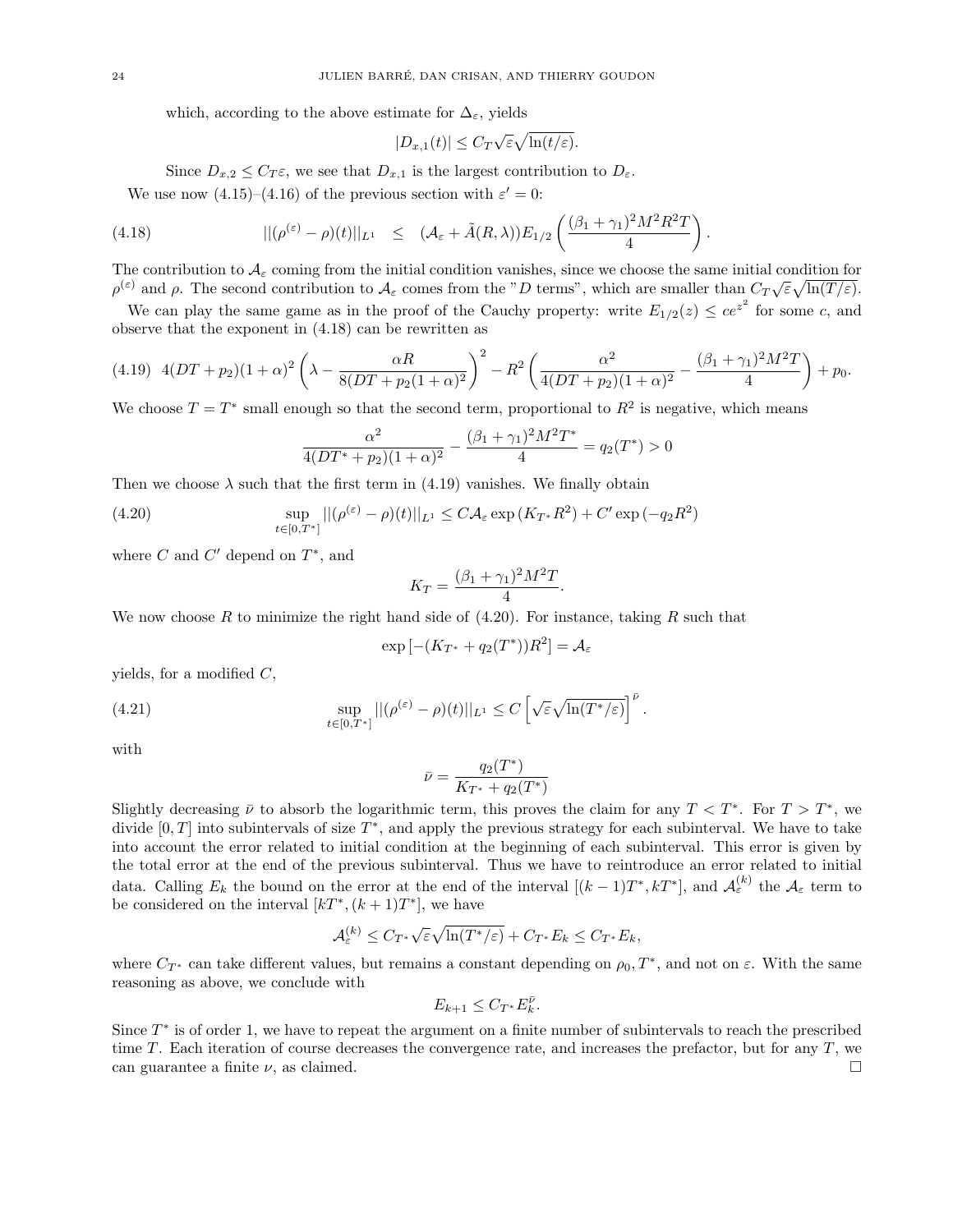#### 5. Particle approximation

We consider now an N-particle description of the dynamics. Namely, let  $Z_i^{(\varepsilon)} = (X_i^{(\varepsilon)}, Y_i^{(\varepsilon)})$  be the solution of the stochastic differential system

(5.1) 
$$
dX_{i,t}^{(\varepsilon)} = \frac{1}{N} \sum_{j \neq i} K_x^{(\varepsilon)} (Z_{i,t}^{(\varepsilon)} - Z_{j,t}^{(\varepsilon)}) dt + \sqrt{2D} dB_{i,x,t},
$$

(5.2) 
$$
dY_{i,t}^{(\varepsilon)} = \frac{1}{N} \sum_{j \neq i} K_y^{(\varepsilon)} (Z_{i,t}^{(\varepsilon)} - Z_{j,t}^{(\varepsilon)}) dt + \sqrt{2D} dB_{i,y,t},
$$

where  $B_{i,x}$  and  $B_{i,y}$  are independent Brownian motions. Here and below, the interaction kernel is given by

$$
K_x^{(\varepsilon)}(z) = -\text{sgn}^{(\varepsilon)}(x)\delta^{(\varepsilon)}(y)
$$
  
\n
$$
K_y^{(\varepsilon)}(z) = -\text{sgn}^{(\varepsilon)}(y)\delta^{(\varepsilon)}(x),
$$

with  $z = (x, y)$ . It is then clear that  $||K_x^{(\varepsilon)}||_{\text{Lip}} = C/\varepsilon^2$ , and the same holds true for  $K_y^{(\varepsilon)}$ . We assume that the initial conditions for the particles' trajectories

$$
Z_{i,t}^{(\varepsilon)}\Big|_{t=0}=Z_{i,0}^{(\varepsilon)}
$$

are independent random variables, with common law  $\rho_0$ . In the discussion, we naturally assume that  $\rho_0$  is a probability density. Accordingly, for both  $\rho$  and  $\rho^{(\varepsilon)}$  solutions of (1.1) and (1.5) respectively, associated to the initial data  $\rho_0$ , we have

$$
\iint \rho \, dz = \iint \rho^{(\varepsilon)} \, dz = \iint \rho_0 \, dz = 1.
$$

Moreover, we assume throughout this section that  $\rho_0$  is such that the symmetric existence theorem works as we shall use the rate of convergence established in this framework. We associate to the solutions of this system  $(5.1)$ – $(5.2)$ , the empirical measure

$$
\widehat{\rho}^{(\varepsilon),N} = \frac{1}{N} \sum_{i=1}^N \delta(z - Z_i^{(\varepsilon)}).
$$

Note that the interaction force in  $(5.1)$ – $(5.2)$  has been rescaled by the  $1/N$  factor (roughly speaking we have replaced the kernel  $K^{(\varepsilon)}$  by  $\frac{1}{N}K^{(\varepsilon)}$ , so that the total force exerted on a given particle remains of order 1; this is the so–called mean field regime. We refer the reader to the surveys [4, 15] for an introduction to such regimes. The goal of this section is to investigate the convergence of this particle approximation to  $\rho$ , the solution of the singular PDE (1.1) in the regime  $N \to \infty$ ,  $\varepsilon \to 0$ .

The analysis uses the Wasserstein distance, see [12, 30] for a thorough discussion on this notion. The Wasserstein distance  $W_1(\mu, \nu)$  between two probability measures  $\mu, \nu$  on  $\mathbb{R}^2$  is defined as

$$
W_1(\mu,\nu)=\sup\left\{\left|\int\varphi(z)\mu(\mathrm{d}z)-\int\varphi(z)\nu(\mathrm{d}z)\right|,\|\varphi\|_{\mathrm{Lip}}\leq 1\right\},\,
$$

where

$$
\|\varphi\|_{\mathrm{Lip}} = \sup_{x \neq y, \quad x, y \in \mathbb{R}^2} \frac{|\varphi(x) - \varphi(y)|}{|x - y|}
$$

.

Note that  $W_1$  determines the topology of tight convergence on the space of probability measures on  $\mathbb{R}^2$ , see [30, Chap. 6].

Wasserstein metric is well defined on the set of probability measures with finite first moment. This is the case for  $\rho$ , the solution of the original PDE (1.1), see Proposition 2.1 as well as  $\rho^{(\varepsilon)}$ , the solution of the regularized PDE (1.5), see Proposition 2.2. It also holds true for the particle approximations  $\hat{\rho}^{(\varepsilon),N}$  (they are finite sums of Dirac delta distributions) of Dirac delta distributions).

It turns out that  $W_1$  is a well adapted tool to investigate the limit  $N \to \infty$ , see [4, 12, 15, 29]. The strategy is to write

$$
W_1(\widehat{\rho}^{(\varepsilon),N},\rho) \le W_1(\widehat{\rho}^{(\varepsilon),N},\rho^{(\varepsilon)}) + W_1(\rho^{(\varepsilon)},\rho),
$$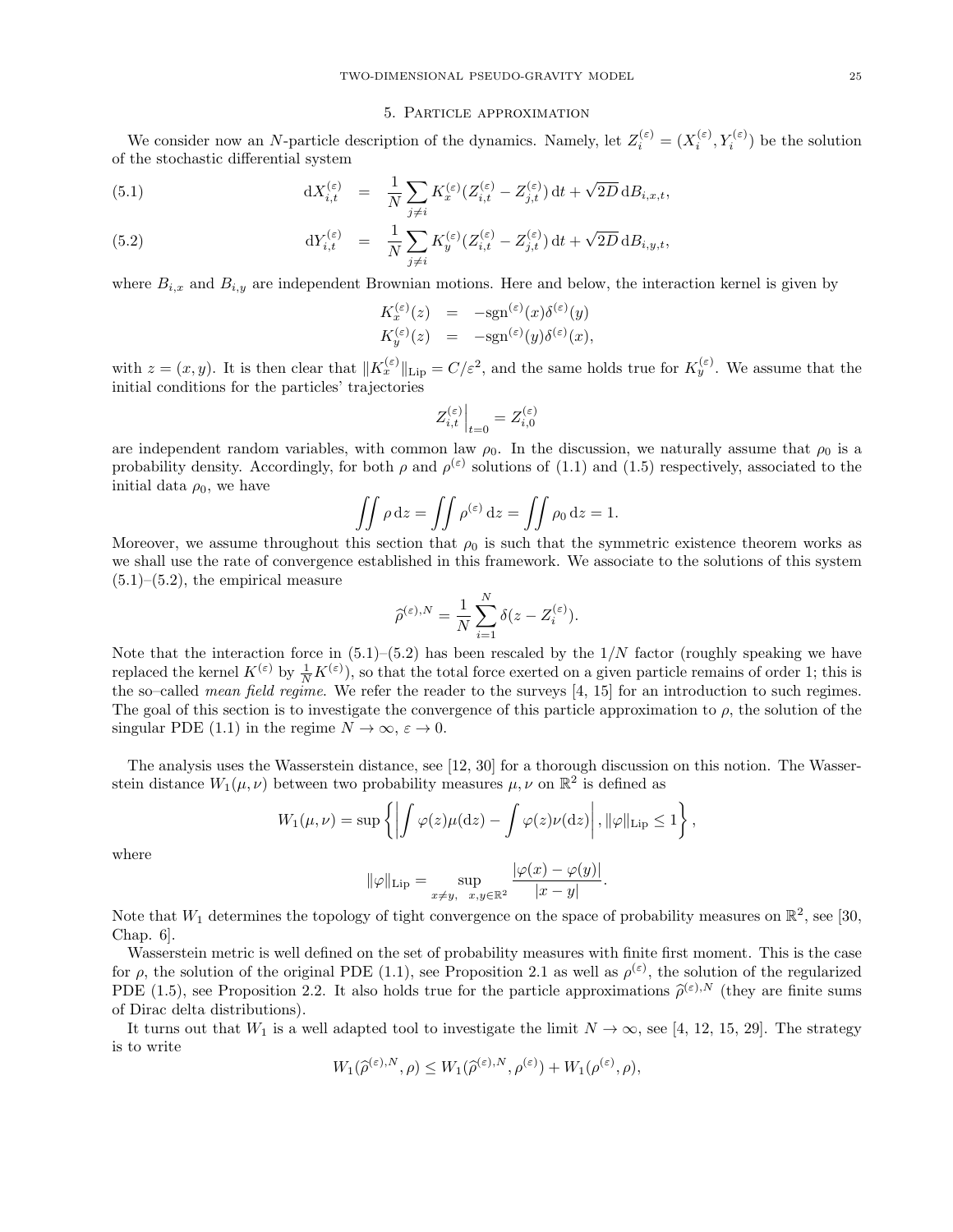where  $\rho^{(\varepsilon)}$  is the solution of the regularized PDE (1.5). The second term is controlled by the rate of convergence established in the previous section, and the first one by adapting "standard" MacKean–Vlasov estimates, as we are going to detail now. According to [29], we start by introducing an auxiliary system of interacting particles. The solution  $\rho^{(\varepsilon)}$  of the regularized PDE is also the law of the solution of the system of SDE

(5.3) 
$$
d\tilde{X}_i^{(\varepsilon)} = (K_x^{(\varepsilon)} \star \rho^{(\varepsilon)})(\tilde{Z}_i^{(\varepsilon)}) dt + \sqrt{2D} dB_{i,x},
$$

(5.4) 
$$
d\tilde{Y}_i^{(\varepsilon)} = (K_y^{(\varepsilon)} \star \rho^{(\varepsilon)})(\tilde{Z}_i^{(\varepsilon)}) dt + \sqrt{2D} dB_{i,y}.
$$

Note that both  $Z_i^{(\varepsilon)} = (X_i^{(\varepsilon)}, Y_i^{(\varepsilon)})$  and  $\tilde{Z}_i^{(\varepsilon)} = (\tilde{X}_i^{(\varepsilon)}, \tilde{Y}_i^{(\varepsilon)})$  are driven by the same Brownian motions and we choose them to have the same initial condition. The system of stochastic differential equations (5.3)–(5.4) (respectively  $(5.1)$ – $(5.2)$ ) has a unique solution, as the coefficients  $(t, z) \mapsto K_x^{(\varepsilon)} \star \rho^{(\varepsilon)}(z)$  and  $(t, z) \mapsto K_y^{(\varepsilon)} \star \rho^{(\varepsilon)}(z)$ are Lipschitz with respect to z and continuous with respect to t. Moreover, the law  $\mu^{(\varepsilon)}$  of  $\tilde{Z}_i^{(\varepsilon)} = (\tilde{X}_i^{(\varepsilon)}, \tilde{Y}_i^{(\varepsilon)})$ is a (weak) solution of

$$
\partial_t \mu^{(\varepsilon)} = \nabla \cdot \left( (-K^{(\varepsilon)} \star \rho^{(\varepsilon)}) \mu^{(\varepsilon)} \right) + D \Delta \mu^{(\varepsilon)}
$$

$$
\mu^{(\varepsilon)} \Big|_{t=0} = \rho_0.
$$

Since this equation has a unique solution, and  $\rho^{(\varepsilon)}$  is a solution, it follows that  $\mu^{(\varepsilon)} = \rho^{(\varepsilon)}$ . We define  $\tilde{\rho}^{(\varepsilon),N}$  to be the empirical measure associated with the  $\tilde{Z}_i^{(\varepsilon)}$ :

$$
\widetilde{\rho}^{(\varepsilon),N} = \frac{1}{N} \sum_{i=1}^{N} \delta(z - \tilde{Z}_{i}^{(\varepsilon)}).
$$

The following statement is an immediate corollary of Theorem 1 in [14]:

**Proposition 5.1.** Let  $0 < T < \infty$ . Assume that there exist  $q > 2$  and a constant  $C = C(T)$ , that depends on T but is independent of  $\varepsilon$ , such that

(5.5) 
$$
\sup_{t \in [0,T]} \int |z|^q \rho^{(\varepsilon)}(\mathrm{d} z) \leq C.
$$

Then there exists a constant  $\tilde{C} = \tilde{C}(T)$  independent of  $\varepsilon$  such that

(5.6) 
$$
\sup_{t\in[0,T]}\mathbb{E}[W_1(\widetilde{\rho}^{(\varepsilon),N},\rho^{(\varepsilon)})]\leq\frac{\tilde{C}}{\sqrt{N}}\log(1+N).
$$

The uniform bound (5.5) holds true if, for example, the initial measure  $\rho_0$  has a finite third moment. To prove this, one uses an argument similar to that in Proposition  $2.2-iv$  (in effect one uses the same proof as that used for the a priori bound deduced for the original measure  $\rho$  in Proposition 2.1–iv). We state and prove now the main result of the section.

**Theorem 5.2.** Let  $0 < T < \infty$  be a fixed time. Under the same conditions as in Theorem 4.10, we have

(5.7) 
$$
\sup_{t\in[0,T]}\mathbb{E}[W_1(\widehat{\rho}^{(\varepsilon),N},\rho)] \leq \frac{\tilde{C}e^{\frac{2C T}{\varepsilon^2}}}{\sqrt{N}}\log\left(1+N\right) + C_{\rho}\varepsilon^{\frac{1}{2}\nu_{\rho}},
$$

where  $\tilde{C} = \tilde{C}(T)$  is the constant defined in Proposition 5.1, C is the Lipschitz constant of  $\varepsilon^2 K^{(\varepsilon)}$  and  $C_\rho =$  $C(\rho_0, T)$ , respectively,  $\nu_{\rho} = \nu(\rho_0, T)$  are the constants arising from Theorem 4.10.

In particular, for any  $\delta \in (0, \frac{1}{2})$ , there exists  $\varepsilon_N = \varepsilon(\delta, N)$ , a sequence  $\hat{\rho}^{(\varepsilon_N),N}$  and a constant  $\tilde{C}_{\rho} = \tilde{C}_{\rho}(\delta)$  $independent\ of\ N\ such\ that$ 

(5.8) 
$$
\sup_{t \in [0,T]} \mathbb{E}[W_1(\hat{\rho}^{(\varepsilon_N),N},\rho)] \leq \tilde{C}_{\rho} (\log(N))^{-\frac{1}{4}\nu_{\rho}}
$$

for any  $N > 1$ .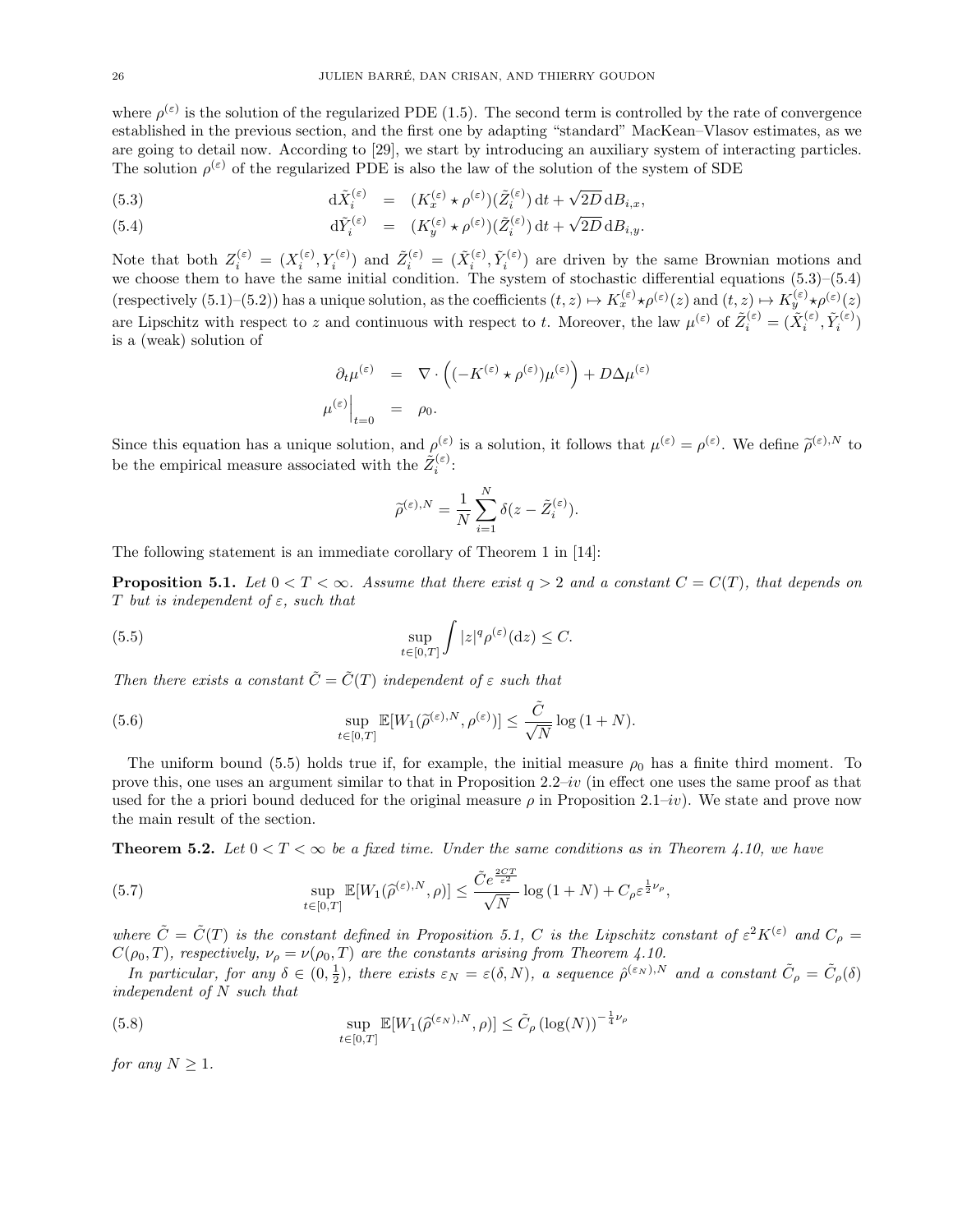Proof. Following Theorem 4.10, to establish (5.7) it suffices to prove that

(5.9) 
$$
\sup_{t\in[0,T]}\mathbb{E}[W_1(\widehat{\rho}^{(\varepsilon),N},\rho^{(\varepsilon)})] \leq \frac{\tilde{C}e^{\frac{2CT}{\varepsilon^2}}}{\sqrt{N}}\log(1+N).
$$

Since both  $Z_i^{(\varepsilon)} = (X_i^{(\varepsilon)}, Y_i^{(\varepsilon)})$  and  $\tilde{Z}_i^{(\varepsilon)} = (\tilde{X}_i^{(\varepsilon)}, \tilde{Y}_i^{(\varepsilon)})$  are driven by the same Brownian motions and have the same initial condition, we have

$$
\frac{d}{dt}(Z_{i,t}^{(\varepsilon)} - \tilde{Z}_{i,t}^{(\varepsilon)}) = \frac{1}{N} \sum_{j} K^{(\varepsilon)}(Z_{i,t}^{(\varepsilon)} - Z_{j,t}^{(\varepsilon)}) - (K^{(\varepsilon)} \star \rho^{(\varepsilon)})(\tilde{Z}_{i,t}^{(\varepsilon)}) \n= (K^{(\varepsilon)} \star \hat{\rho}^{(\varepsilon),N})(Z_{i,t}^{(\varepsilon)}) - (K^{(\varepsilon)} \star \rho^{\varepsilon})(\tilde{Z}_{i,t}^{(\varepsilon)}) \n= [K^{(\varepsilon)} \star (\hat{\rho}^{(\varepsilon),N} - \rho^{(\varepsilon)})(Z_{i,t}^{(\varepsilon)})] + [(K^{(\varepsilon)} \star \rho^{(\varepsilon)})(Z_{i,t}^{(\varepsilon)}) - (K^{(\varepsilon)} \star \rho^{(\varepsilon)})(\tilde{Z}_{i,t}^{(\varepsilon)})].
$$

We note that  $K^{(\varepsilon)}(\cdot - Z_{i,t}^{(\varepsilon)})$  is a function with Lipschitz constant less than  $\frac{C}{\varepsilon^2}$ . Hence

$$
\left|K^{(\varepsilon)}\star(\widehat{\rho}^{(\varepsilon),N}-\rho^{(\varepsilon)})(Z^{(\varepsilon)}_{i,t})\right|\leq \frac{C}{\varepsilon^2}W_1(\widehat{\rho}^{(\varepsilon),N},\rho^{(\varepsilon)}).
$$

Furthermore, using that  $K^{(\varepsilon)}(z-\cdot)$  is  $C/\varepsilon^2$ -Lipschitz, and  $\int \rho^{\varepsilon} dz = 1$ , we get

(5.10) 
$$
\left|K^{(\varepsilon)} \star \rho^{(\varepsilon)}(Z_{i,t}^{(\varepsilon)}) - K^{(\varepsilon)} \star \rho^{(\varepsilon)}(\tilde{Z}_{i,t}^{(\varepsilon)})\right| \leq \frac{C}{\varepsilon^2} |Z_{i,t}^{(\varepsilon)} - \tilde{Z}_{i,t}^{(\varepsilon)}|.
$$

Then

$$
\frac{\mathrm{d}}{\mathrm{d}t}|Z_{i,t}^{(\varepsilon)} - \tilde{Z}_{i,t}^{(\varepsilon)}| \leq \frac{C}{\varepsilon^2}|Z_{i,t}^{(\varepsilon)} - \tilde{Z}_{i,t}^{(\varepsilon)}| + \frac{C}{\varepsilon^2}W_1(\widehat{\rho}^{(\varepsilon),N},\rho^{(\varepsilon)}).
$$

Hence, since  $Z^{(\varepsilon)}$  and  $\tilde{Z}^{(\varepsilon)}$  share the same initial data, we arrive at

(5.11) 
$$
e^{-\frac{Ct}{\varepsilon^2}}|Z_{i,t}^{(\varepsilon)} - \tilde{Z}_{i,t}^{(\varepsilon)}| \leq \int_0^t \frac{Ce^{-\frac{Cs}{\varepsilon^2}}}{\varepsilon^2} W_1(\hat{\rho}^{(\varepsilon),N}, \rho^{(\varepsilon)})(s) ds.
$$

Now we write

$$
e^{-\frac{Ct}{\varepsilon^2}}W_1(\hat{\rho}^{(\varepsilon),N},\rho^{(\varepsilon)}) \leq e^{-\frac{Ct}{\varepsilon^2}}W_1(\hat{\rho}^{(\varepsilon),N},\tilde{\rho}^{(\varepsilon),N}) + e^{-\frac{Ct}{\varepsilon^2}}W_1(\tilde{\rho}^{(\varepsilon),N},\rho^{(\varepsilon)})
$$
  

$$
\leq \frac{1}{N}\sum_{i=1}^N e^{-\frac{Ct}{\varepsilon^2}}|Z_{i,t}^{(\varepsilon)} - \tilde{Z}_{i,t}^{(\varepsilon)}| + e^{-\frac{Ct}{\varepsilon^2}}W_1(\tilde{\rho}^{(\varepsilon),N},\rho^{(\varepsilon)})
$$
  

$$
\leq \int_0^t \frac{Ce^{-\frac{Cs}{\varepsilon^2}}}{\varepsilon^2}W_1(\hat{\rho}^{(\varepsilon),N},\rho^{(\varepsilon)})(s) ds + e^{-\frac{Ct}{\varepsilon^2}}W_1(\tilde{\rho}^{(\varepsilon),N},\rho^{(\varepsilon)}),
$$

where we have used first the triangle inequality, then a direct inequality for the  $W_1$  distance between the two empirical measures, and finally (5.11). By taking the expectation and using (5.6), we obtain

$$
e^{-\frac{Ct}{\varepsilon^2}} \mathbb{E} W_1(\hat{\rho}^{(\varepsilon),N},\rho^{(\varepsilon)})(t) \leq (1 - e^{-\frac{Ct}{\varepsilon^2}}) \frac{\tilde{C}}{\sqrt{N}} \log(1+N) + \frac{C}{\varepsilon^2} \int_0^t e^{-\frac{Cs}{\varepsilon^2}} \mathbb{E} W_1(\hat{\rho}^{(\varepsilon),N},\rho^{(\varepsilon)})(s) ds.
$$
  

$$
\leq \frac{\tilde{C}}{\sqrt{N}} \log(1+N) + \frac{C}{\varepsilon^2} \int_0^t e^{-\frac{Cs}{\varepsilon^2}} \mathbb{E} W_1(\hat{\rho}^{(\varepsilon),N},\rho^{(\varepsilon)})(s) ds.
$$

By the standard Grönwall's lemma we deduce that

$$
e^{-\frac{Ct}{\varepsilon^2}}\mathbb E W_1(\widehat \rho^{(\varepsilon),N},\rho^{(\varepsilon)})(t)\leq \frac{\tilde C e^{\frac{Ct}{\varepsilon^2}}}{\sqrt{N}}\log{(1+N)}
$$

which gives  $(5.9)$ . Using the triangle inequality and Theorem 4.10,  $(5.9)$  leads to  $(5.7)$ . Moreover observe that for  $\delta \in [0, \frac{1}{2})$  and  $\varepsilon = (\frac{1-2\delta}{4CT} \log(N))^{-\frac{1}{2}}$  we have

$$
\frac{\tilde{C}e^{\frac{2CT}{\varepsilon^2}}}{\sqrt{N}}\log\left(1+N\right) + C_{\rho}\varepsilon^{\frac{1}{2}\nu_{\rho}} = \frac{\tilde{C}}{N^{\delta}}\log\left(1+N\right) + C_{\rho}\left(\frac{1-2\delta}{4CT}\log(N)\right)^{-\frac{1}{4}\nu_{\rho}}
$$
\nwhich gives (5.8).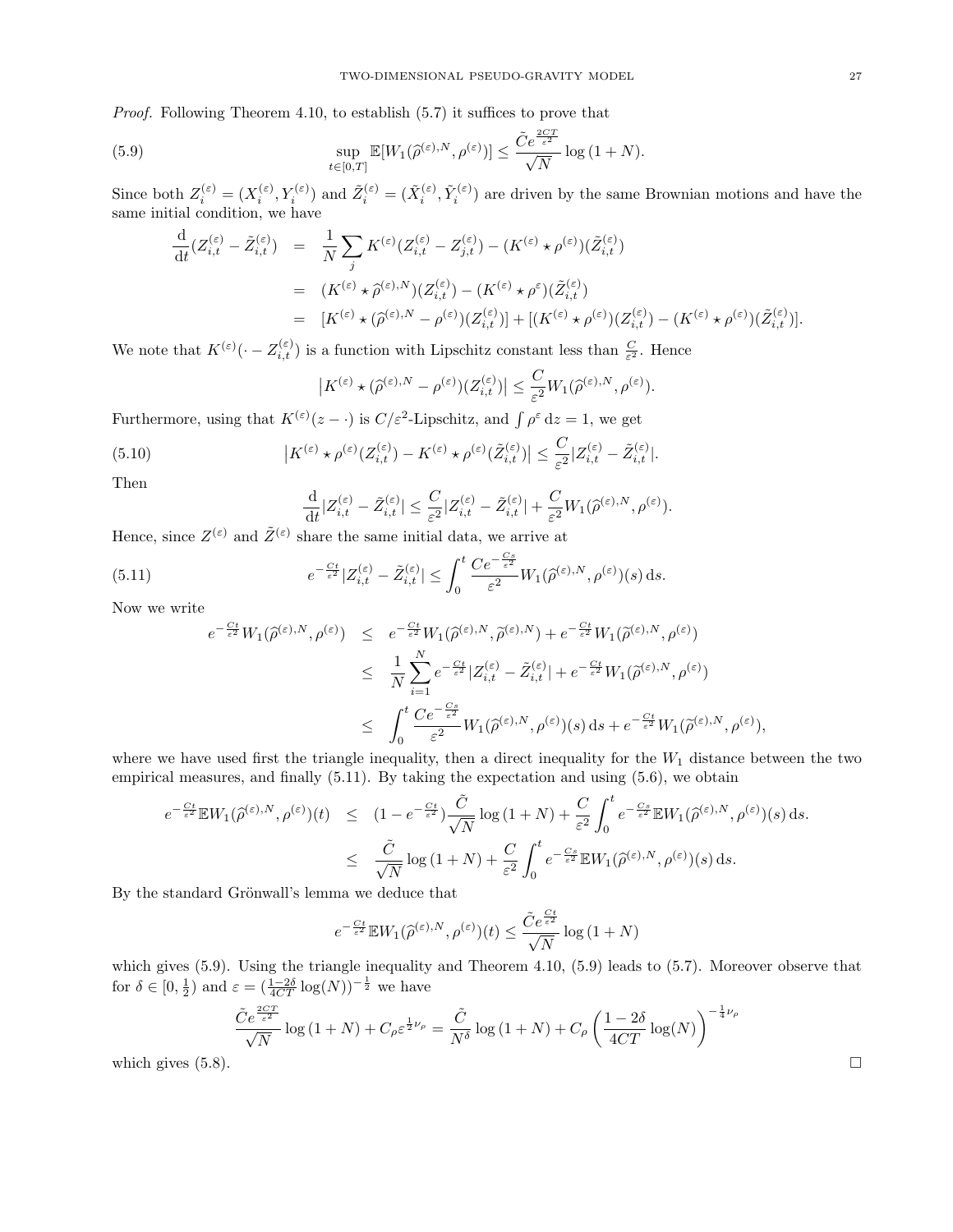#### 6. Numerical illustrations

The goal of this section is two–fold:

- (1) Illustrate the existence Theorems 4.1 and 4.5, and show that the minimal value for the diffusion we have identified in the statement is not optimal: the solution can apparently be global in time for  $D < 2C_2M_0$ ;
- (2) Illustrate the convergence for the particles approximation, and show that the actual rate of convergence as a function of N seems to be much better than suggested by Theorem 5.2.

For this purpose, we use a finite volume method introduced in [6] to study drift-diffusion equations with gradient structure. Of course, there is no gradient structure in the present case, but the method can be adapted and it is proved to be robust. Let us briefly explain the principles of the approach. We work on a Cartesian grid, with space steps  $\Delta x, \Delta y > 0$ . Given the time step  $\Delta t > 0$ , we wish to update the numerical unknown with a finite volume formula which looks like

$$
\rho_{i,j}^{n+1} = \rho_{i,j}^{n+1} - \frac{\Delta t}{\Delta x} (F_{i+1/2,j} - F_{i-1/2,j}) - \frac{\Delta t}{\Delta y} (G_{i,j+1/2} - G_{i,j-1/2})
$$

where we need to find a relevant definition for the numerical fluxes  $F, G$ . To this end, we rewrite the right hand side of  $(1.1)$  as

$$
\nabla \cdot \left( \rho (\nabla \ln(\rho) - \vec{F}[\rho]) \right) = \partial_x \left( \rho (\partial_x \ln(\rho) + \partial_x U) \right) + \partial_y \left( \rho (\partial_y \ln(\rho) + \partial_y V) \right)
$$

where  $U, V$  are the scalar functions defined by

$$
U(x, y, t) = \int |x - x'| \rho(x', y, t) dx', \qquad V(x, y, t) = \int |y - y'| \rho(x, y', t) dx'.
$$

We shall therefore apply the ideas in [6] directionwise. The flux  $F_{i+1/2,j}$  is given by applying the upwinding principle with the "velocity"  $\xi = \partial_x \ln(\rho) + \partial_x U$  which leads to

$$
F_{i+1/2,j} = [\xi_{i+1/2,j}]_{+} \rho_{i,j} + [\xi_{i+1/2,j}]_{+} \rho_{i+1,j}.
$$

The interface value is obtained by the mere centered difference

$$
\xi_{i+1/2,j} = \frac{1}{\Delta x} \Big( \ln(\rho_{i+1,j}) - \ln(\rho_{i,j}) + U_{i+1,j} - U_{i,j} \Big),
$$

where the integral that defines  $U$  can be evaluated by a quadrature rule (the rectangle rule, say). A similar construction applies to construct the flux G. The accuracy of the method can be improved by using a polynomial reconstruction of the density, with a suitable slope limiter, instead of the mere upwind scheme, in the spirit of the design of MUSCL schemes. We refer the reader to [6] for further details and the analysis of this scheme for gradient–flow equations. We can equally use a second-order Runge-Kutta method for the time integration. We do not explicitly introduce a regularization for the singular forces (1.2) in the code; we simply compute (1.2) by summing over rows or columns of the square grid. This corresponds to an effective regularization of the order of the grid spacing (typically  $\Delta x = \Delta y = 0.05$  in the simulations presented below). For the particles simulations, we integrate directly the regularized equations (5.1)–(5.2) by using the Euler method. We typically use  $\epsilon = 0.1$ .

Fig. 1 shows a contour plot of  $\rho$  at late times for  $D = 0.15$  obtained by using the finite volume method introduced in [6] (left plot) and the (mollified) particles approximation (right plot). Fig. 2 shows the evolution of the  $L^2$  and  $L^{\infty}$  norms for various values of D.  $D = 0.15$  is smaller than  $2C_2$ , the threshold of Theorem 4.1 (here  $M_0 = 1$ ): the  $L^2$  norm is not monotonically decreasing, but there is apparently no finite time singularity.

**Remark 6.1.** Note also that the  $L^{\infty}$  norm exceeds its initial value but, on numerical grounds, remains bounded. Hence our existence results are likely not optimal. This is not a surprise: indeed our compactness approach is limited by the Gagliardo-Nirenberg-Sobolev estimate, which induces the constraint involving  $C_2$ . In the Keller-Segel context, such a strategy, used in [20], leads to sub-optimal results, as discussed in [13]. However, the sharp log-Sobolev estimates used in [13] do not apply to our problem, which lacks a gradient flow structure. To our knowledge, the precise value of  $C_2$  is not known (inequality (2.3) with  $p = 2$  is not covered by the optimality analyses we are aware of). The optimal  $C_1 = 0.171...$  is computed in [31], which implies that entropy dissipation is guaranteed down to  $D = C_1$ . We do not expect this value to be a sharp threshold either, and are not able to propose a conjecture.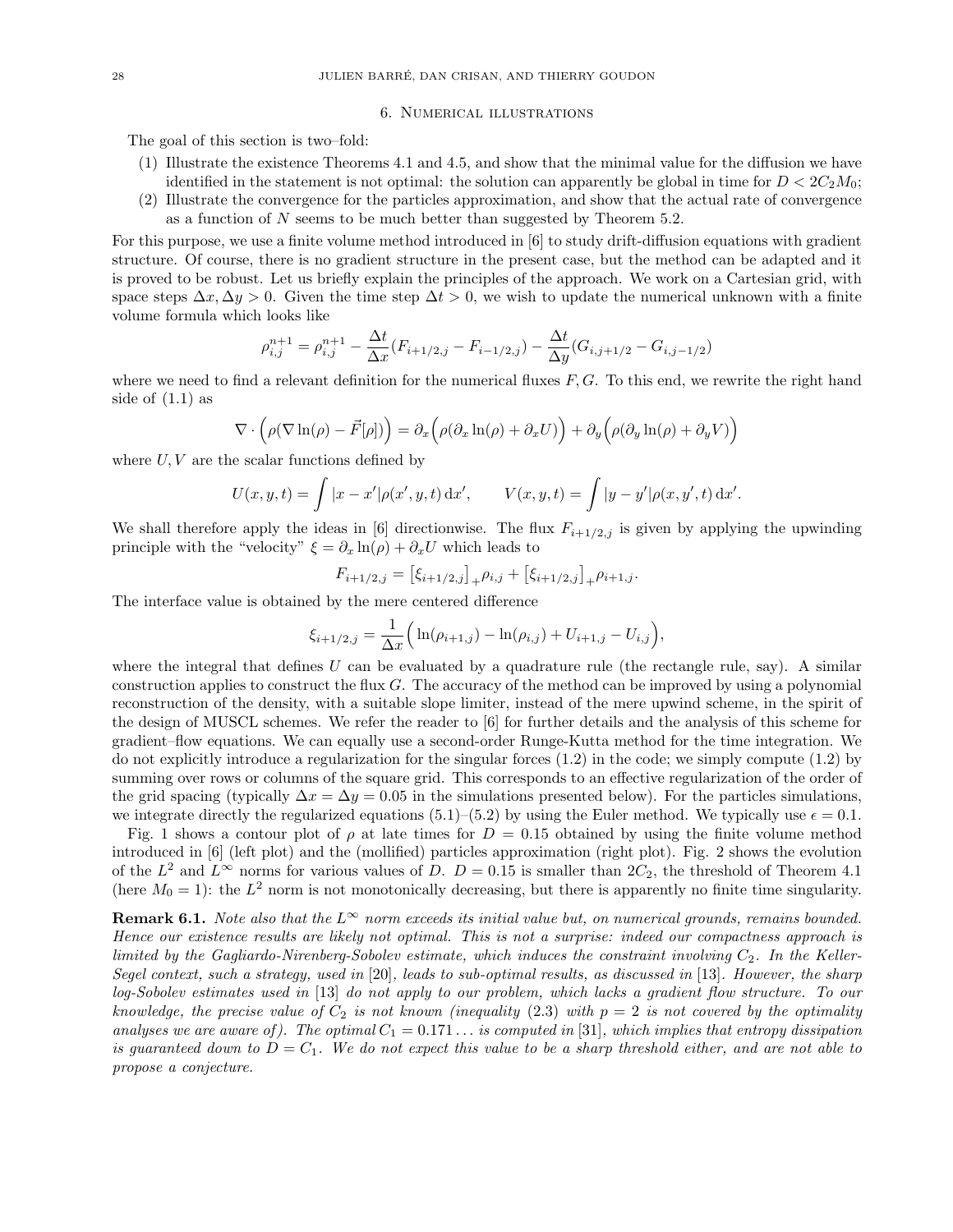

Figure 1. Contour plot of the density  $\rho$  for  $D = 0.15$ , at time  $t = 5$ . The left plot is done using the finite volume method introduced in [6]. The right plot is done using the (mollified) particles approximation with 10 samples of  $10<sup>4</sup>$  particles. Note that the noise due to the finite number of particles is still visible.



**Figure 2.**  $L^2$  norm (left) and  $L^{\infty}$  norm (right) as a function of time for  $D = 0.15$  (black),  $D = 0.25$ (red) and  $D = 0.35$  (blue).

Fig. 3 shows that particles simulations are reasonably close to the PDE simulations already for a number of particles much smaller than that suggested by Theorem 5.2.

## **ACKNOWLEDGEMENTS**

We are gratefully indebted to Nicolas Fournier and José Antonio Carrillo for many motivating discussions and helpful advices. Part of the work presented here was done during a visit of J. Barré to the Department of Mathematics at Imperial College London supported by joint funding from CNRS and Imperial College at London. We acknowledge the support of both institutions.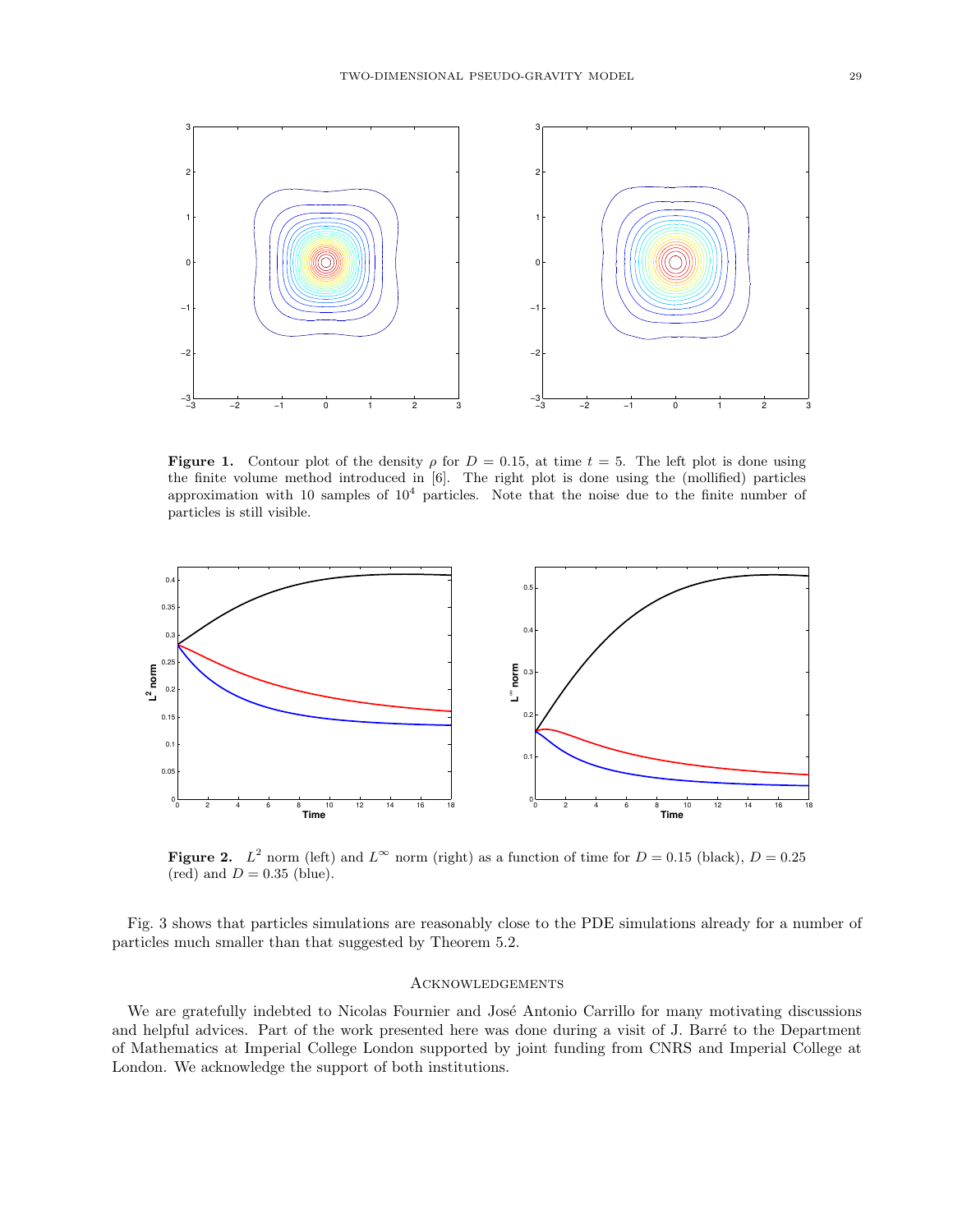

**Figure 3.** Plots of the quantity  $\langle |xy| \rangle - \langle |x| \rangle \langle |y| \rangle$ , where  $\langle \cdot \rangle$  stands for the integral with weight  $\rho$ . Comparison between the PDE solution (black line) and particles simulations with  $N = 2000$  (purple),  $N = 4000$  (blue) and  $N = 8000$  (red). There is always a single run for the particles simulations. The parameters are  $D = 0.15$ , and for the particles simulation  $\varepsilon = 0.1$ .

#### **REFERENCES**

- 1. N. D. Alikakos,  $L^p$  bounds of solutions of reaction-diffusion equations, Comm. Partial Differential Equations 4 (1979), 827–868.
- 2. J. Barré, B. Marcos, and D. Wilkowski, Nonequilibrium phase transition with gravitational-like interaction in a cloud of cold atoms, Phys. Rev. Lett. 112 (2014), 133001.
- 3. A. Blanchet, J. Dolbeault, and B. Perthame, The two-dimensional Keller–Segel model: Optimal critical mass and qualitative properties of the solutions, Electronic J. Diff. Equ. 2006 (2006), no. 44, 1-33.
- 4. F. Bolley, Limite de champ moyen de systèmes de particules, Séminaire X-EDP, Ecole Polytechnique, 2010.
- 5. H. Brézis, Analyse fonctionnelle. théorie et applications, Masson, 1987.
- 6. J. A. Carrillo, A. Chertock, and Y. Huang, A finite-volume method for nonlinear nonlocal equations with a gradient flow structure, Comm. in Comput. Phys. 17 (2015), 233–258.
- 7. J. A. Carrillo, S. Lisini, and E. Mainini, Uniqueness for Keller-Segel-type chemotaxis models, Discrete Contin. Dyn. Syst.-Series A 34 (2014), no. 4, 1319–1338.
- 8. M. Chalony, J. Barré, B. Marcos, A. Olivetti, and D. Wilkowski, Long-range one-dimensional gravitational-like interaction in a neutral atomic cold gas, Phys. Rev. A 87 (2013), 013401.
- 9. S. Chandrasekhar, Brownian motion, dynamical friction and stellar dynamics, Rev. Mod. Physics 21 (1949), 383–388.
- 10. J. Dalibard, Laser cooling of an optically thick gas: the simplest radiation pressure trap ?, Opt. Comm. 68 (1988), 203.
- 11. J. Dixon and S. McKee, Weakly singular discrete Gronwall inequalities, Z. Angew. Math. Mech. 68 (1986), no. 11, 535–544.
- 12. R. L. Dobrušin, Vlasov equations, Funktsional. Anal. i Prilozhen. 13 (1979), no. 2, 48-58, 96.
- 13. J. Dolbeault and B. Perthame, Optimal critical mass in the two-dimensional Keller-Segel model in  $\mathbb{R}^2$ , C. R. Math. Acad. Sci. Paris 339 (2004), no. 9, 611-616. MR MR2103197 (2005h:35189)
- 14. N. Fournier and A. Guillin, On the rate of convergence in Wasserstein distance of the empirical measure, Probab. Theory Related Fields 162 (2015), no. 3-4, 707–738.
- 15. F. Golse, The mean-field limit for the dynamics of large particle systems, Journées Equations aux dérivées partielles, Forgesles-Eaux, 2-6 juin 2003, 2003.
- 16. T. Goudon, Intégration. intégrale de lebesgue et introduction à l'analyse fonctionnelle, Références Sciences, Ellipses, 2011.
- 17. J. K. Hale, Asymptotic behavior of dissipative systems, vol. 25, AMS, 1988.
- 18. D. Horstmann, From 1970 until present: The Keller–Segel model in chemotaxis and its consequences. I, Jahresber. Deutsch. Math.-Verein. 105 (2003), 103–165.
- 19. , From 1970 until present: The Keller–Segel model in chemotaxis and its consequences. II, Jahresber. Deutsch. Math.- Verein. (2003), 51–69.